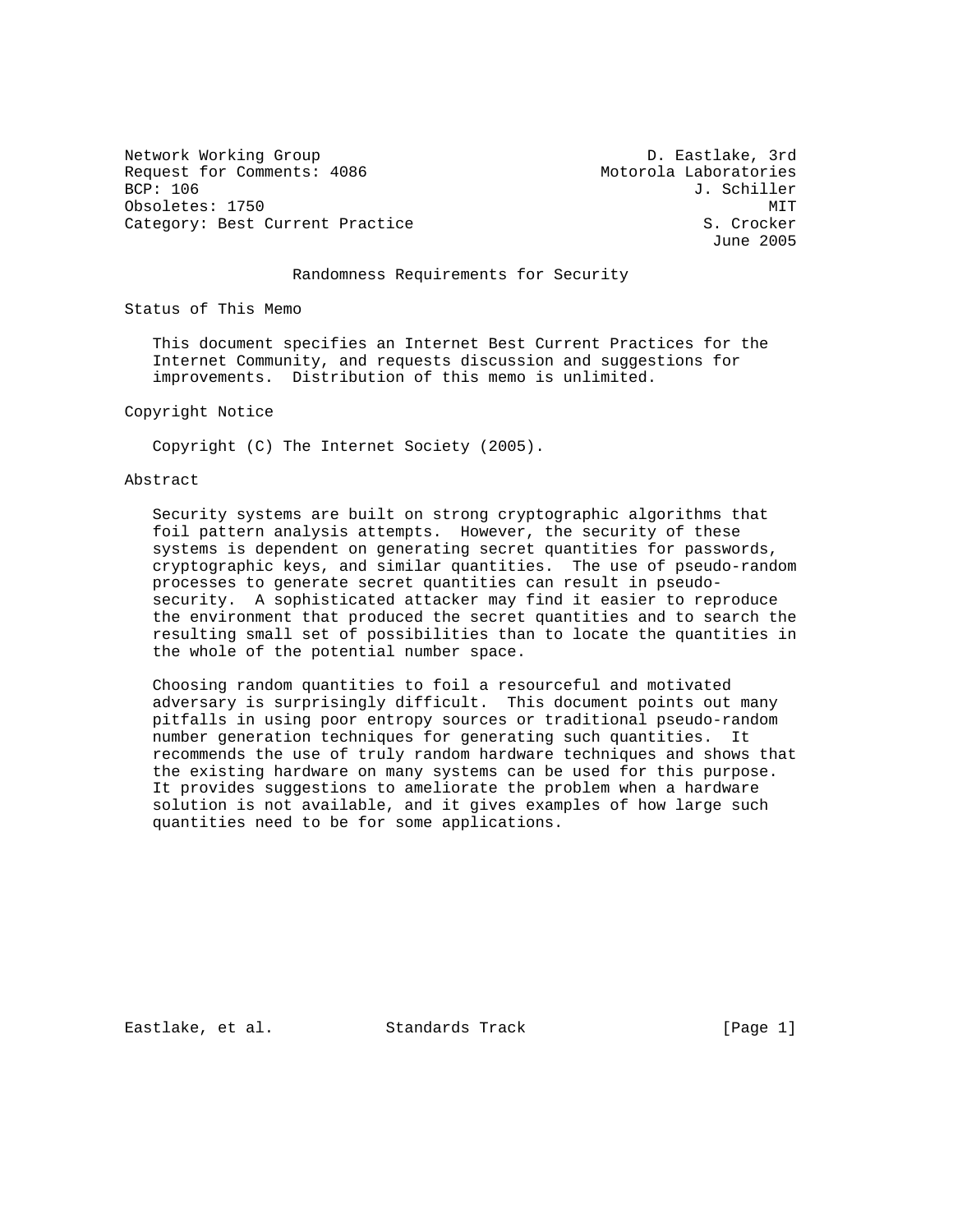# Table of Contents

| 3.2. Existing Hardware Can Be Used For Randomness  8                          |  |
|-------------------------------------------------------------------------------|--|
| 3.2.1. Using Existing Sound/Video Input  8                                    |  |
| 3.2.2. Using Existing Disk Drives  8                                          |  |
|                                                                               |  |
| 3.4. Problems with Clocks and Serial Numbers 10                               |  |
| 3.5. Timing and Value of External Events 11                                   |  |
| 3.6. Non-hardware Sources of Randomness 12                                    |  |
|                                                                               |  |
| 4.1. Using Stream Parity to De-Skew 13                                        |  |
| 4.2. Using Transition Mappings to De-Skew 14                                  |  |
|                                                                               |  |
| 4.4. Using Compression to De-Skew 15                                          |  |
|                                                                               |  |
| 5.1. A Trivial Mixing Function 17                                             |  |
|                                                                               |  |
|                                                                               |  |
| 5.4. Diffie-Hellman as a Mixing Function 19                                   |  |
| 5.5. Using a Mixing Function to Stretch Random Bits 20                        |  |
| 5.6. Other Factors in Choosing a Mixing Function 20                           |  |
|                                                                               |  |
|                                                                               |  |
| 6.1.1. The Fallacy of Complex Manipulation 21                                 |  |
| 6.1.2. The Fallacy of Selection from a Large Database 22                      |  |
| 6.1.3. Traditional Pseudo-random Sequences 23                                 |  |
| 6.2. Cryptographically Strong Sequences 24<br>6.2.1. OFB and CTR Sequences 25 |  |
| 6.2.2. The Blum Blum Shub Sequence Generator 26                               |  |
|                                                                               |  |
| 7. Randomness Generation Examples and Standards 28                            |  |
| 7.1. Complete Randomness Generators 28                                        |  |
| 7.1.1. US DoD Recommendations for Password Generation 28                      |  |
|                                                                               |  |
| 7.1.3. Windows CryptGenRandom 30                                              |  |
| 7.2. Generators Assuming a Source of Entropy 31                               |  |
| 7.2.1. X9.82 Pseudo-Random Number Generation 31                               |  |
| 7.2.2. X9.17 Key Generation 33                                                |  |
| 7.2.3. DSS Pseudo-random Number Generation 34                                 |  |
| 8. Examples of Randomness Required 34                                         |  |
|                                                                               |  |
| 8.2. A Very High Security Cryptographic Key 36                                |  |
|                                                                               |  |
|                                                                               |  |
|                                                                               |  |

Eastlake, et al. Standards Track [Page 2]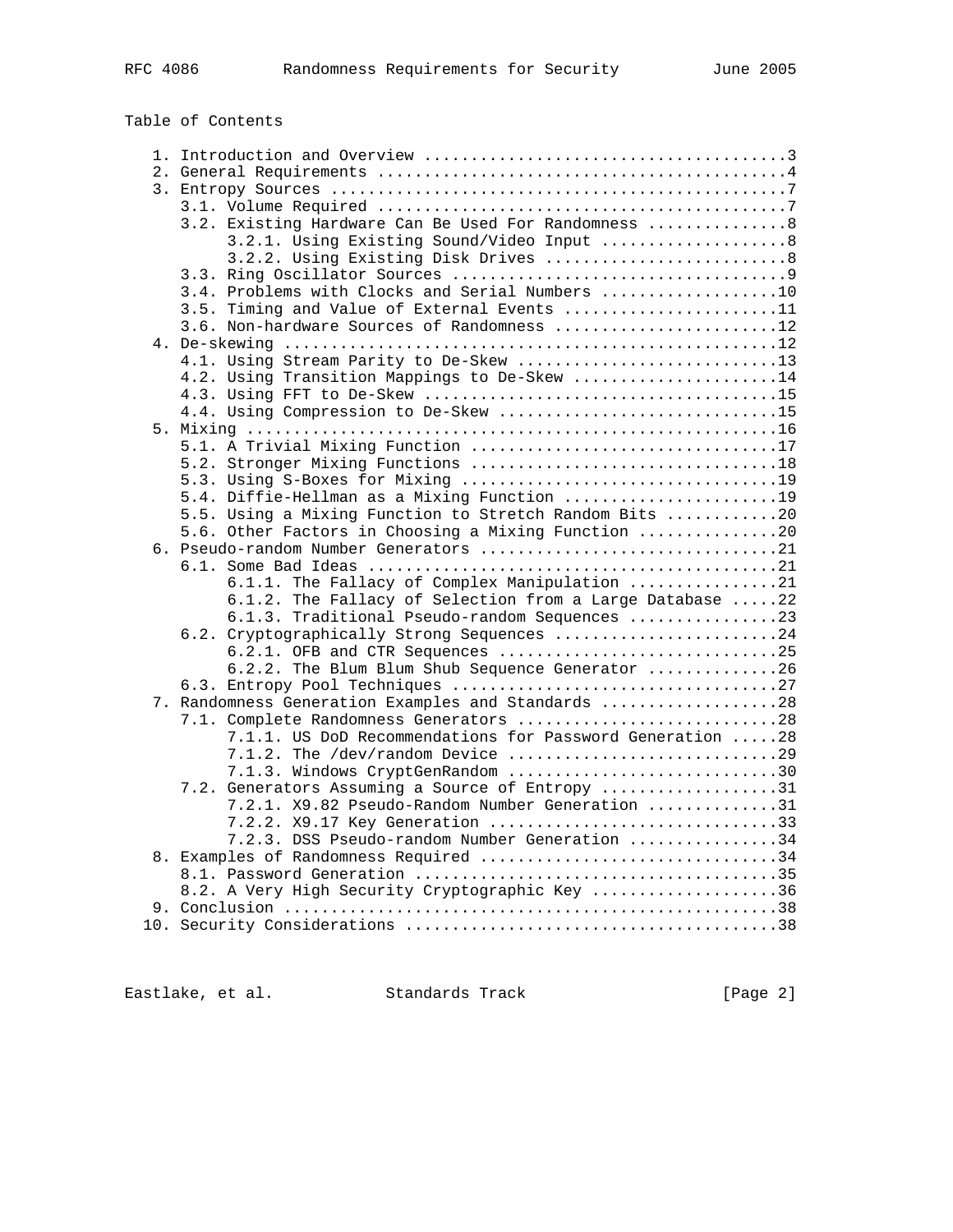1. Introduction and Overview

 Software cryptography is coming into wider use, although there is a long way to go until it becomes pervasive. Systems such as SSH, IPSEC, TLS, S/MIME, PGP, DNSSEC, and Kerberos are maturing and becoming a part of the network landscape [SSH] [IPSEC] [TLS] [S/MIME] [MAIL\_PGP\*] [DNSSEC\*]. For comparison, when the previous version of this document [RFC1750] was issued in 1994, the only Internet cryptographic security specification in the IETF was the Privacy Enhanced Mail protocol [MAIL\_PEM\*].

 These systems provide substantial protection against snooping and spoofing. However, there is a potential flaw. At the heart of all cryptographic systems is the generation of secret, unguessable (i.e., random) numbers.

 The lack of generally available facilities for generating such random numbers (that is, the lack of general availability of truly unpredictable sources) forms an open wound in the design of cryptographic software. For the software developer who wants to build a key or password generation procedure that runs on a wide range of hardware, this is a very real problem.

 Note that the requirement is for data that an adversary has a very low probability of guessing or determining. This can easily fail if pseudo-random data is used that meets only traditional statistical tests for randomness, or that is based on limited-range sources such as clocks. Sometimes such pseudo-random quantities can be guessed by an adversary searching through an embarrassingly small space of possibilities.

 This Best Current Practice document describes techniques for producing random quantities that will be resistant to attack. It recommends that future systems include hardware random number generation or provide access to existing hardware that can be used for this purpose. It suggests methods for use if such hardware is not available, and it gives some estimates of the number of random bits required for sample applications.

Eastlake, et al. Standards Track [Page 3]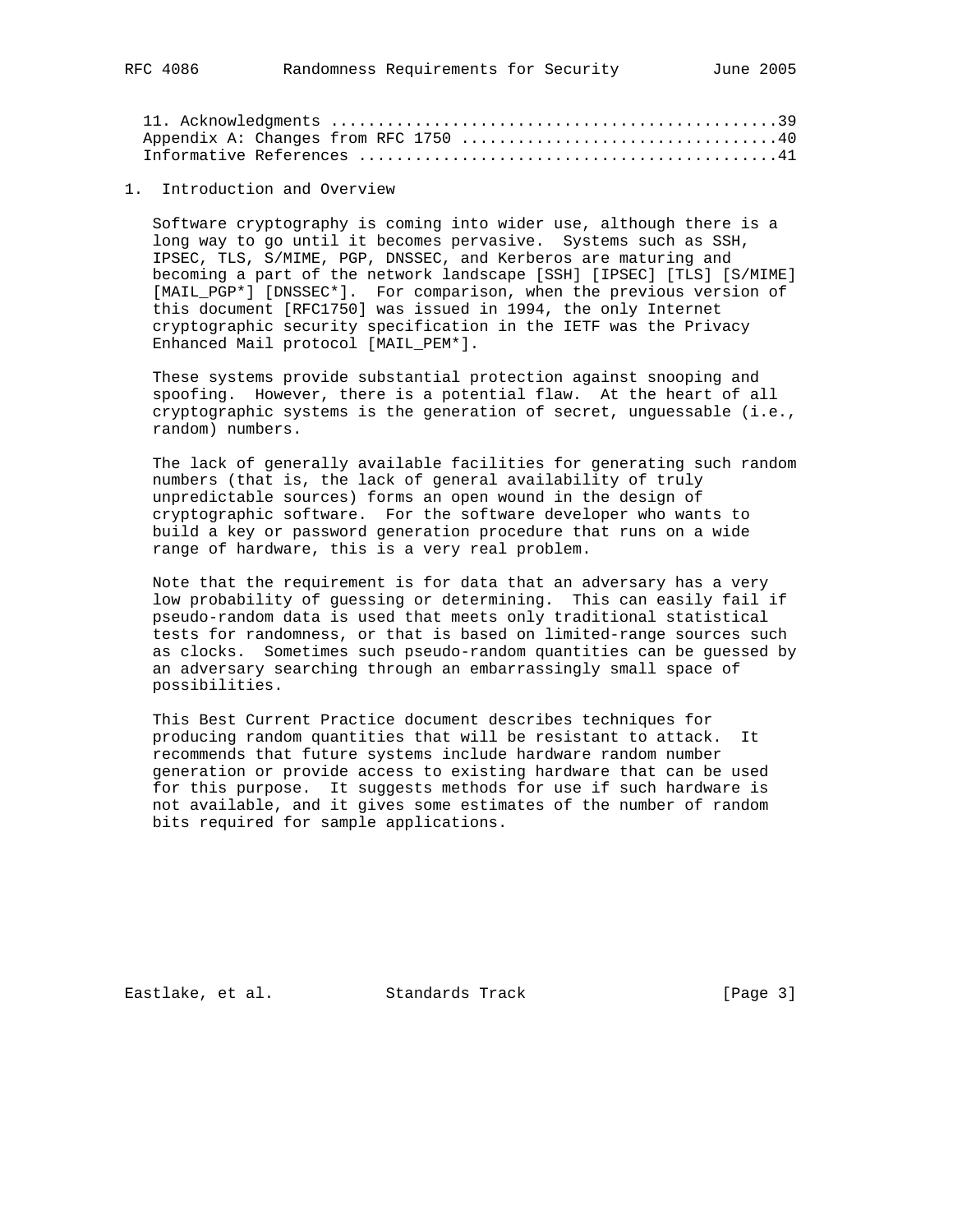#### 2. General Requirements

 Today, a commonly encountered randomness requirement is to pick a user password, usually a simple character string. Obviously, a password that can be guessed does not provide security. For re usable passwords, it is desirable that users be able to remember the password. This may make it advisable to use pronounceable character strings or phrases composed of ordinary words. But this affects only the format of the password information, not the requirement that the password be very hard to guess.

 Many other requirements come from the cryptographic arena. Cryptographic techniques can be used to provide a variety of services, including confidentiality and authentication. Such services are based on quantities, traditionally called "keys", that are unknown to and unguessable by an adversary.

 There are even TCP/IP protocol uses for randomness in picking initial sequence numbers [RFC1948].

 Generally speaking, the above examples also illustrate two different types of random quantities that may be wanted. In the case of human-usable passwords, the only important characteristic is that they be unguessable. It is not important that they may be composed of ASCII characters, so the top bit of every byte is zero, for example. On the other hand, for fixed length keys and the like, one normally wants quantities that appear to be truly random, that is, quantities whose bits will pass statistical randomness tests.

 In some cases, such as the use of symmetric encryption with the one time pads or an algorithm like the US Advanced Encryption Standard [AES], the parties who wish to communicate confidentially and/or with authentication must all know the same secret key. In other cases, where asymmetric or "public key" cryptographic techniques are used, keys come in pairs. One key of the pair is private and must be kept secret by one party; the other is public and can be published to the world. It is computationally infeasible to determine the private key from the public key, and knowledge of the public key is of no help to an adversary [ASYMMETRIC]. See general references [SCHNEIER, FERGUSON, KAUFMAN].

 The frequency and volume of the requirement for random quantities differs greatly for different cryptographic systems. With pure RSA, random quantities are required only when a new key pair is generated; thereafter, any number of messages can be signed without a further need for randomness. The public key Digital Signature Algorithm devised by the US National Institute of Standards and Technology (NIST) requires good random numbers for each signature [DSS]. And

Eastlake, et al. Standards Track [Page 4]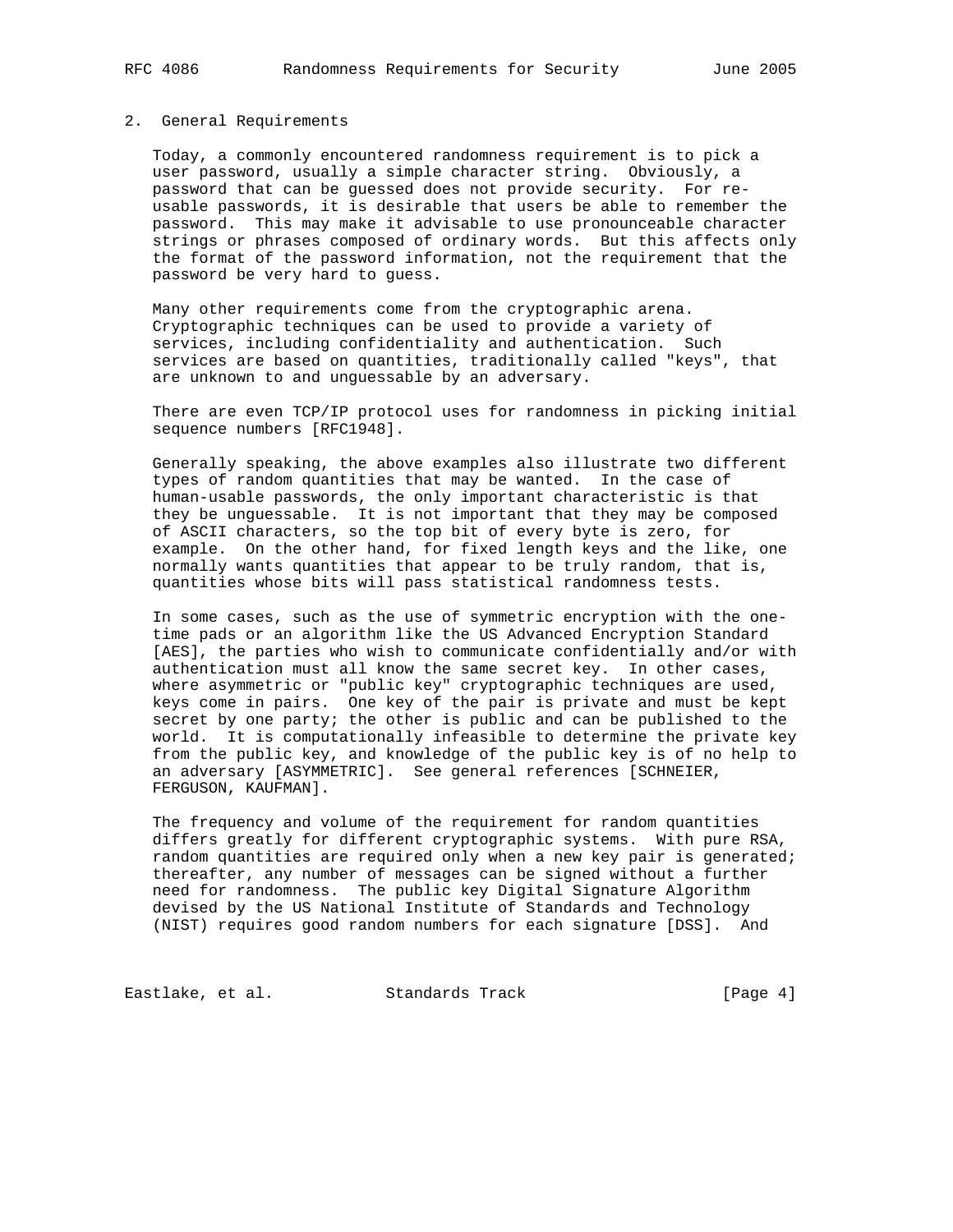encrypting with a one-time pad (in principle the strongest possible encryption technique) requires randomness of equal volume to all the messages to be processed. See general references [SCHNEIER, FERGUSON, KAUFMAN].

 In most of these cases, an adversary can try to determine the "secret" key by trial and error. This is possible as long as the key is enough smaller than the message that the correct key can be uniquely identified. The probability of an adversary succeeding at this must be made acceptably low, depending on the particular application. The size of the space the adversary must search is related to the amount of key "information" present, in an information-theoretic sense [SHANNON]. This depends on the number of different secret values possible and the probability of each value, as follows:

 ----- \ Bits of information =  $\qquad - p * log ( p )$  $/$  i 2 i / -----

 where i counts from 1 to the number of possible secret values and p sub i is the probability of the value numbered i. (Because p sub i is less than one, the log will be negative, so each term in the sum will be non-negative.)

 If there are 2^n different values of equal probability, then n bits of information are present and an adversary would have to try, on the average, half of the values, or  $2^{(n-1)}$ , before guessing the secret quantity. If the probability of different values is unequal, then there is less information present, and fewer guesses will, on average, be required by an adversary. In particular, any values that an adversary can know to be impossible or of low probability can be initially ignored by the adversary, who will search through the more probable values first.

 For example, consider a cryptographic system that uses 128-bit keys. If these keys are derived using a fixed pseudo-random number generator that is seeded with an 8-bit seed, then an adversary needs to search through only 256 keys (by running the pseudo-random number generator with every possible seed), not 2^128 keys as may at first appear to be the case. Only 8 bits of "information" are in these 128-bit keys.

Eastlake, et al. Standards Track [Page 5]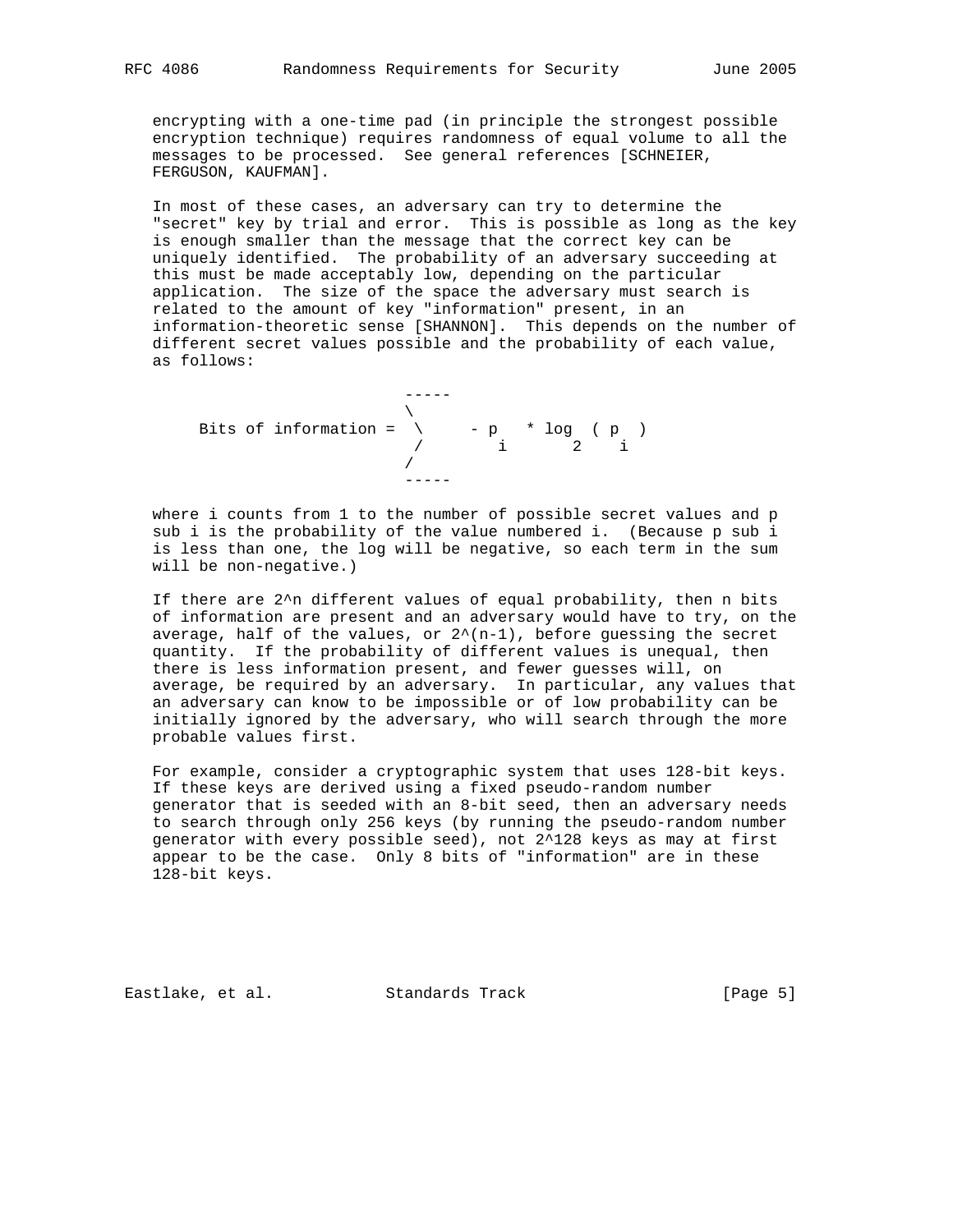While the above analysis is correct on average, it can be misleading in some cases for cryptographic analysis where what is really important is the work factor for an adversary. For example, assume that there is a pseudo-random number generator generating 128-bit keys, as in the previous paragraph, but that it generates zero half of the time and a random selection from the remaining 2^128 - 1 values the rest of the time. The Shannon equation above says that there are 64 bits of information in one of these key values, but an adversary, simply by trying the value zero, can break the security of half of the uses, albeit a random half. Thus, for cryptographic purposes, it is also useful to look at other measures, such as min entropy, defined as

 $Min-entropy = - log ( maximum ( p ) )$ i

 where i is as above. Using this equation, we get 1 bit of min entropy for our new hypothetical distribution, as opposed to 64 bits of classical Shannon entropy.

 A continuous spectrum of entropies, sometimes called Renyi entropy, has been defined, specified by the parameter r. Here  $r = 1$  is Shannon entropy and  $r = \inf_{x \in \mathbb{R}} r$  is min-entropy. When  $r = \text{zero}$ , it is just log (n), where n is the number of non-zero probabilities. Renyi entropy is a non-increasing function of  $r$ , so min-entropy is always the most conservative measure of entropy and usually the best to use for cryptographic evaluation [LUBY].

 Statistically tested randomness in the traditional sense is NOT the same as the unpredictability required for security use.

 For example, the use of a widely available constant sequence, such as the random table from the CRC Standard Mathematical Tables, is very weak against an adversary. An adversary who learns of or guesses it can easily break all security, future and past, based on the sequence [CRC]. As another example, using AES with a constant key to encrypt successive integers such as 1, 2, 3, ... will produce output that also has excellent statistical randomness properties but is predictable. On the other hand, taking successive rolls of a six sided die and encoding the resulting values in ASCII would produce statistically poor output with a substantial unpredictable component. So note that passing or failing statistical tests doesn't reveal whether something is unpredictable or predictable.

Eastlake, et al. Standards Track [Page 6]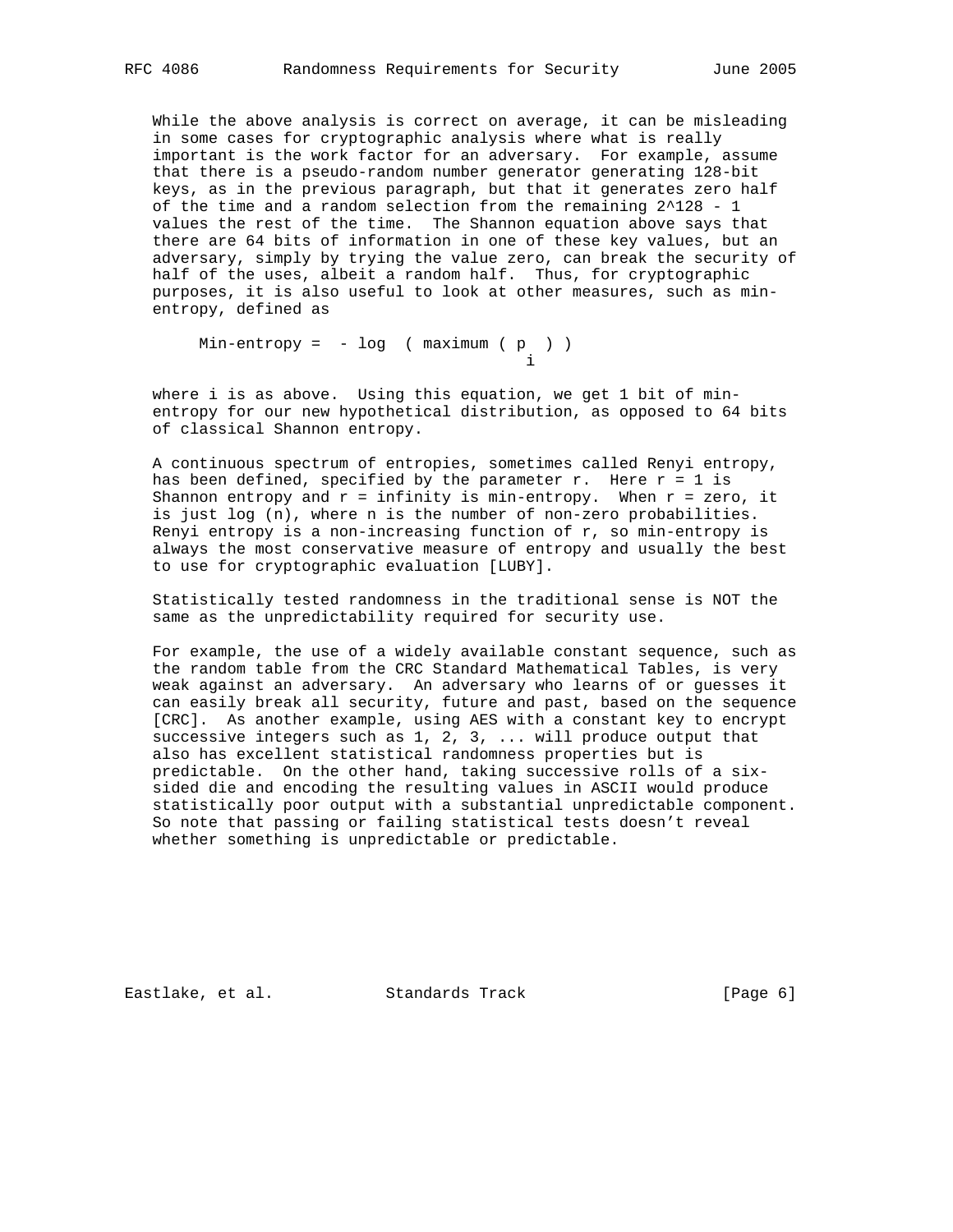#### 3. Entropy Sources

 Entropy sources tend to be very implementation dependent. Once one has gathered sufficient entropy, it can be used as the seed to produce the required amount of cryptographically strong pseudo randomness, as described in Sections 6 and 7, after being de-skewed or mixed as necessary, as described in Sections 4 and 5.

 Is there any hope for true, strong, portable randomness in the future? There might be. All that's needed is a physical source of unpredictable numbers.

 Thermal noise (sometimes called Johnson noise in integrated circuits) or a radioactive decay source and a fast, free-running oscillator would do the trick directly [GIFFORD]. This is a trivial amount of hardware, and it could easily be included as a standard part of a computer system's architecture. Most audio (or video) input devices are usable [TURBID]. Furthermore, any system with a spinning disk or ring oscillator and a stable (crystal) time source or the like has an adequate source of randomness ([DAVIS] and Section 3.3). All that's needed is the common perception among computer vendors that this small additional hardware and the software to access it is necessary and useful.

 ANSI X9 is currently developing a standard that includes a part devoted to entropy sources. See Part 2 of [X9.82].

#### 3.1. Volume Required

 How much unpredictability is needed? Is it possible to quantify the requirement in terms of, say, number of random bits per second?

 The answer is that not very much is needed. For AES, the key can be 128 bits, and, as we show in an example in Section 8, even the highest security system is unlikely to require strong keying material of much over 200 bits. If a series of keys is needed, they can be generated from a strong random seed (starting value) using a cryptographically strong sequence, as explained in Section 6.2. A few hundred random bits generated at start-up or once a day is enough if such techniques are used. Even if the random bits are generated as slowly as one per second and it is not possible to overlap the generation process, it should be tolerable in most high-security applications to wait 200 seconds occasionally.

 These numbers are trivial to achieve. It could be achieved by a person repeatedly tossing a coin, and almost any hardware based process is likely to be much faster.

Eastlake, et al. Standards Track [Page 7]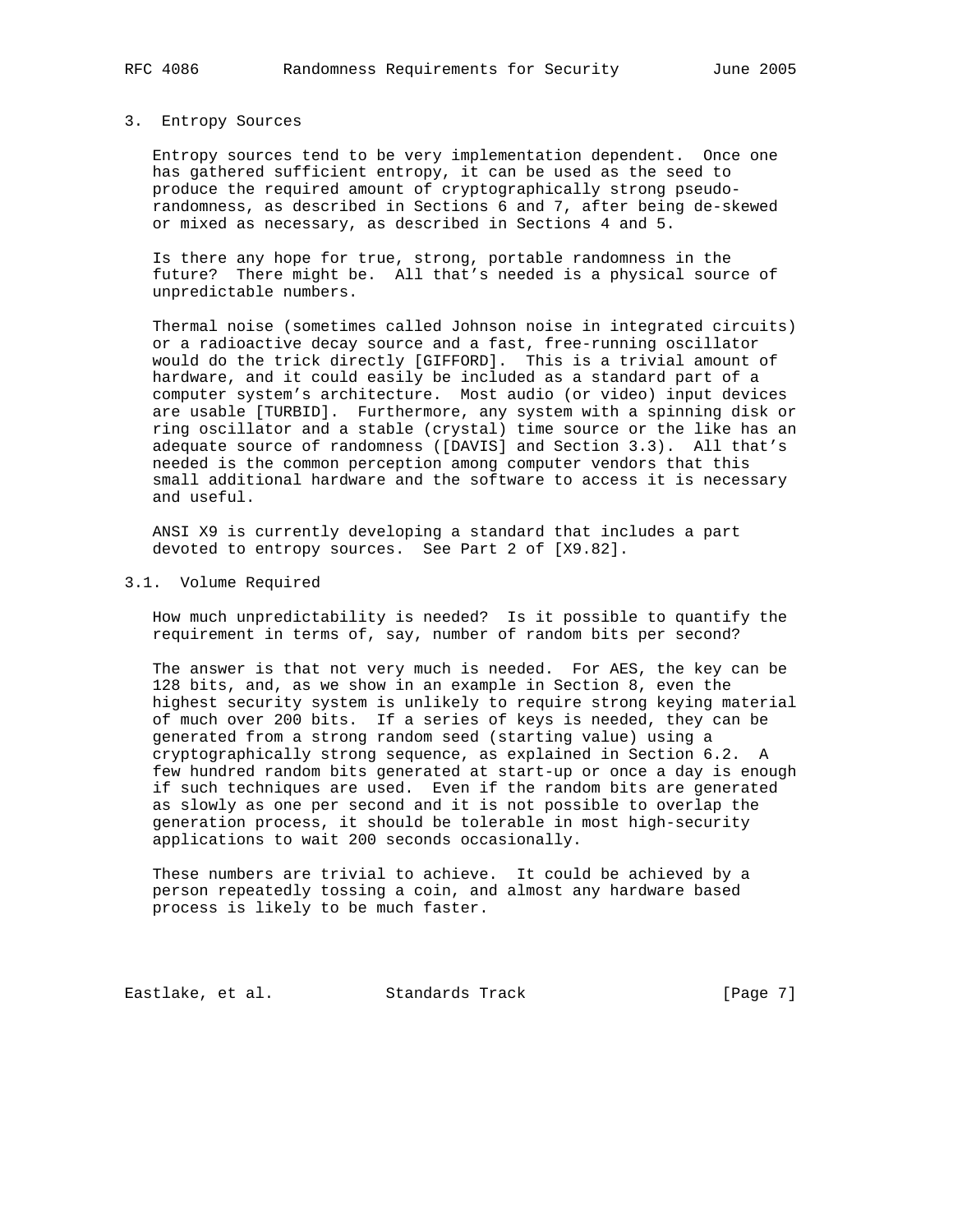### 3.2. Existing Hardware Can Be Used For Randomness

 As described below, many computers come with hardware that can, with care, be used to generate truly random quantities.

3.2.1. Using Existing Sound/Video Input

 Many computers are built with inputs that digitize some real-world analog source, such as sound from a microphone or video input from a camera. The "input" from a sound digitizer with no source plugged in or from a camera with the lens cap on is essentially thermal noise. If the system has enough gain to detect anything, such input can provide reasonably high quality random bits. This method is extremely dependent on the hardware implementation.

 For example, on some UNIX-based systems, one can read from the /dev/audio device with nothing plugged into the microphone jack or with the microphone receiving only low level background noise. Such data is essentially random noise, although it should not be trusted without some checking, in case of hardware failure, and it will have to be de-skewed.

 Combining this approach with compression to de-skew (see Section 4), one can generate a huge amount of medium-quality random data with the UNIX-style command line:

cat /dev/audio | compress - >random-bits-file

 A detailed examination of this type of randomness source appears in [TURBID].

3.2.2. Using Existing Disk Drives

 Disk drives have small random fluctuations in their rotational speed due to chaotic air turbulence [DAVIS, Jakobsson]. The addition of low-level disk seek-time instrumentation produces a series of measurements that contain this randomness. Such data is usually highly correlated, so significant processing is needed, as described in Section 5.2 below. Nevertheless, experimentation a decade ago showed that, with such processing, even slow disk drives on the slower computers of that day could easily produce 100 bits a minute or more of excellent random data.

 Every increase in processor speed, which increases the resolution with which disk motion can be timed or increases the rate of disk seeks, increases the rate of random bit generation possible with this technique. At the time of this paper and with modern hardware, a more typical rate of random bit production would be in excess of

Eastlake, et al. Standards Track [Page 8]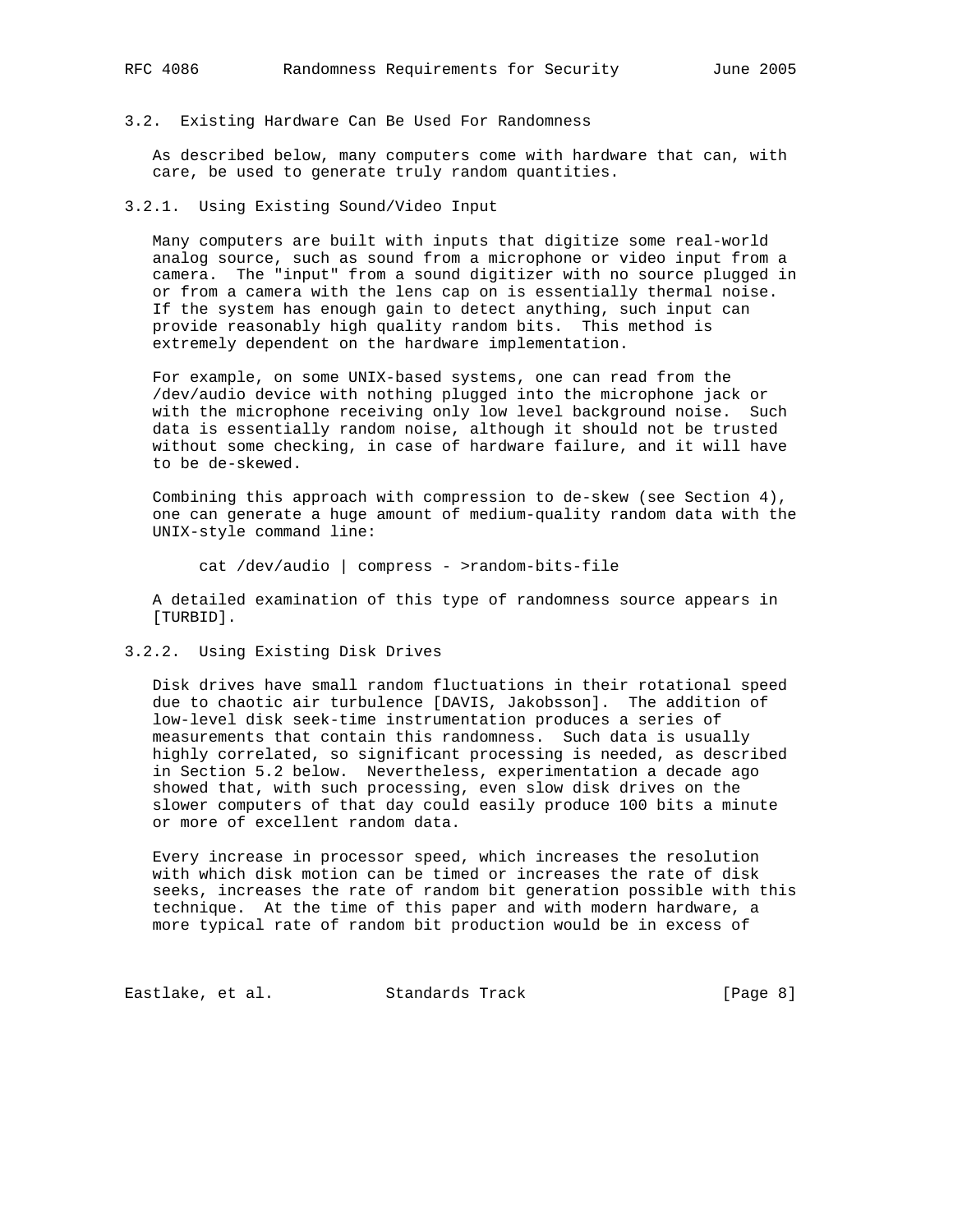10,000 bits a second. This technique is used in random number generators included in many operating system libraries.

 Note: the inclusion of cache memories in disk controllers has little effect on this technique if very short seek times, which represent cache hits, are simply ignored.

#### 3.3. Ring Oscillator Sources

 If an integrated circuit is being designed or field-programmed, an odd number of gates can be connected in series to produce a free running ring oscillator. By sampling a point in the ring at a fixed frequency (for example, one determined by a stable crystal oscillator), some amount of entropy can be extracted due to variations in the free-running oscillator timing. It is possible to increase the rate of entropy by XOR'ing sampled values from a few ring oscillators with relatively prime lengths. It is sometimes recommended that an odd number of rings be used so that, even if the rings somehow become synchronously locked to each other, there will still be sampled bit transitions. Another possible source to sample is the output of a noisy diode.

 Sampled bits from such sources will have to be heavily de-skewed, as disk rotation timings must be (see Section 4). An engineering study would be needed to determine the amount of entropy being produced depending on the particular design. In any case, these can be good sources whose cost is a trivial amount of hardware by modern standards.

 As an example, IEEE 802.11i suggests the circuit below, with due attention in the design to isolation of the rings from each other and from clocked circuits to avoid undesired synchronization, etc., and with extensive post processing [IEEE\_802.11i].

Eastlake, et al. Standards Track [Page 9]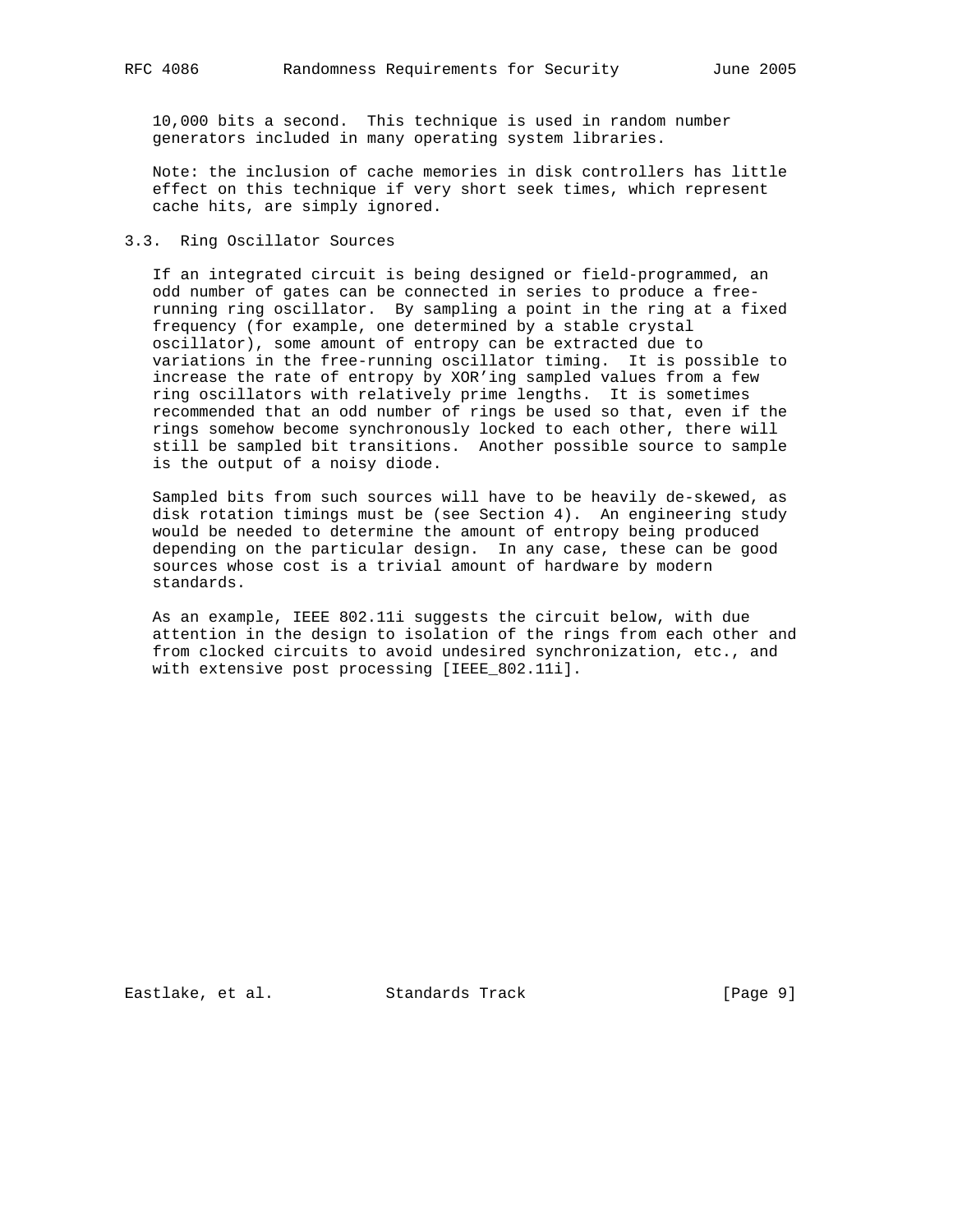

Other randomness, if available ---------+

#### 3.4. Problems with Clocks and Serial Numbers

 Computer clocks and similar operating system or hardware values, provide significantly fewer real bits of unpredictability than might appear from their specifications.

 Tests have been done on clocks on numerous systems, and it was found that their behavior can vary widely and in unexpected ways. One version of an operating system running on one set of hardware may actually provide, say, microsecond resolution in a clock, while a different configuration of the "same" system may always provide the same lower bits and only count in the upper bits at much lower resolution. This means that successive reads of the clock may produce identical values even if enough time has passed that the value "should" change based on the nominal clock resolution. There are also cases where frequently reading a clock can produce artificial sequential values, because of extra code that checks for the clock being unchanged between two reads and increases it by one! Designing portable application code to generate unpredictable numbers based on such system clocks is particularly challenging because the system designer does not always know the properties of the system clock.

 Use of a hardware serial number (such as an Ethernet MAC address) may also provide fewer bits of uniqueness than one would guess. Such quantities are usually heavily structured, and subfields may have only a limited range of possible values, or values may be easily guessable based on approximate date of manufacture or other data.

Eastlake, et al. Standards Track [Page 10]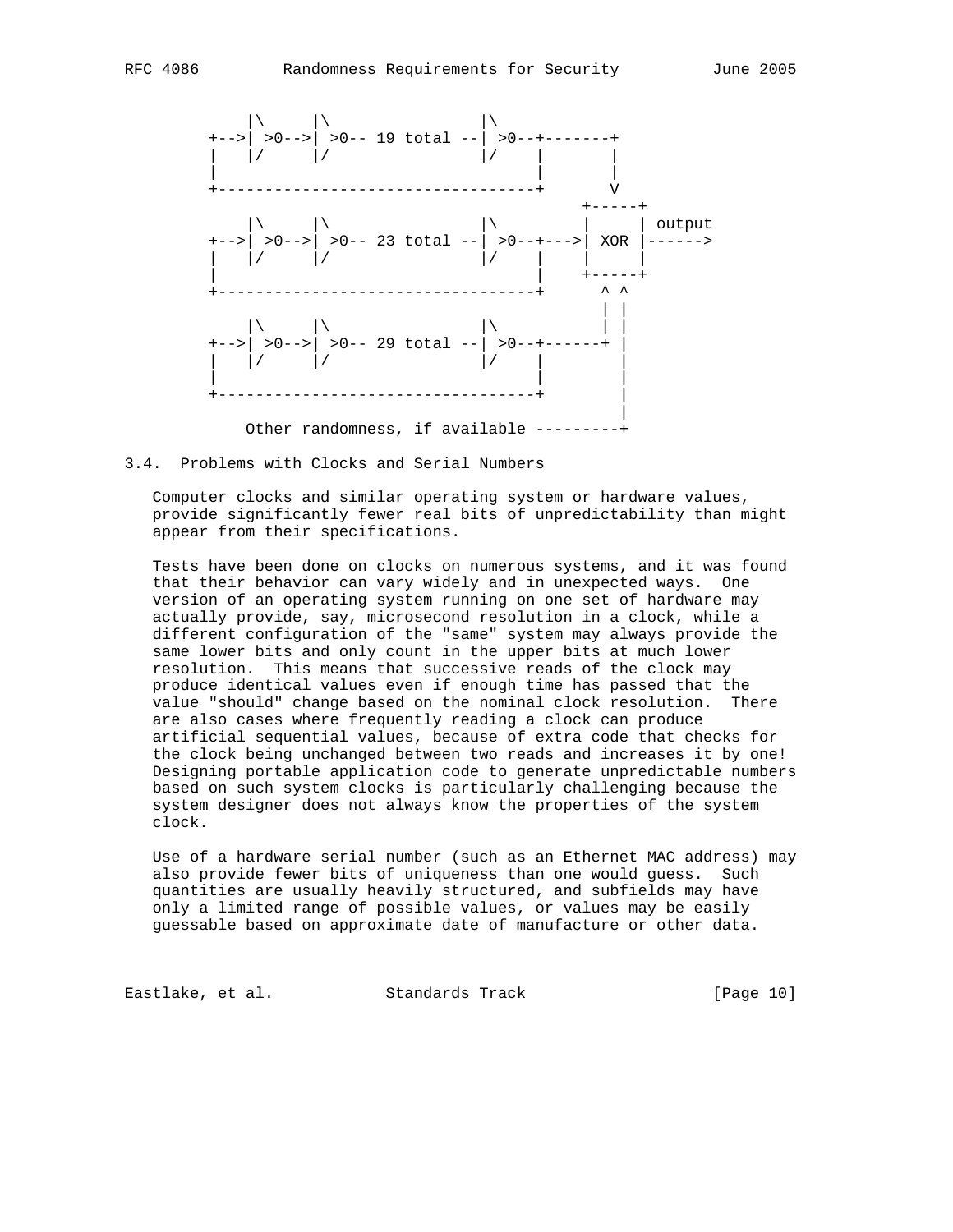For example, it is likely that a company that manufactures both computers and Ethernet adapters will, at least internally, use its own adapters, which significantly limits the range of built-in addresses.

 Problems such as those described above make the production of code to generate unpredictable quantities difficult if the code is to be ported across a variety of computer platforms and systems.

## 3.5. Timing and Value of External Events

 It is possible to measure the timing and content of mouse movement, key strokes, and similar user events. This is a reasonable source of unguessable data, with some qualifications. On some machines, input such as key strokes is buffered. Even though the user's inter keystroke timing may have sufficient variation and unpredictability, there might not be an easy way to access that variation. Another problem is that no standard method exists for sampling timing details. This makes it hard to use this technique to build standard software intended for distribution to a large range of machines.

 The amount of mouse movement and the actual key strokes are usually easier to access than timings, but they may yield less unpredictability because the user may provide highly repetitive input.

 Other external events, such as network packet arrival times and lengths, can also be used, but only with great care. In particular, the possibility of manipulation of such network traffic measurements by an adversary and the lack of history at system start-up must be carefully considered. If this input is subject to manipulation, it must not be trusted as a source of entropy.

 In principle, almost any external sensor, such as raw radio reception or temperature sensing in appropriately equipped computers, can be used. But in each case, careful consideration must be given to how much this data is subject to adversarial manipulation and to how much entropy it can actually provide.

 The above techniques are quite powerful against attackers that have no access to the quantities being measured. For example, these techniques would be powerful against offline attackers who had no access to one's environment and who were trying to crack one's random seed after the fact. In all cases, the more accurately one can measure the timing or value of an external sensor, the more rapidly one can generate bits.

Eastlake, et al. Standards Track [Page 11]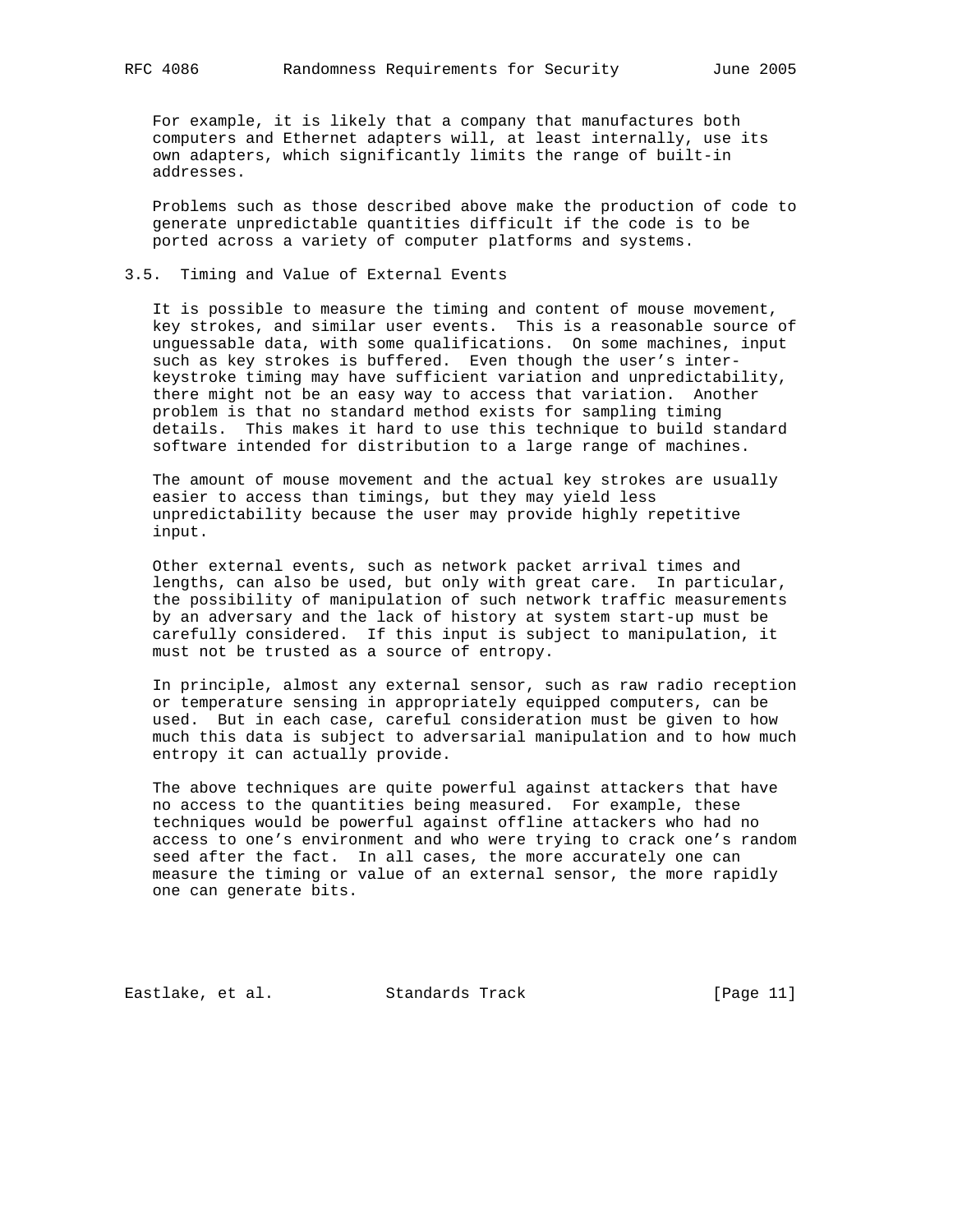## 3.6. Non-hardware Sources of Randomness

 The best source of input entropy would be a hardware-based random source such as ring oscillators, disk drive timing, thermal noise, or radioactive decay. However, if none of these is available, there are other possibilities. These include system clocks, system or input/output buffers, user/system/hardware/network serial numbers or addresses and timing, and user input. Unfortunately, each of these sources can produce very limited or predictable values under some circumstances.

 Some of the sources listed above would be quite strong on multi-user systems, where each user of the system is in essence a source of randomness. However, on a small single-user or embedded system, especially at start-up, it might be possible for an adversary to assemble a similar configuration. This could give the adversary inputs to the mixing process that were well-enough correlated to those used originally to make exhaustive search practical.

 The use of multiple random inputs with a strong mixing function is recommended and can overcome weakness in any particular input. The timing and content of requested "random" user keystrokes can yield hundreds of random bits, but conservative assumptions need to be made. For example, one reasonably conservative assumption would be that an inter-keystroke interval provides at most a few bits of randomness, but only when the interval is unique in the sequence of intervals up to that point. A similar assumption would be that a key code provides a few bits of randomness, but only when the code is unique in the sequence. Thus, an interval or key code that duplicated a previous value would be assumed to provide no additional randomness. The results of mixing these timings with typed characters could be further combined with clock values and other inputs.

 This strategy may make practical portable code for producing good random numbers for security, even if some of the inputs are very weak on some of the target systems. However, it may still fail against a high-grade attack on small, single-user, or embedded systems, especially if the adversary has ever been able to observe the generation process in the past. A hardware-based random source is still preferable.

## 4. De-skewing

 Is there any specific requirement on the shape of the distribution of quantities gathered for the entropy to produce the random numbers? The good news is that the distribution need not be uniform. All that is needed to bound performance is a conservative estimate of how

Eastlake, et al. Standards Track [Page 12]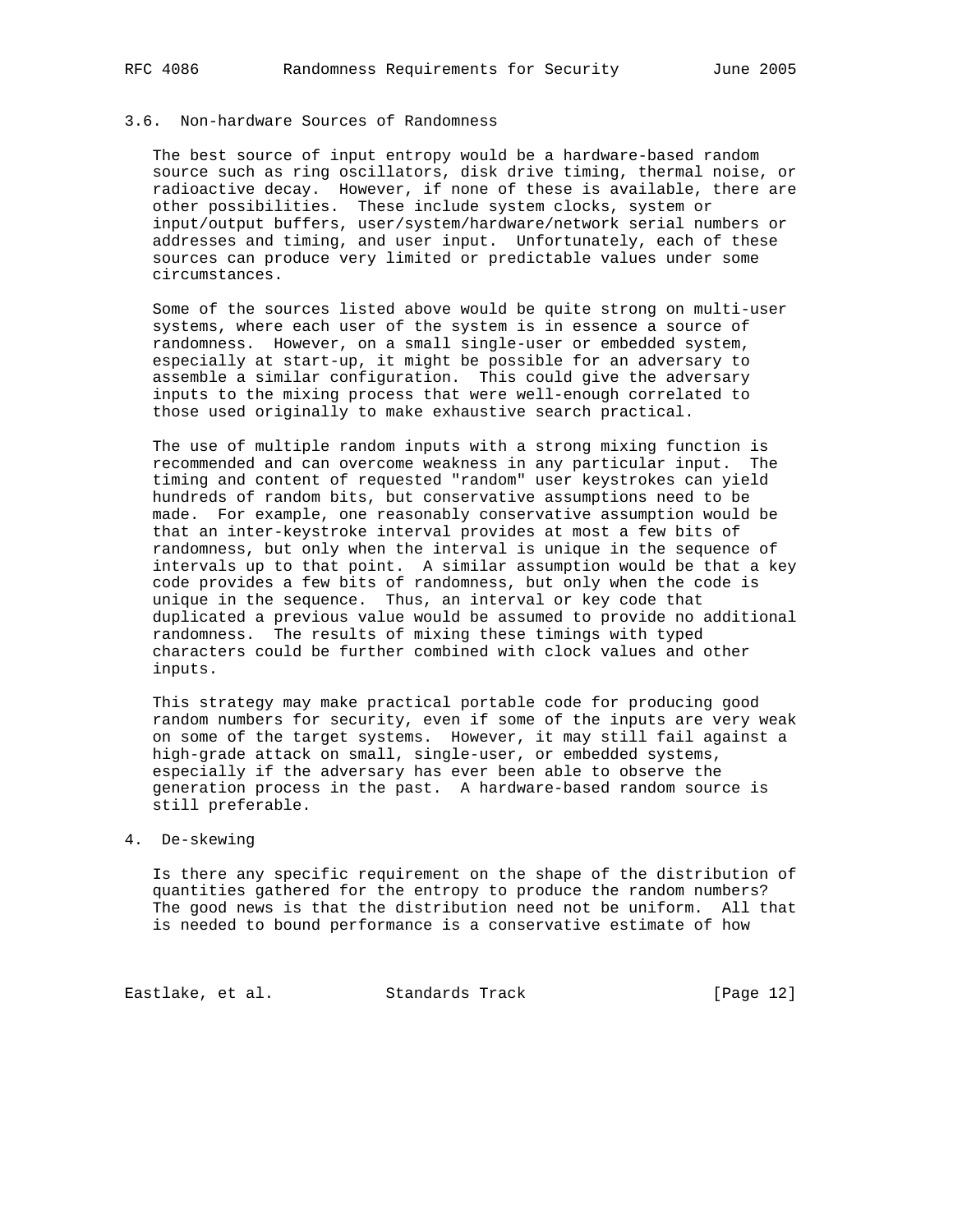non-uniform it is. Simple techniques to de-skew a bit stream are given below, and stronger cryptographic techniques are described in Section 5.2.

4.1. Using Stream Parity to De-Skew

 As a simple but not particularly practical example, consider taking a sufficiently long string of bits and mapping the string to "zero" or "one". The mapping will not yield a perfectly uniform distribution, but it can be as close as desired. One mapping that serves the purpose is to take the parity of the string. This has the advantages that it is robust across all degrees of skew up to the estimated maximum skew and that it is trivial to implement in hardware.

The following analysis gives the number of bits that must be sampled:

Suppose that the ratio of ones to zeros is ( $0.5 + E$ ) to ( 0.5 - E ), where E is between 0 and 0.5 and is a measure of the "eccentricity" of the distribution. Consider the distribution of the parity function of N bit samples. The respective probabilities that the parity will be one or zero will be the sum of the odd or even terms in the binomial expansion of  $(p + q)^N$ , where  $p = 0.5 + E$ , the probability of a one, and  $q = 0.5 - E$ , the probability of a zero.

These sums can be computed easily as

$$
\begin{array}{ccccccccc}\n & & & & & & & N & & & & N \\
1/2 & * & ( & p + q & ) & + ( & p - q & ) & )\n\end{array}
$$

and

 N N  $1/2$  \* ( (  $p + q$  ) – (  $p - q$  ) ).

 (Which formula corresponds to the probability that the parity will be 1 depends on whether N is odd or even.)

Since  $p + q = 1$  and  $p - q = 2E$ , these expressions reduce to

$$
1/2 * [1 + (2E)]
$$

and

 N  $1/2$  \*  $[1 - (2E) ]$ .

 Neither of these will ever be exactly 0.5 unless E is zero, but we can bring them arbitrarily close to 0.5. If we want the probabilities to be within some delta d of 0.5, e.g., then

Eastlake, et al. Standards Track [Page 13]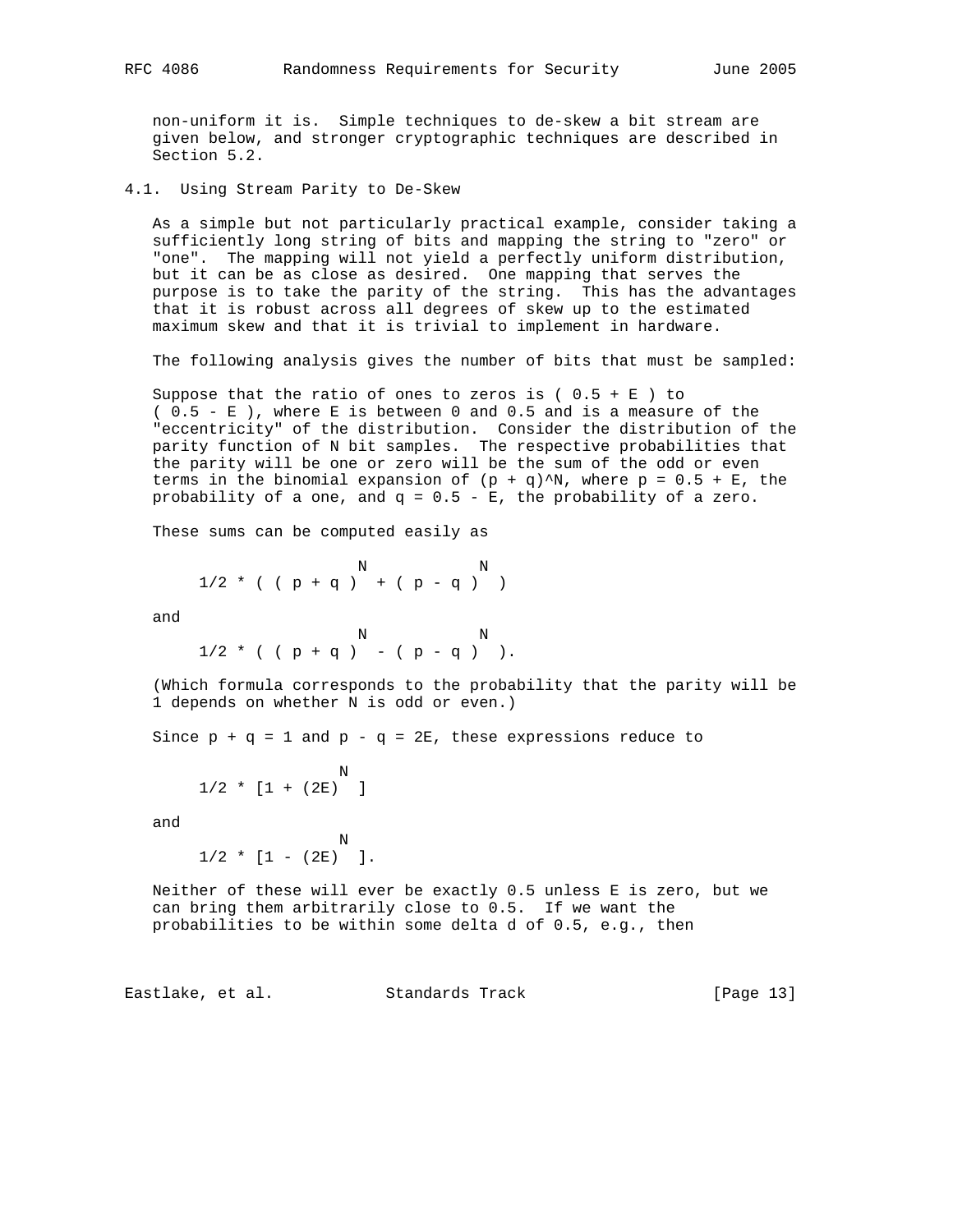Note that the state of the state of the state of the state of the state of the state of the state of the state of the state of the state of the state of the state of the state of the state of the state of the state of the  $(0.5 + (0.5 * (2E)) )$   $(0.5 + d.$ 

Solving for N yields  $N > log(2d)/log(2E)$ . (Note that  $2E$  is less than 1, so its log is negative. Division by a negative number reverses the sense of an inequality.)

 The following table gives the length N of the string that must be sampled for various degrees of skew in order to come within 0.001 of a 50/50 distribution.

| Prob(1) |      |      | Ε |     | Ν |
|---------|------|------|---|-----|---|
|         | 0.5  | 0.00 |   |     |   |
|         | 0.6  | 0.10 |   |     | 4 |
|         | 0.7  | 0.20 |   |     |   |
|         | 0.8  | 0.30 |   | 13  |   |
|         | 0.9  | 0.40 |   | 28  |   |
|         | 0.95 | 0.45 |   | 59  |   |
|         | 0.99 | 0.49 |   | 308 |   |
|         |      |      |   |     |   |

 The last entry shows that even if the distribution is skewed 99% in favor of ones, the parity of a string of 308 samples will be within 0.001 of a 50/50 distribution. But, as we shall see in section 5.2, there are much stronger techniques that extract more of the available entropy.

#### 4.2. Using Transition Mappings to De-Skew

 Another technique, originally due to von Neumann [VON\_NEUMANN], is to examine a bit stream as a sequence of non-overlapping pairs. One could then discard any 00 or 11 pairs found, interpret 01 as a 0 and 10 as a 1. Assume that the probability of a 1 is 0.5+E and that the probability of a 0 is 0.5-E, where E is the eccentricity of the source as described in the previous section. Then the probability of each pair is shown in the following table:

> +------+-----------------------------------------+ | pair | probability +------+-----------------------------------------+  $00$  |  $(0.5 - E)^2$  = 0.25 - E + E<sup>2</sup>  $01$  |  $(0.5 - E)*(0.5 + E) = 0.25 - E^2$  $10$   $(0.5 + E)*(0.5 - E) = 0.25 - E^2$  | 11 | (0.5 + E)^2 = 0.25 + E + E^2 | +------+-----------------------------------------+

Eastlake, et al. Standards Track [Page 14]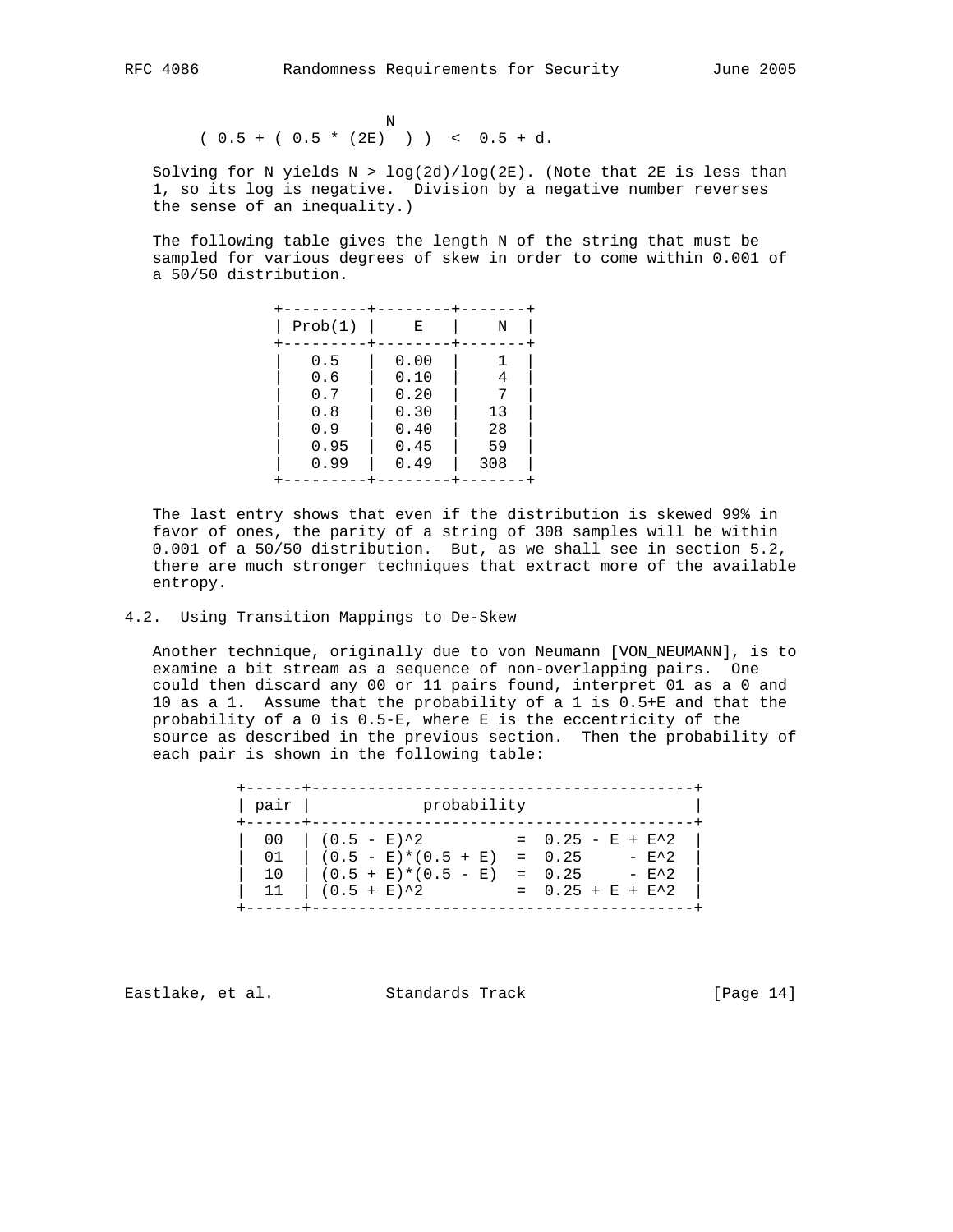This technique will completely eliminate any bias but requires an indeterminate number of input bits for any particular desired number of output bits. The probability of any particular pair being discarded is  $0.5 + 2E^2$ , so the expected number of input bits to produce X output bits is  $X/(0.25 - E^2)$ .

 This technique assumes that the bits are from a stream where each bit has the same probability of being a 0 or 1 as any other bit in the stream and that bits are uncorrelated, i.e., that the bits come from identical independent distributions. If alternate bits are from two correlated sources, for example, the above analysis breaks down.

 The above technique also provides another illustration of how a simple statistical analysis can mislead if one is not always on the lookout for patterns that could be exploited by an adversary. If the algorithm were misread slightly so that overlapping successive bits pairs were used instead of non-overlapping pairs, the statistical analysis given would be the same. However, instead of providing an unbiased, uncorrelated series of random 1s and 0s, it would produce a totally predictable sequence of exactly alternating 1s and 0s.

#### 4.3. Using FFT to De-Skew

 When real-world data consists of strongly correlated bits, it may still contain useful amounts of entropy. This entropy can be extracted through various transforms, the most powerful of which are described in section 5.2 below.

 Using the Fourier transform of the data or its optimized variant, the FFT, is interesting primarily for theoretical reasons. It can be shown that this technique will discard strong correlations. If adequate data is processed and if remaining correlations decay, spectral lines that approach statistical independence and normally distributed randomness can be produced [BRILLINGER].

## 4.4. Using Compression to De-Skew

 Reversible compression techniques also provide a crude method of de skewing a skewed bit stream. This follows directly from the definition of reversible compression and the formula in Section 2 for the amount of information in a sequence. Since the compression is reversible, the same amount of information must be present in the shorter output as was present in the longer input. By the Shannon information equation, this is only possible if, on average, the probabilities of the different shorter sequences are more uniformly distributed than were the probabilities of the longer sequences. Therefore, the shorter sequences must be de-skewed relative to the input.

Eastlake, et al. Standards Track [Page 15]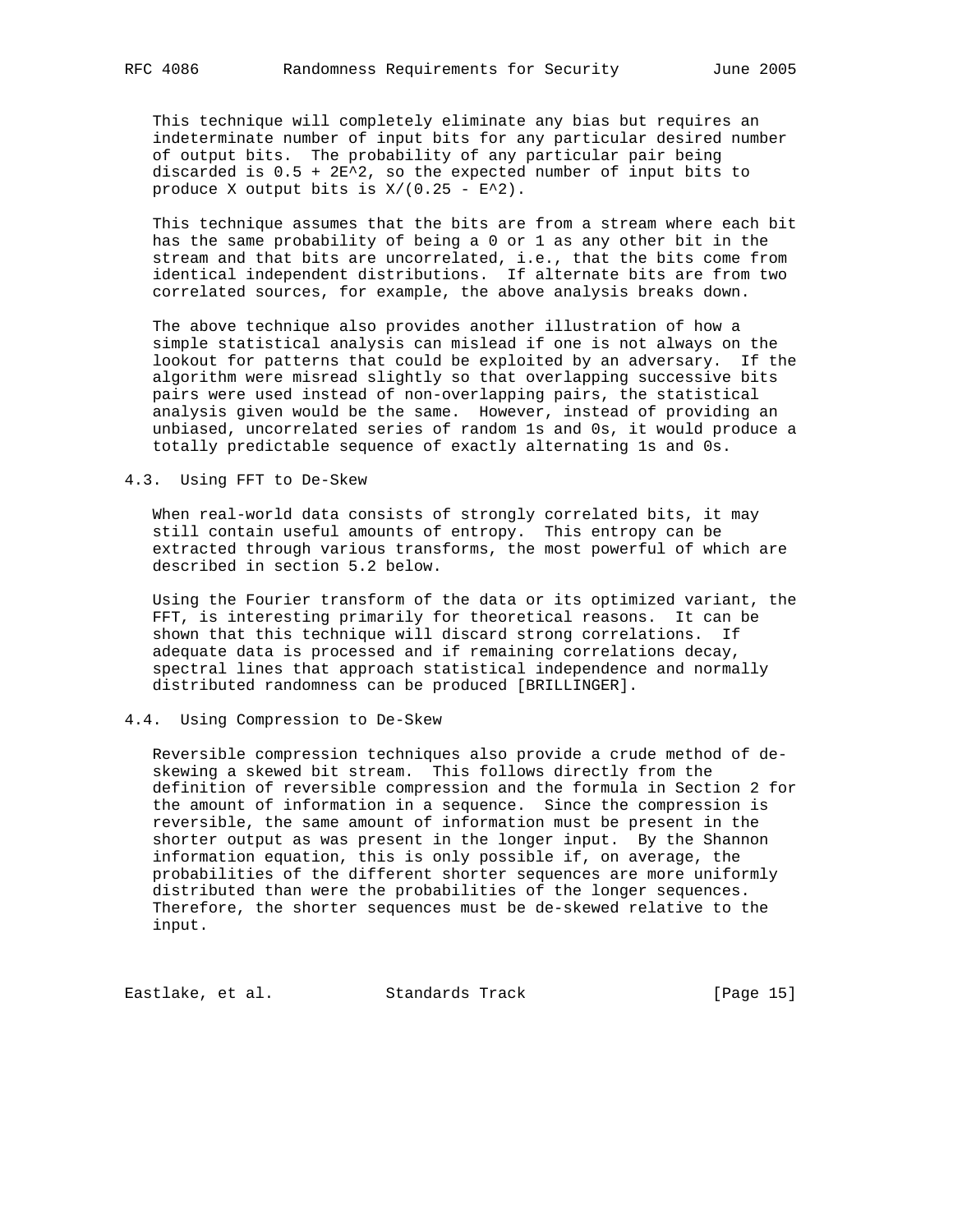However, many compression techniques add a somewhat predictable preface to their output stream and may insert a similar sequence periodically in their output or otherwise introduce subtle patterns of their own. They should be considered only rough techniques compared to those described in Section 5.2. At a minimum, the beginning of the compressed sequence should be skipped and only later bits should used for applications requiring roughly-random bits.

## 5. Mixing

 What is the best overall strategy for obtaining unguessable random numbers in the absence of a strong, reliable hardware entropy source? It is to obtain input from a number of uncorrelated sources and to mix them with a strong mixing function. Such a function will preserve the entropy present in any of the sources, even if other quantities being combined happen to be fixed or easily guessable (low entropy). This approach may be advisable even with a good hardware source, as hardware can also fail. However, this should be weighed against a possible increase in the chance of overall failure due to added software complexity.

 Once one has used good sources, such as some of those listed in Section 3, and mixed them as described in this section, one has a strong seed. This can then be used to produce large quantities of cryptographically strong material as described in Sections 6 and 7.

 A strong mixing function is one that combines inputs and produces an output in which each output bit is a different complex non-linear function of all the input bits. On average, changing any input bit will change about half the output bits. But because the relationship is complex and non-linear, no particular output bit is guaranteed to change when any particular input bit is changed.

 Consider the problem of converting a stream of bits that is skewed towards 0 or 1 or which has a somewhat predictable pattern to a shorter stream which is more random, as discussed in Section 4. This is simply another case where a strong mixing function is desired, to mix the input bits and produce a smaller number of output bits. The technique given in Section 4.1, using the parity of a number of bits, is simply the result of successively XORing them. This is examined as a trivial mixing function, immediately below. Use of stronger mixing functions to extract more of the randomness in a stream of skewed bits is examined in Section 5.2. See also [NASLUND].

Eastlake, et al. Standards Track [Page 16]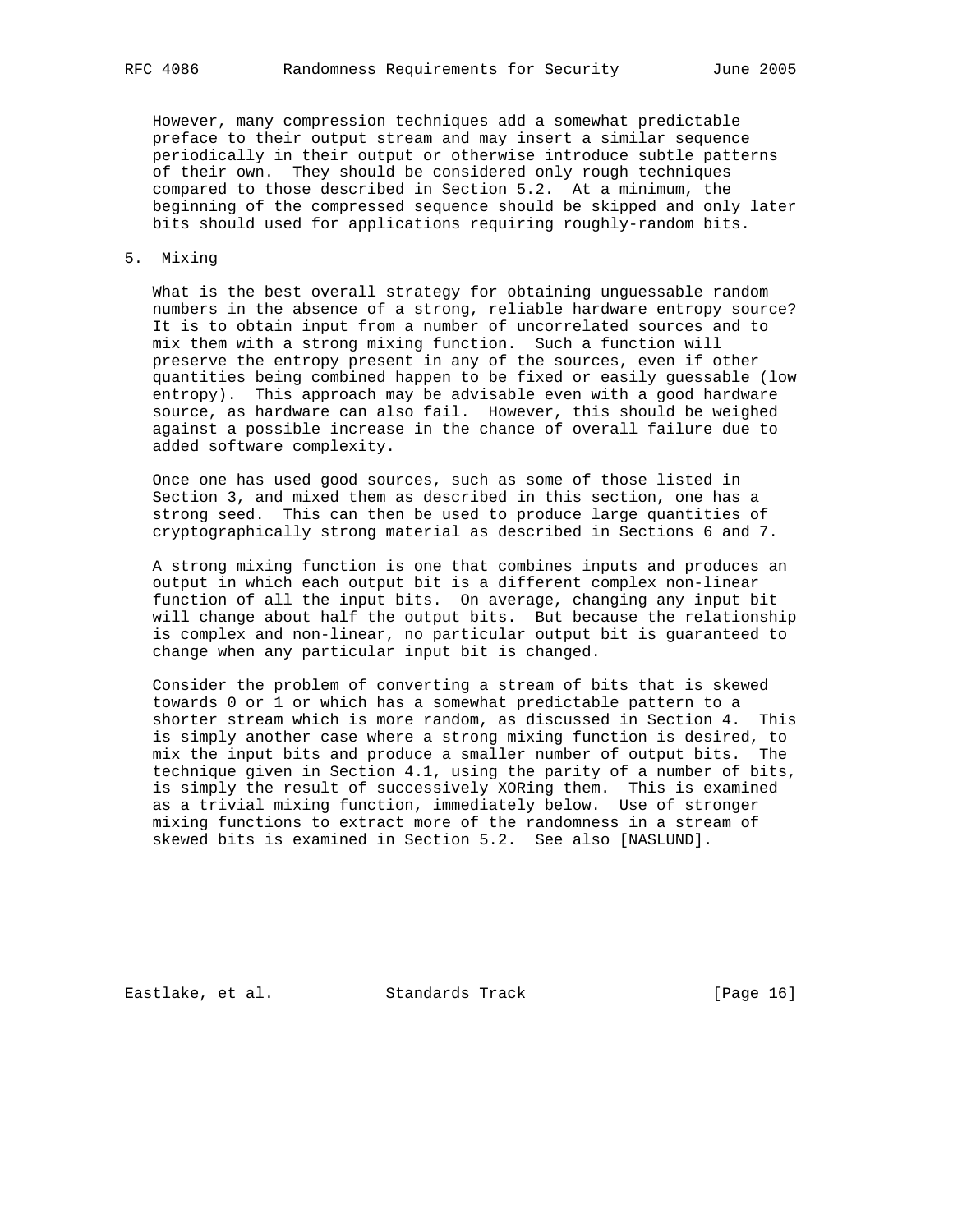## 5.1. A Trivial Mixing Function

 For expository purposes we describe a trivial example for single bit inputs using the Exclusive Or (XOR) function. This function is equivalent to addition without carry, as show in the table below. This is a degenerate case in which the one output bit always changes for a change in either input bit. But, despite its simplicity, it provides a useful illustration.

|  | input $1 \mid$ input $2 \mid$ output |  |
|--|--------------------------------------|--|
|  |                                      |  |

 If inputs 1 and 2 are uncorrelated and combined in this fashion, then the output will be an even better (less skewed) random bit than the inputs are. If we assume an "eccentricity" E as defined in Section 4.1 above, then the output eccentricity relates to the input eccentricity as follows:

E =  $2 * E$  \* E output input 1 input 2

Since E is never greater than  $1/2$ , the eccentricity is always improved, except in the case in which at least one input is a totally skewed constant. This is illustrated in the following table, where the top and left side values are the two input eccentricities and the entries are the output eccentricity:

 +--------+--------+--------+--------+--------+--------+--------+ | E | 0.00 | 0.10 | 0.20 | 0.30 | 0.40 | 0.50 | +--------+--------+--------+--------+--------+--------+--------+ | 0.00 | 0.00 | 0.00 | 0.00 | 0.00 | 0.00 | 0.00 | | 0.10 | 0.00 | 0.02 | 0.04 | 0.06 | 0.08 | 0.10 | | 0.20 | 0.00 | 0.04 | 0.08 | 0.12 | 0.16 | 0.20 | | 0.30 | 0.00 | 0.06 | 0.12 | 0.18 | 0.24 | 0.30 | | 0.40 | 0.00 | 0.08 | 0.16 | 0.24 | 0.32 | 0.40 | | 0.50 | 0.00 | 0.10 | 0.20 | 0.30 | 0.40 | 0.50 | +--------+--------+--------+--------+--------+--------+--------+

 However, note that the above calculations assume that the inputs are not correlated. If the inputs were, say, the parity of the number of minutes from midnight on two clocks accurate to a few seconds, then each might appear random if sampled at random intervals much longer

Eastlake, et al. Standards Track [Page 17]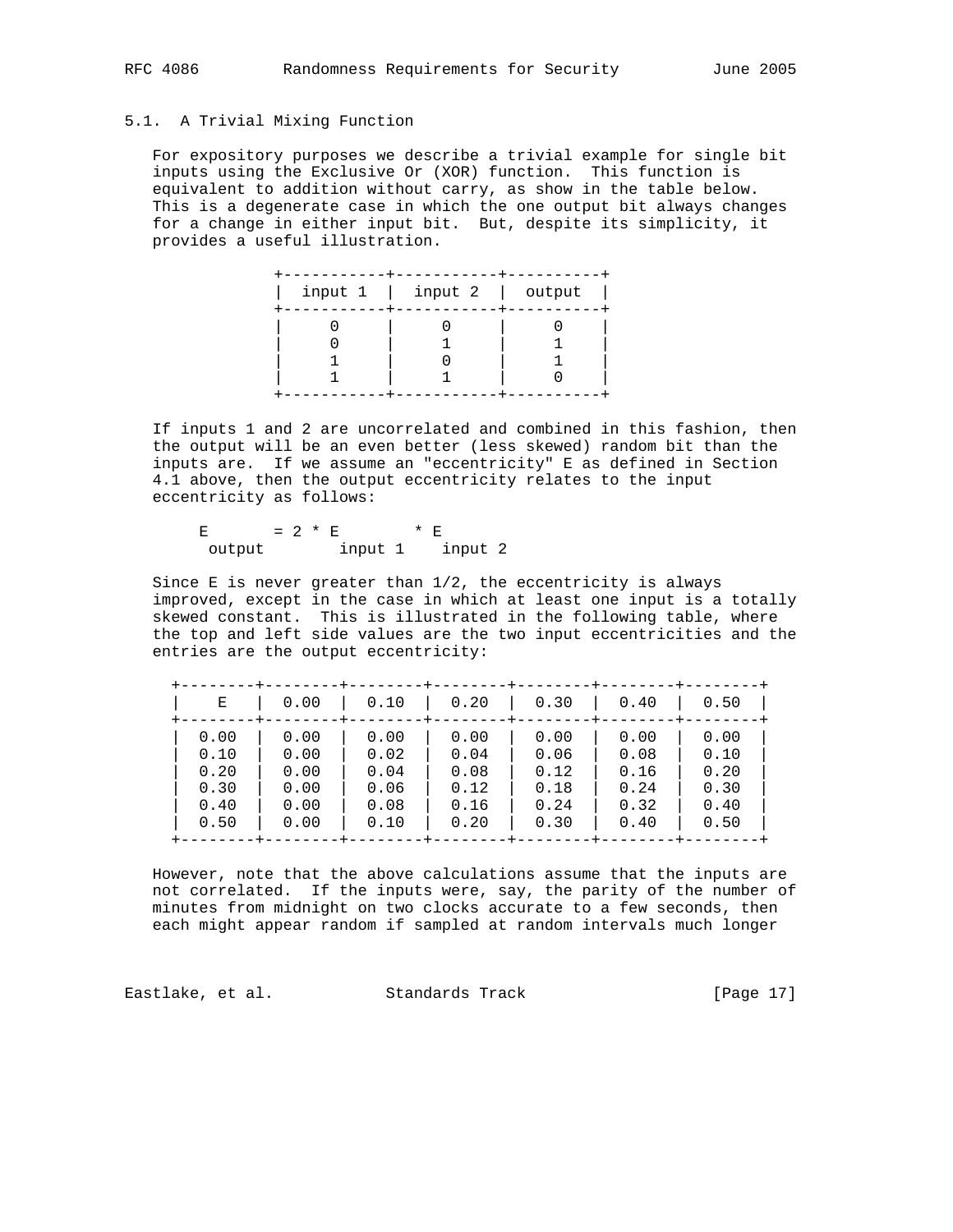than a minute. Yet if they were both sampled and combined with XOR, the result would be zero most of the time.

#### 5.2. Stronger Mixing Functions

 The US Government Advanced Encryption Standard [AES] is an example of a strong mixing function for multiple bit quantities. It takes up to 384 bits of input (128 bits of "data" and 256 bits of "key") and produces 128 bits of output, each of which is dependent on a complex non-linear function of all input bits. Other encryption functions with this characteristic, such as [DES], can also be used by considering them to mix all of their key and data input bits.

 Another good family of mixing functions is the "message digest" or hashing functions such as the US Government Secure Hash Standards [SHA\*] and the MD4, MD5 [MD4, MD5] series. These functions all take a practically unlimited amount of input and produce a relatively short fixed-length output mixing all the input bits. The MD\* series produces 128 bits of output, SHA-1 produces 160 bits, and other SHA functions produce up to 512 bits.

 Although the message digest functions are designed for variable amounts of input, AES and other encryption functions can also be used to combine any number of inputs. If 128 bits of output is adequate, the inputs can be packed into a 128-bit data quantity and successive AES "keys", padding with zeros if needed; the quantity is then successively encrypted by the "keys" using AES in Electronic Codebook Mode. Alternatively, the input could be packed into one 128-bit key and multiple data blocks and a CBC-MAC could be calculated [MODES].

 More complex mixing should be used if more than 128 bits of output are needed and one wants to employ AES (but note that it is absolutely impossible to get more bits of "randomness" out than are put in). For example, suppose that inputs are packed into three quantities, A, B, and C. One may use AES to encrypt A with B and then with C as keys to produce the first part of the output, then encrypt B with C and then A for more output and, if necessary, encrypt C with A and then B for yet more output. Still more output can be produced by reversing the order of the keys given above. The same can be done with the hash functions, hashing various subsets of the input data or different copies of the input data with different prefixes and/or suffixes to produce multiple outputs.

 For an example of using a strong mixing function, reconsider the case of a string of 308 bits, each of which is biased 99% toward zero. The parity technique given in Section 4.1 reduces this to one bit, with only a 1/1000 deviance from being equally likely a zero or one. But, applying the equation for information given in Section 2, this

Eastlake, et al. Standards Track [Page 18]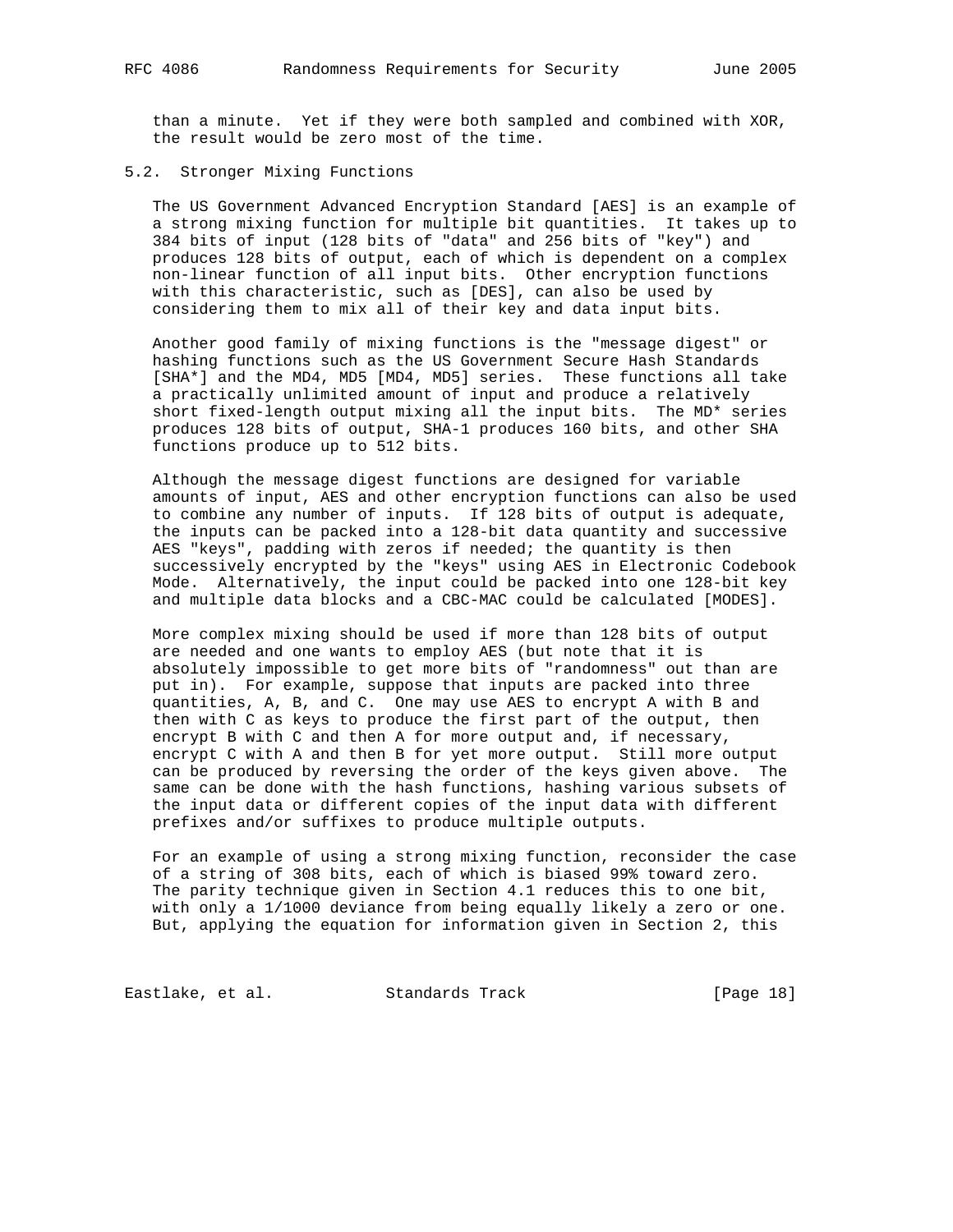308-bit skewed sequence contains over 5 bits of information. Thus, hashing it with SHA-1 and taking the bottom 5 bits of the result would yield 5 unbiased random bits and not the single bit given by calculating the parity of the string. Alternatively, for some applications, you could use the entire hash output to retain almost all of the 5+ bits of entropy in a 160-bit quantity.

## 5.3. Using S-Boxes for Mixing

 Many modern block encryption functions, including DES and AES, incorporate modules known as S-Boxes (substitution boxes). These produce a smaller number of outputs from a larger number of inputs through a complex non-linear mixing function that has the effect of concentrating limited entropy from the inputs into the output.

 S-Boxes sometimes incorporate bent Boolean functions (functions of an even number of bits producing one output bit with maximum non linearity). Looking at the output for all input pairs differing in any particular bit position, exactly half the outputs are different. An S-Box in which each output bit is produced by a bent function such that any linear combination of these functions is also a bent function is called a "perfect S-Box".

 S-boxes and various repeated applications or cascades of such boxes can be used for mixing [SBOX1, SBOX2].

## 5.4. Diffie-Hellman as a Mixing Function

 Diffie-Hellman exponential key exchange is a technique that yields a shared secret between two parties. It can be computationally infeasible for a third party to determine this secret even if they can observe all the messages between the two communicating parties. This shared secret is a mixture of initial quantities generated by each of the parties [D-H].

 If these initial quantities are random and uncorrelated, then the shared secret combines their entropy but, of course, can not produce more randomness than the size of the shared secret generated.

 Although this is true if the Diffie-Hellman computation is performed privately, an adversary who can observe either of the public keys and knows the modulus being used need only search through the space of the other secret key in order to be able to calculate the shared secret [D-H]. So, conservatively, it would be best to consider public Diffie-Hellman to produce a quantity whose guessability corresponds to the worse of the two inputs. Because of this and the fact that Diffie-Hellman is computationally intensive, its use as a mixing function is not recommended.

Eastlake, et al. Standards Track [Page 19]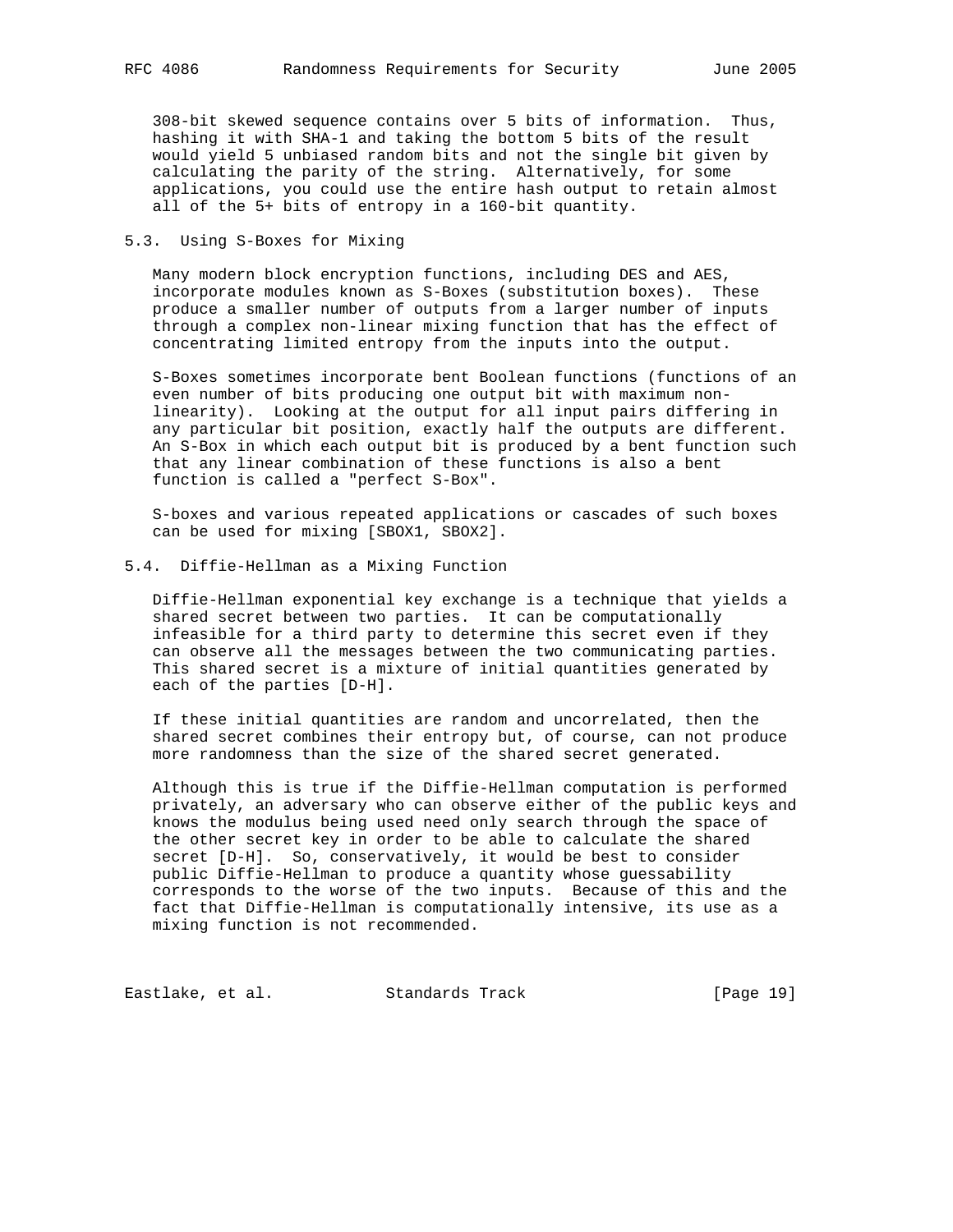## 5.5. Using a Mixing Function to Stretch Random Bits

 Although it is not necessary for a mixing function to produce the same or fewer output bits than its inputs, mixing bits cannot "stretch" the amount of random unpredictability present in the inputs. Thus, four inputs of 32 bits each, in which there are 12 bits worth of unpredictability (such as 4,096 equally probable values) in each input, cannot produce more than 48 bits worth of unpredictable output. The output can be expanded to hundreds or thousands of bits by, for example, mixing with successive integers, but the clever adversary's search space is still 2^48 possibilities. Furthermore, mixing to fewer bits than are input will tend to strengthen the randomness of the output.

 The last table in Section 5.1 shows that mixing a random bit with a constant bit with Exclusive Or will produce a random bit. While this is true, it does not provide a way to "stretch" one random bit into more than one. If, for example, a random bit is mixed with a 0 and then with a 1, this produces a two bit sequence but it will always be either 01 or 10. Since there are only two possible values, there is still only the one bit of original randomness.

#### 5.6. Other Factors in Choosing a Mixing Function

 For local use, AES has the advantages that it has been widely tested for flaws, is reasonably efficient in software, and is widely documented and implemented with hardware and software implementations available all over the world including open source code. The SHA\* family have had a little less study and tend to require more CPU cycles than AES but there is no reason to believe they are flawed. Both SHA\* and MD5 were derived from the earlier MD4 algorithm. They all have source code available [SHA\*, MD4, MD5]. Some signs of weakness have been found in MD4 and MD5. In particular, MD4 has only three rounds and there are several independent breaks of the first two or last two rounds. And some collisions have been found in MD5 output.

 AES was selected by a robust, public, and international process. It and SHA\* have been vouched for by the US National Security Agency (NSA) on the basis of criteria that mostly remain secret, as was DES. While this has been the cause of much speculation and doubt, investigation of DES over the years has indicated that NSA involvement in modifications to its design, which originated with IBM, was primarily to strengthen it. There has been no announcement of a concealed or special weakness being found in DES. It is likely that the NSA modifications to MD4 to produce the SHA algorithms similarly strengthened these algorithms, possibly against threats not yet known in the public cryptographic community.

Eastlake, et al. Standards Track [Page 20]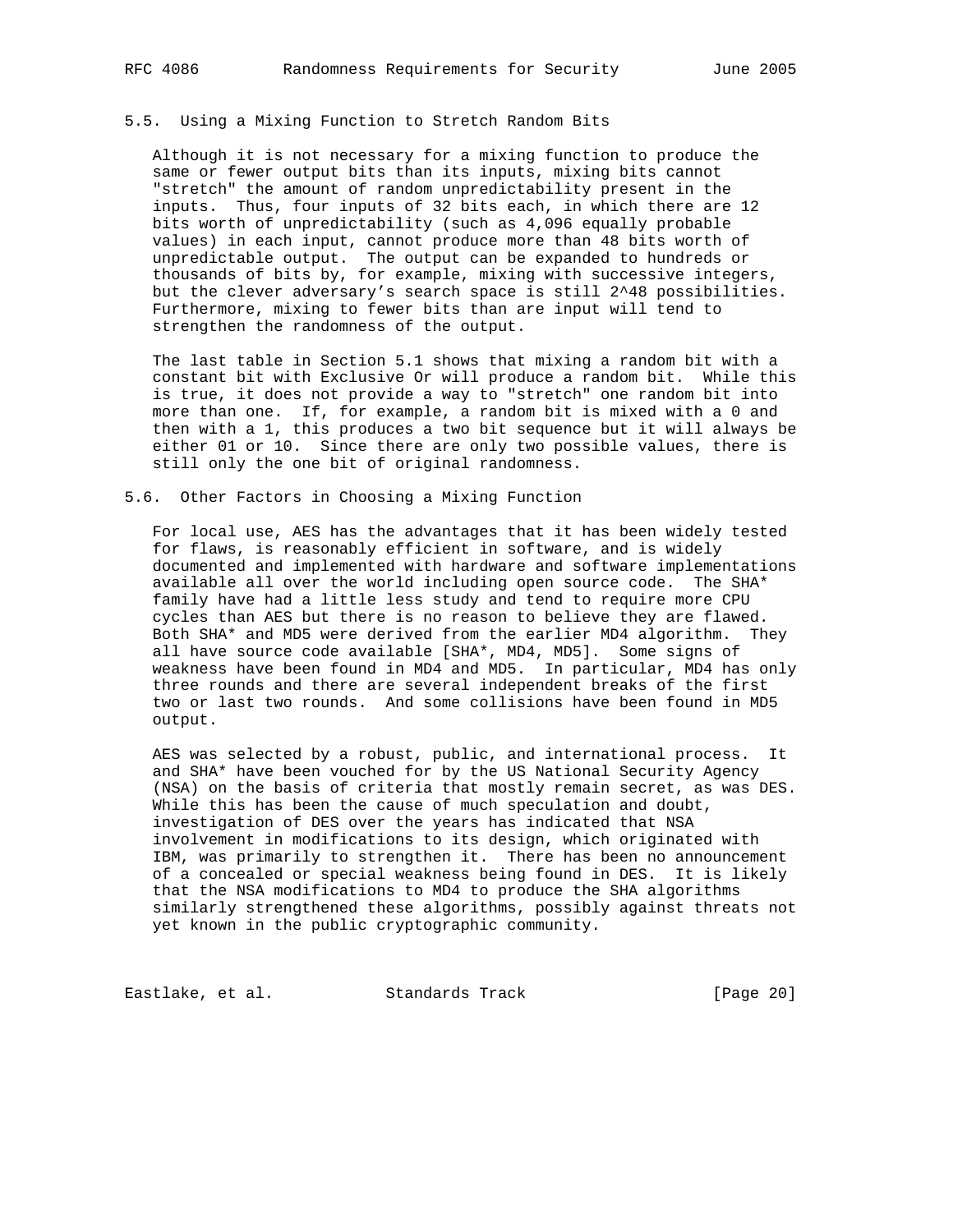Where input lengths are unpredictable, hash algorithms are more convenient to use than block encryption algorithms since they are generally designed to accept variable length inputs. Block encryption algorithms generally require an additional padding algorithm to accommodate inputs that are not an even multiple of the block size.

 As of the time of this document, the authors know of no patent claims to the basic AES, DES, SHA\*, MD4, and MD5 algorithms other than patents for which an irrevocable royalty free license has been granted to the world. There may, of course, be essential patents of which the authors are unaware or patents on implementations or uses or other relevant patents issued or to be issued.

6. Pseudo-random Number Generators

 When a seed has sufficient entropy, from input as described in Section 3 and possibly de-skewed and mixed as described in Sections 4 and 5, one can algorithmically extend that seed to produce a large number of cryptographically-strong random quantities. Such algorithms are platform independent and can operate in the same fashion on any computer. For the algorithms to be secure, their input and internal workings must be protected from adversarial observation.

 The design of such pseudo-random number generation algorithms, like the design of symmetric encryption algorithms, is not a task for amateurs. Section 6.1 below lists a number of bad ideas that failed algorithms have used. To learn what works, skip Section 6.1 and just read the remainder of this section and Section 7, which describes and references some standard pseudo random number generation algorithms. See Section 7 and Part 3 of [X9.82].

### 6.1. Some Bad Ideas

 The subsections below describe a number of ideas that might seem reasonable but that lead to insecure pseudo-random number generation.

6.1.1. The Fallacy of Complex Manipulation

 One approach that may give a misleading appearance of unpredictability is to take a very complex algorithm (or an excellent traditional pseudo-random number generator with good statistical properties) and to calculate a cryptographic key by starting with limited data such as the computer system clock value as the seed. Adversaries who knew roughly when the generator was started would have a relatively small number of seed values to test, as they would know likely values of the system clock. Large numbers of pseudo-

Eastlake, et al. Standards Track [Page 21]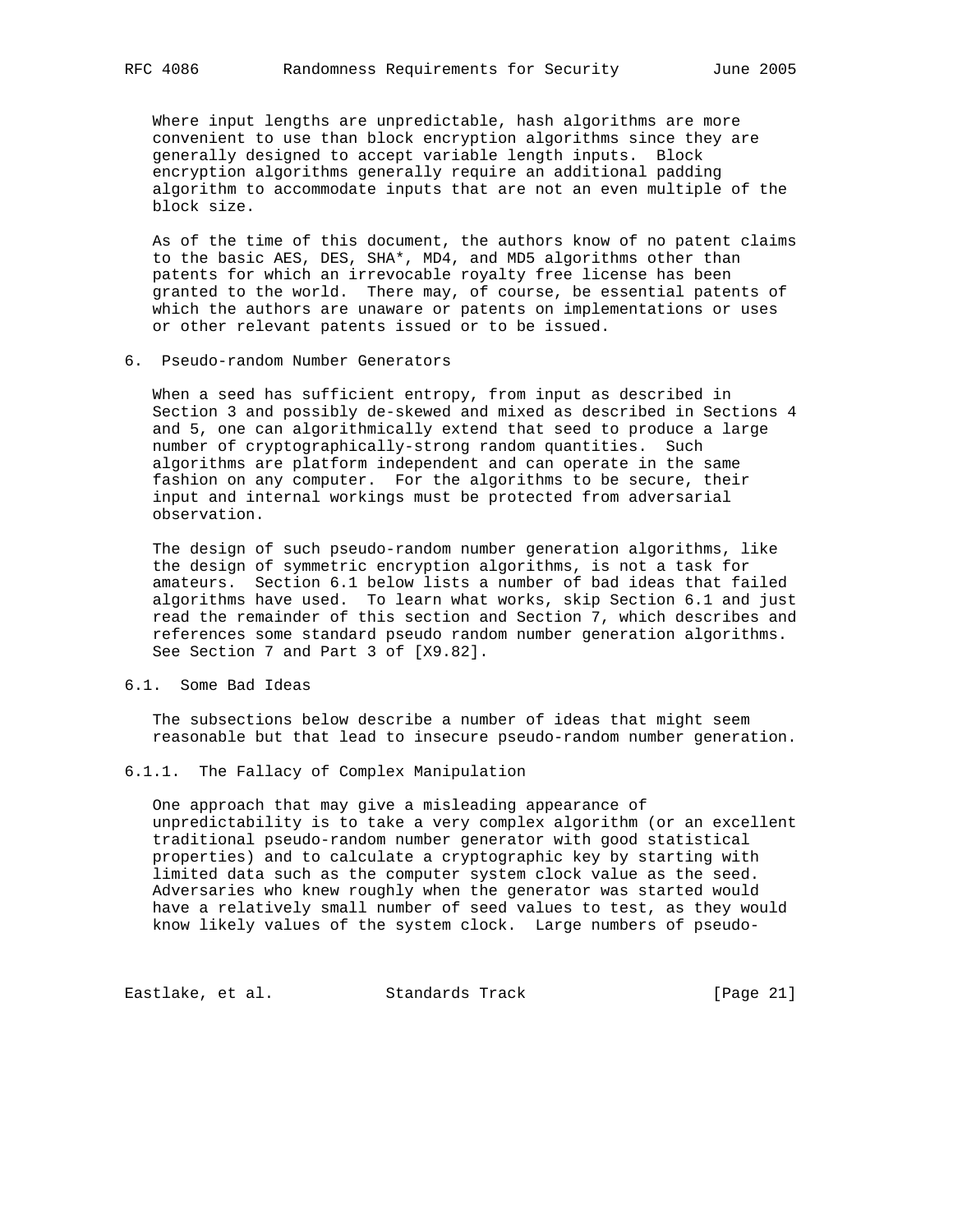random bits could be generated, but the search space that an adversary would need to check could be quite small.

 Thus, very strong or complex manipulation of data will not help if the adversary can learn what the manipulation is and if there is not enough entropy in the starting seed value. They can usually use the limited number of results stemming from a limited number of seed values to defeat security.

 Another serious strategic error is to assume that a very complex pseudo-random number generation algorithm will produce strong random numbers, when there has been no theory behind or analysis of the algorithm. There is a excellent example of this fallacy near the beginning of Chapter 3 in [KNUTH], where the author describes a complex algorithm. It was intended that the machine language program corresponding to the algorithm would be so complicated that a person trying to read the code without comments wouldn't know what the program was doing. Unfortunately, actual use of this algorithm showed that it almost immediately converged to a single repeated value in one case and a small cycle of values in another case.

 Not only does complex manipulation not help you if you have a limited range of seeds, but blindly-chosen complex manipulation can destroy the entropy in a good seed!

6.1.2. The Fallacy of Selection from a Large Database

 Another approach that can give a misleading appearance of unpredictability is to randomly select a quantity from a database and to assume that its strength is related to the total number of bits in the database. For example, typical USENET servers process many megabytes of information per day [USENET\_1, USENET\_2]. Assume that a random quantity was selected by fetching 32 bytes of data from a random starting point in this data. This does not yield 32\*8 = 256 bits worth of unguessability. Even if much of the data is human language that contains no more than 2 or 3 bits of information per byte, it doesn't yield  $32*2 = 64$  bits of unguessability. For an adversary with access to the same Usenet database, the unguessability rests only on the starting point of the selection. That is perhaps a little over a couple of dozen bits of unguessability.

 The same argument applies to selecting sequences from the data on a publicly available CD/DVD recording or any other large public database. If the adversary has access to the same database, this "selection from a large volume of data" step buys little. However, if a selection can be made from data to which the adversary has no access, such as system buffers on an active multi-user system, it may be of help.

Eastlake, et al. Standards Track [Page 22]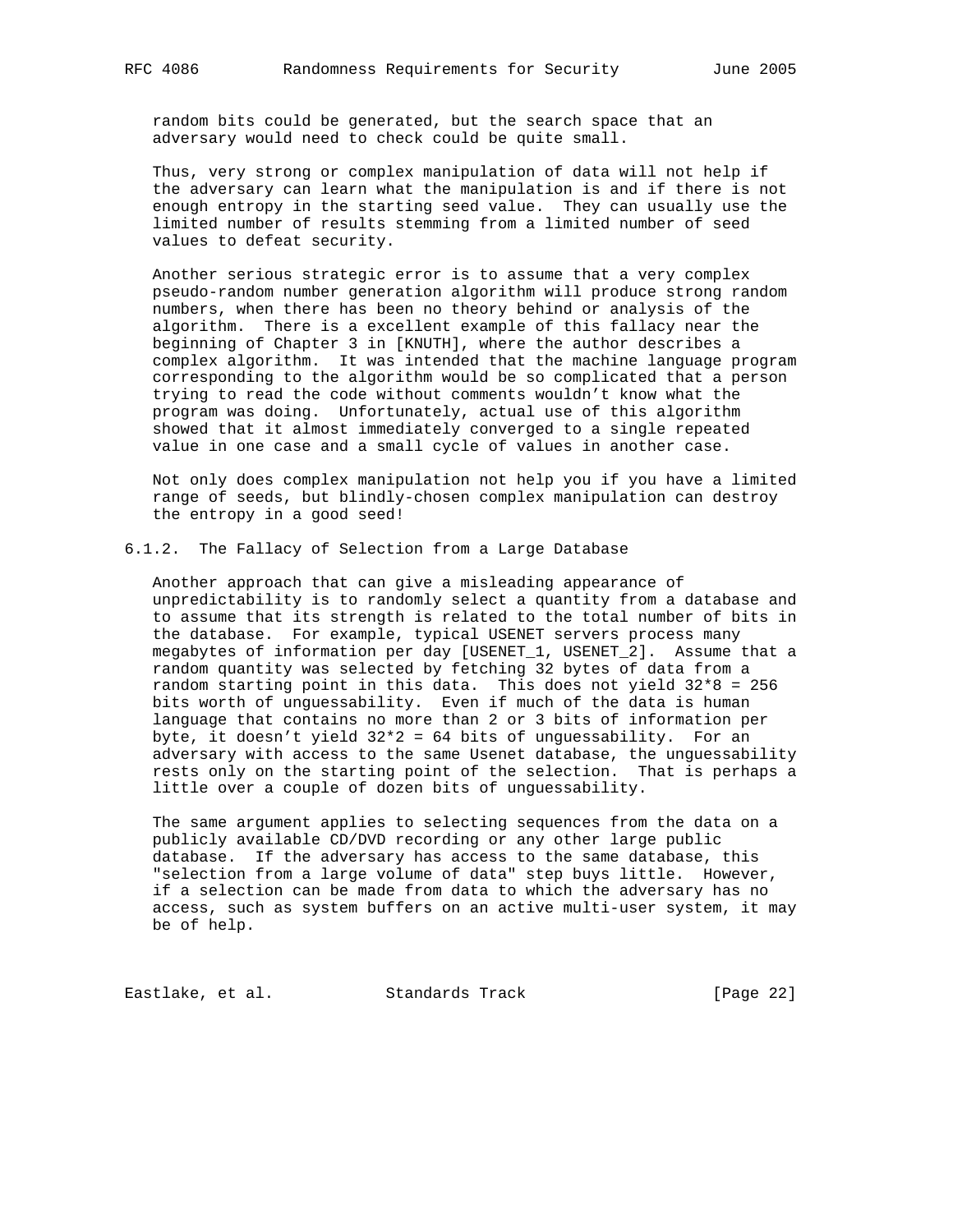## 6.1.3. Traditional Pseudo-random Sequences

 This section talks about traditional sources of deterministic or "pseudo-random" numbers. These typically start with a "seed" quantity and use simple numeric or logical operations to produce a sequence of values. Note that none of the techniques discussed in this section is suitable for cryptographic use. They are presented for general information.

 [KNUTH] has a classic exposition on pseudo-random numbers. Applications he mentions are simulations of natural phenomena, sampling, numerical analysis, testing computer programs, decision making, and games. None of these have the same characteristics as the sorts of security uses we are talking about. Only in the last two could there be an adversary trying to find the random quantity. However, in these cases, the adversary normally has only a single chance to use a guessed value. In guessing passwords or attempting to break an encryption scheme, the adversary normally has many, perhaps unlimited, chances at guessing the correct value. Sometimes the adversary can store the message to be broken and repeatedly attack it. Adversaries are also be assumed to be aided by a computer.

 For testing the "randomness" of numbers, Knuth suggests a variety of measures, including statistical and spectral. These tests check things like autocorrelation between different parts of a "random" sequence or distribution of its values. But these tests could be met by a constant stored random sequence, such as the "random" sequence printed in the CRC Standard Mathematical Tables [CRC]. Despite meeting all the tests suggested by Knuth, that sequence is unsuitable for cryptographic us, as adversaries must be assumed to have copies of all commonly published "random" sequences and to be able to spot the source and predict future values.

 A typical pseudo-random number generation technique is the linear congruence pseudo-random number generator. This technique uses modular arithmetic, where the value numbered N+1 is calculated from the value numbered N by

 $V = (V * a + b) (Mod c)$ <br>N+1 N  $N+1$ 

 The above technique has a strong relationship to linear shift register pseudo-random number generators, which are well understood cryptographically [SHIFT\*]. In such generators, bits are introduced at one end of a shift register as the Exclusive Or (binary sum without carry) of bits from selected fixed taps into the register. For example, consider the following:

Eastlake, et al. Standards Track [Page 23]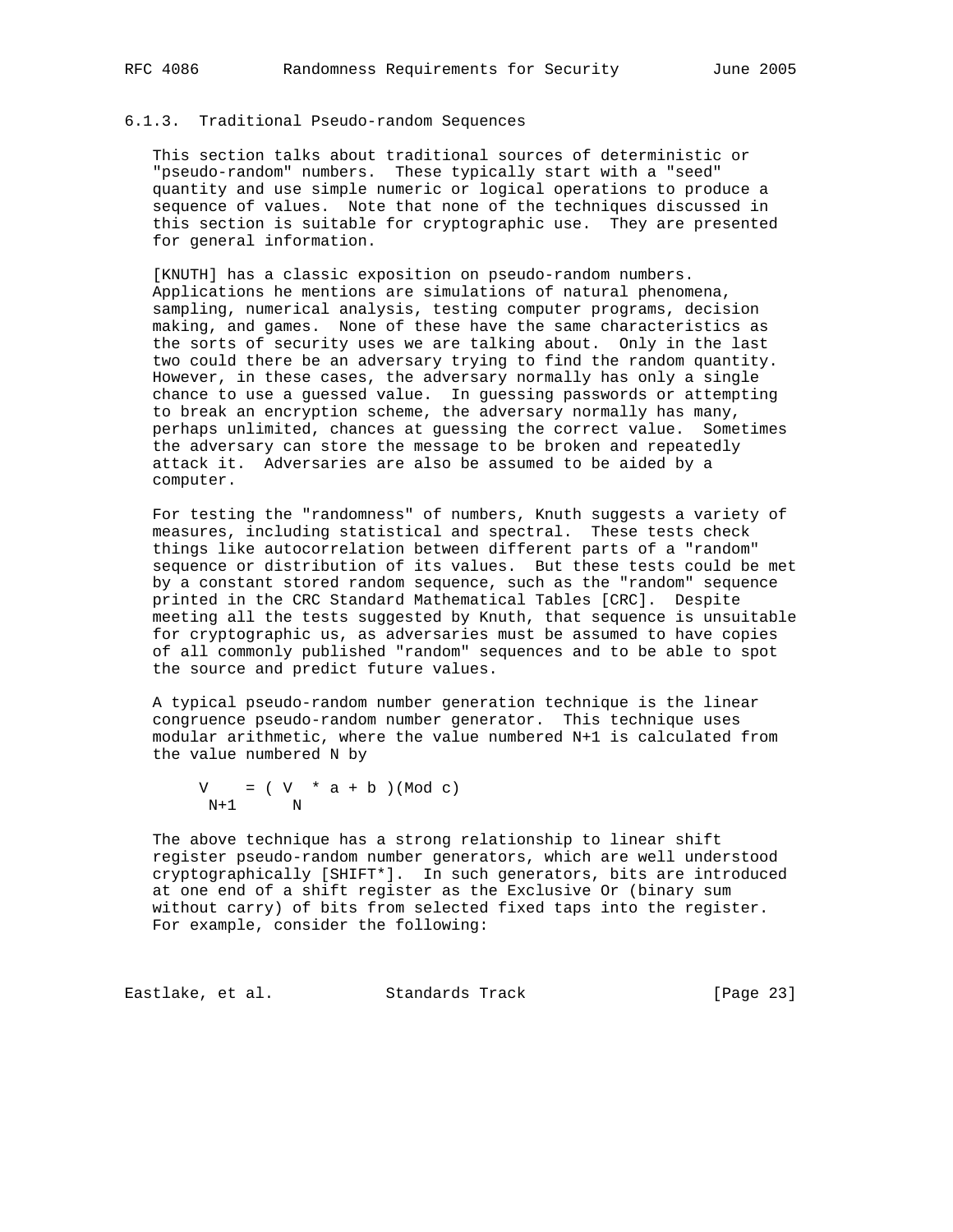

 The quality of traditional pseudo-random number generator algorithms is measured by statistical tests on such sequences. Carefully-chosen values a, b, c, and initial V or carefully-chosen placement of the shift register tap in the above simple process can produce excellent statistics.

 These sequences may be adequate in simulations (Monte Carlo experiments) as long as the sequence is orthogonal to the structure of the space being explored. Even there, subtle patterns may cause problems. However, such sequences are clearly bad for use in security applications. They are fully predictable if the initial state is known. Depending on the form of the pseudo-random number generator, the sequence may be determinable from observation of a short portion of the sequence [SCHNEIER, STERN]. For example, with the generators above, one can determine V(n+1) given knowledge of V(n). In fact, it has been shown that with these techniques, even if only one bit of the pseudo-random values are released, the seed can be determined from short sequences.

 Not only have linear congruent generators been broken, but techniques are now known for breaking all polynomial congruent generators [KRAWCZYK].

## 6.2. Cryptographically Strong Sequences

 In cases where a series of random quantities must be generated, an adversary may learn some values in the sequence. In general, adversaries should not be able to predict other values from the ones that they know.

 The correct technique is to start with a strong random seed, to take cryptographically strong steps from that seed [FERGUSON, SCHNEIER], and not to reveal the complete state of the generator in the sequence elements. If each value in the sequence can be calculated in a fixed

Eastlake, et al. Standards Track [Page 24]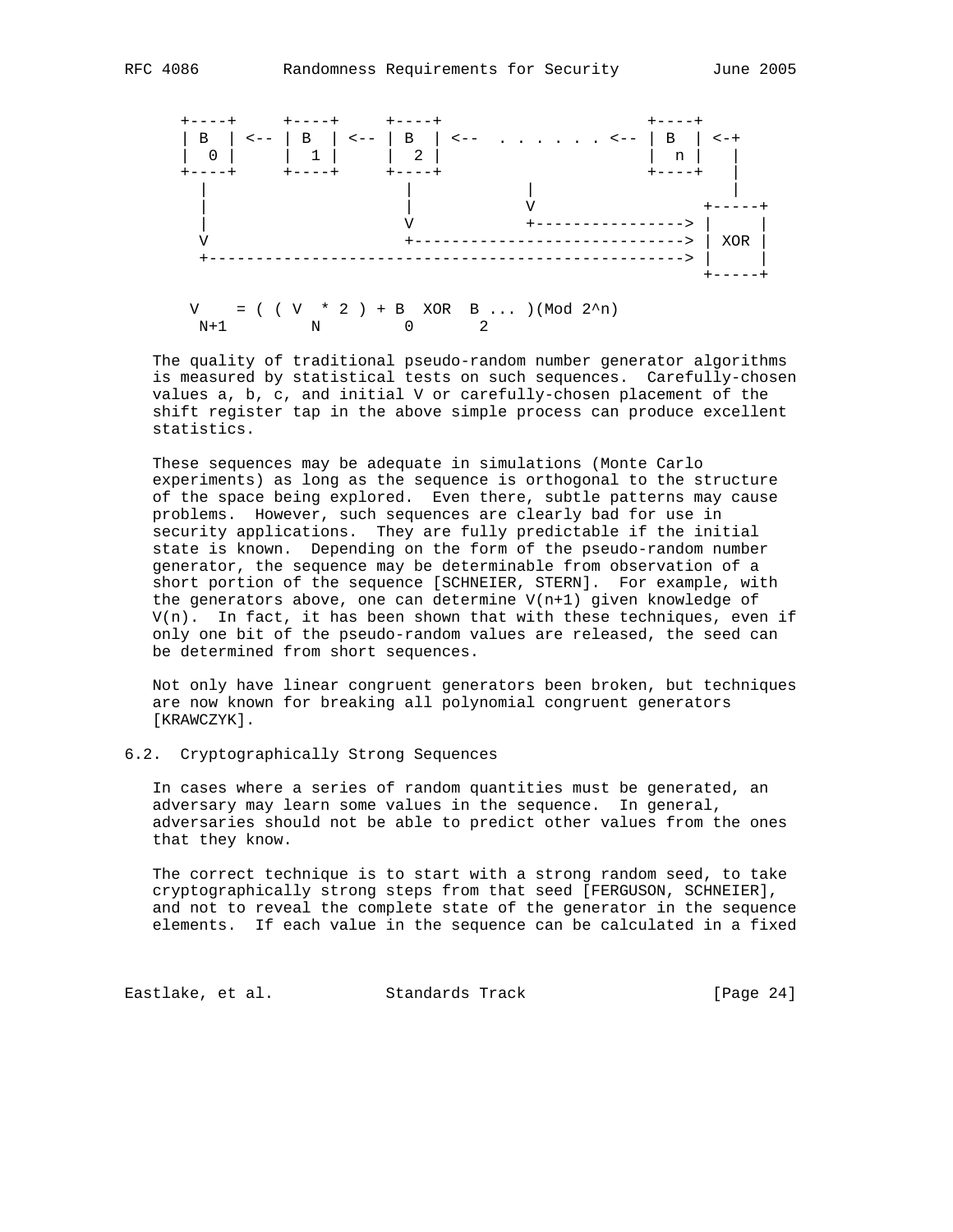way from the previous value, then when any value is compromised, all future values can be determined. This would be the case, for example, if each value were a constant function of the previously used values, even if the function were a very strong, non-invertible message digest function.

 (Note that if a technique for generating a sequence of key values is fast enough, it can trivially be used as the basis for a confidentiality system. If two parties use the same sequence generation technique and start with the same seed material, they will generate identical sequences. These could, for example, be XOR'ed at one end with data being sent to encrypt it, and XOR'ed with this data as received to decrypt it, due to the reversible properties of the XOR operation. This is commonly referred to as a simple stream cipher.)

#### 6.2.1. OFB and CTR Sequences

 One way to produce a strong sequence is to take a seed value and hash the quantities produced by concatenating the seed with successive integers, or the like, and then to mask the values obtained so as to limit the amount of generator state available to the adversary.

 It may also be possible to use an "encryption" algorithm with a random key and seed value to encrypt successive integers, as in counter (CTR) mode encryption. Alternatively, one can feedback all of the output value from encryption into the value to be encrypted for the next iteration. This is a particular example of output feedback mode (OFB) [MODES].

 An example is shown below in which shifting and masking are used to combine part of the output feedback with part of the old input. This type of partial feedback should be avoided for reasons described below.

Eastlake, et al. Standards Track [Page 25]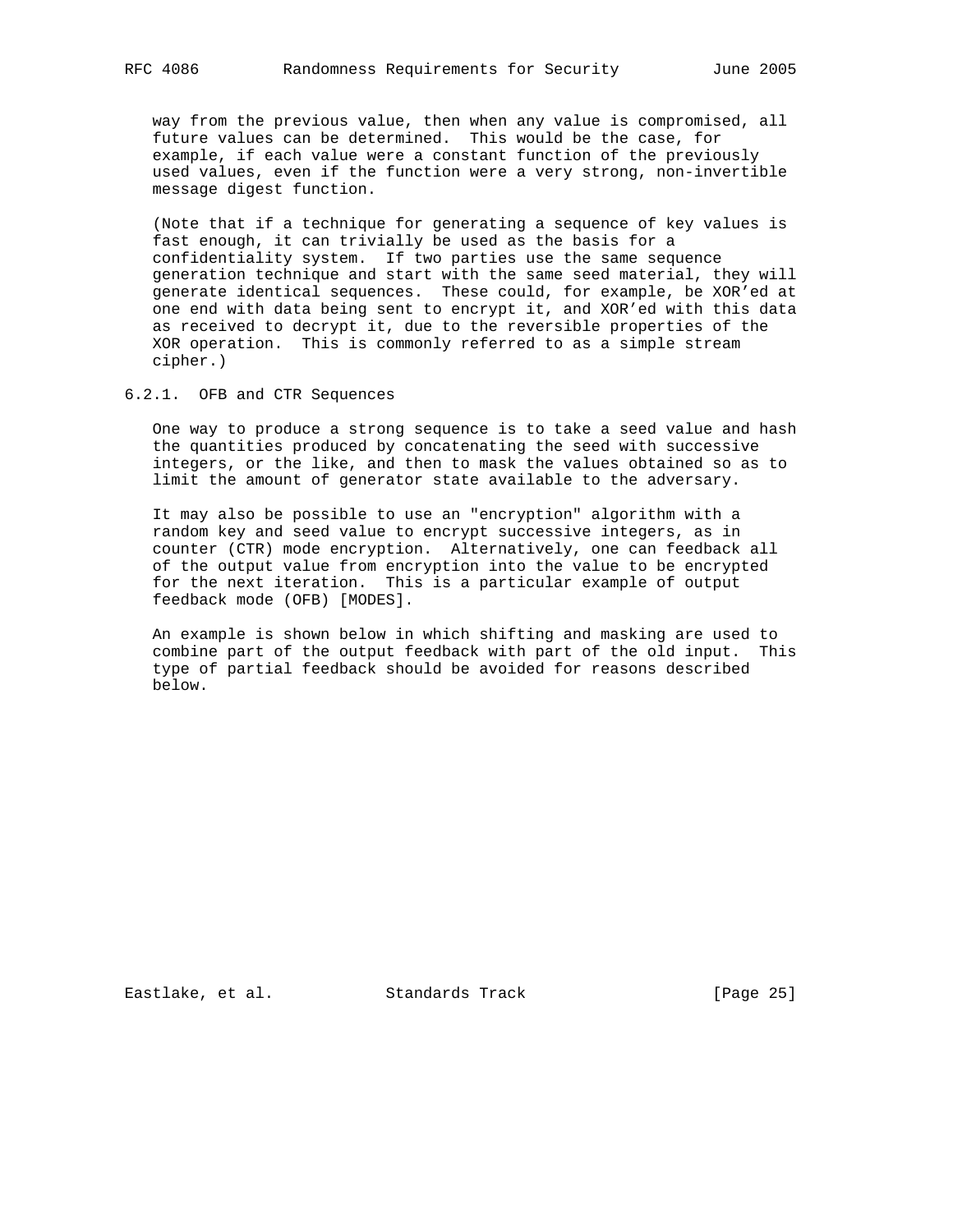

 Note that if a shift of one is used, this is the same as the shift register technique described in Section 6.1.3, but with the all important difference that the feedback is determined by a complex non-linear function of all bits rather than by a simple linear or polynomial combination of output from a few bit position taps.

 Donald W. Davies showed that this sort of shifted partial output feedback significantly weakens an algorithm, compared to feeding all the output bits back as input. In particular, for DES, repeatedly encrypting a full 64-bit quantity will give an expected repeat in about 2^63 iterations. Feeding back anything less than 64 (and more than 0) bits will give an expected repeat in between 2^31 and 2^32 iterations!

 To predict values of a sequence from others when the sequence was generated by these techniques is equivalent to breaking the cryptosystem or to inverting the "non-invertible" hashing with only partial information available. The less information revealed in each iteration, the harder it will be for an adversary to predict the sequence. Thus it is best to use only one bit from each value. It has been shown that in some cases this makes it impossible to break a system even when the cryptographic system is invertible and could be broken if all of each generated value were revealed.

## 6.2.2. The Blum Blum Shub Sequence Generator

 Currently the generator which has the strongest public proof of strength is called the Blum Blum Shub generator, named after its inventors [BBS]. It is also very simple and is based on quadratic residues. Its only disadvantage is that it is computationally intensive compared to the traditional techniques given in Section 6.1.3. This is not a major drawback if it is used for moderately infrequent purposes, such as generating session keys.

Eastlake, et al. Standards Track [Page 26]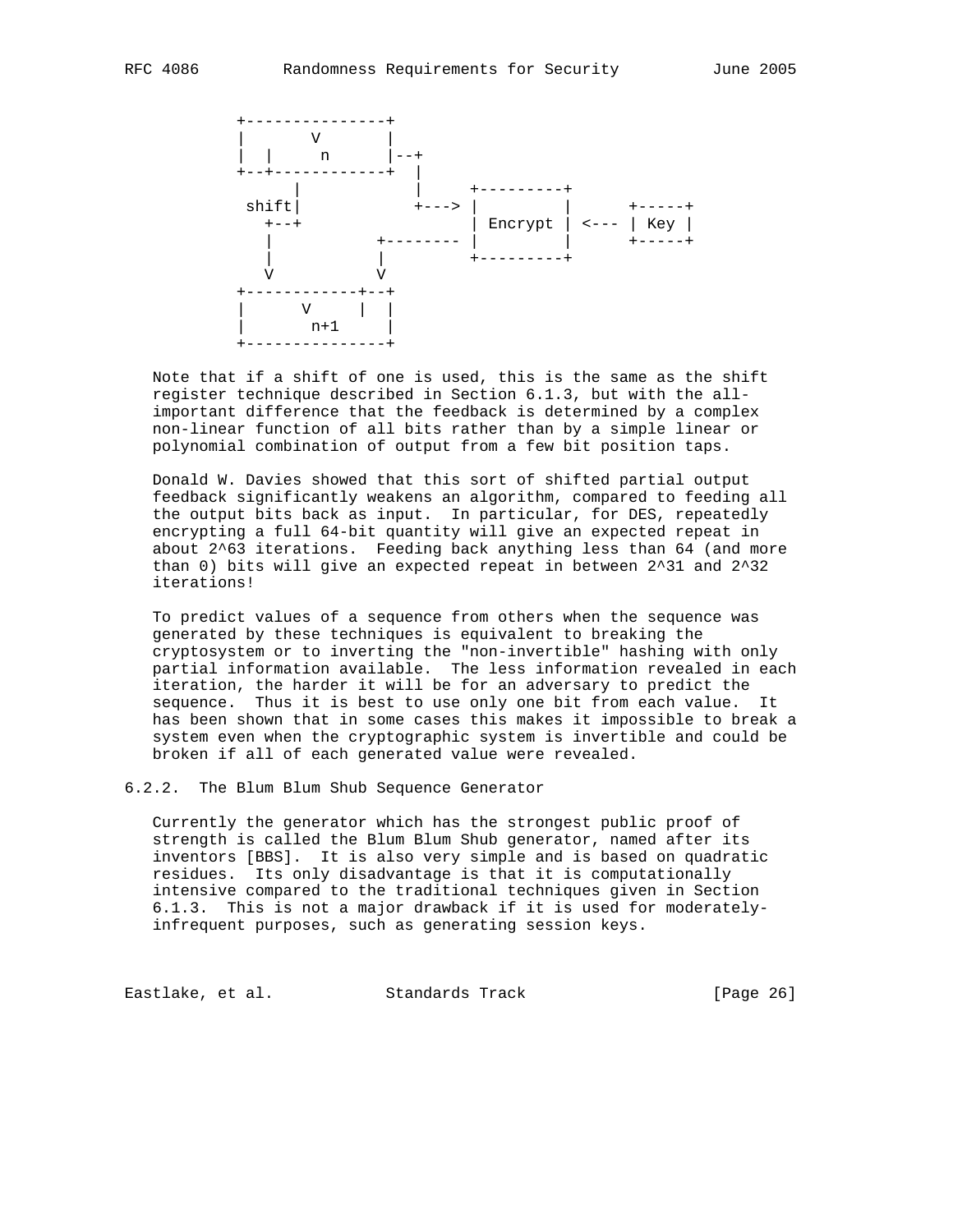Simply choose two large prime numbers (say, p and q) that each gives a remainder of 3 when divided by 4. Let  $n = p * q$ . Then choose a random number, x, that is relatively prime to n. The initial seed for the generator and the method for calculating subsequent values are then:

 2  $s = (x)(Mod n)$  0 2  $s = (s \cap \mathbb{N} \text{odd } n)$  $i+1$  i

 Be careful to use only a few bits from the bottom of each s. It is always safe to use only the lowest-order bit. If one uses no more than the:

 log ( log ( s ) ) 2 2 i

 low-order bits, then predicting any additional bits from a sequence generated in this manner is provably as hard as factoring n. As long as the initial x is secret, n can be made public if desired.

 An interesting characteristic of this generator is that any of the s values can be directly calculated. In particular,

 ( (2^i) (Mod ((p-1)\*(q-1)) ) )  $\begin{array}{lcl} \mathrm{s} & = & ( & \mathrm{s} & ( & \mathrm{mod} \ n) \end{array}$  $i -$ 

 This means that in applications where many keys are generated in this fashion, it is not necessary to save them all. Each key can be effectively indexed and recovered from that small index and the initial s and n.

## 6.3. Entropy Pool Techniques

 Many modern pseudo-random number sources, such as those described in Sections 7.1.2 and 7.1.3 utilize the technique of maintaining a "pool" of bits and providing operations for strongly mixing input with some randomness into the pool and extracting pseudo-random bits from the pool. This is illustrated in the figure below.

Eastlake, et al. Standards Track [Page 27]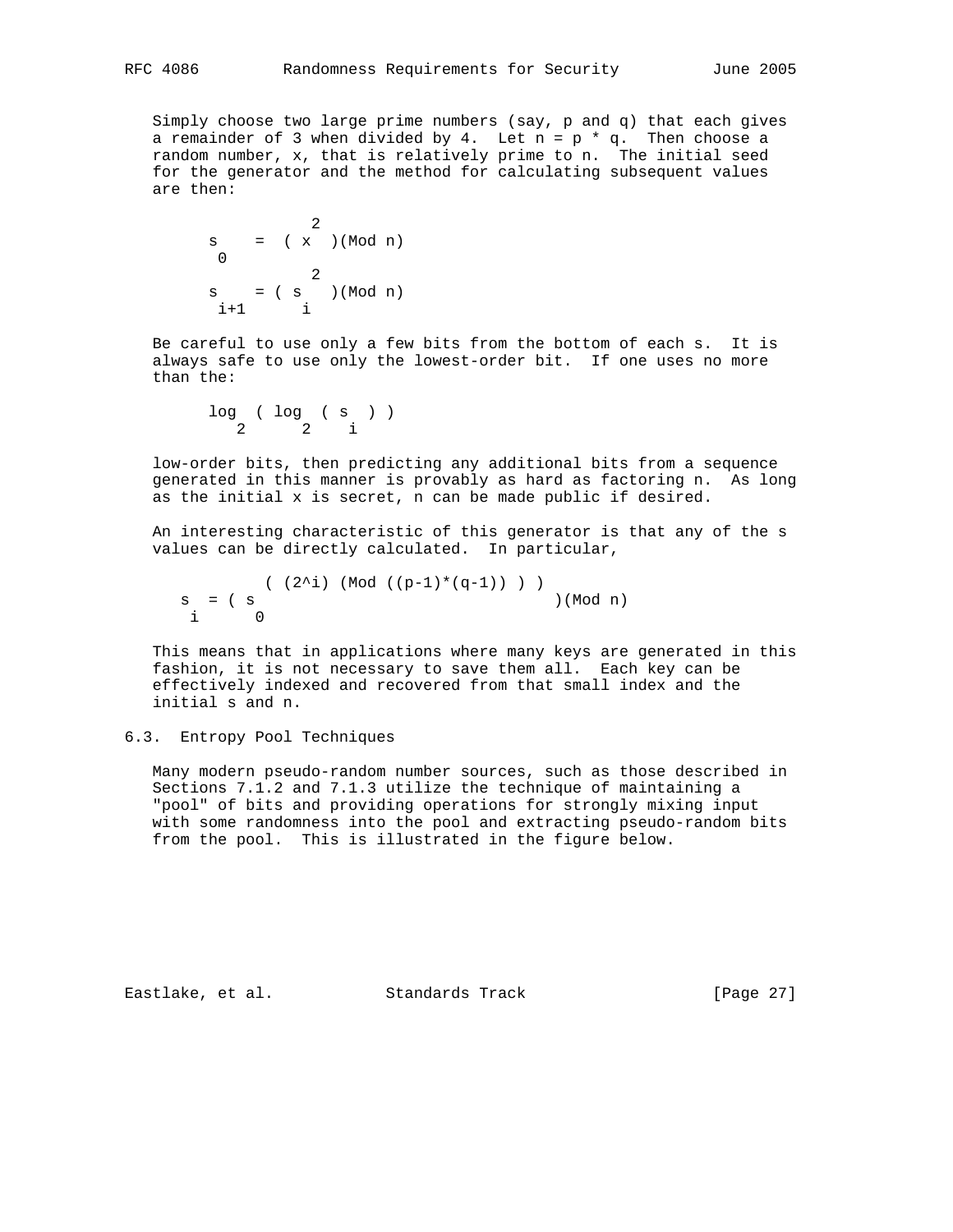

 Bits to be fed into the pool can come from any of the various hardware, environmental, or user input sources discussed above. It is also common to save the state of the pool on system shutdown and to restore it on re-starting, when stable storage is available.

 Care must be taken that enough entropy has been added to the pool to support particular output uses desired. See [RSA\_BULL1] for similar suggestions.

7. Randomness Generation Examples and Standards

 Several public standards and widely deployed examples are now in place for the generation of keys or other cryptographically random quantities. Some, in section 7.1, include an entropy source. Others, described in section 7.2, provide the pseudo-random number strong-sequence generator but assume the input of a random seed or input from a source of entropy.

7.1. Complete Randomness Generators

 Three standards are described below. The two older standards use DES, with its 64-bit block and key size limit, but any equally strong or stronger mixing function could be substituted [DES]. The third is a more modern and stronger standard based on SHA-1 [SHA\*]. Lastly, the widely deployed modern UNIX and Windows random number generators are described.

7.1.1. US DoD Recommendations for Password Generation

 The United States Department of Defense has specific recommendations for password generation [DoD]. It suggests using the US Data Encryption Standard [DES] in Output Feedback Mode [MODES] as follows:

Eastlake, et al. Standards Track [Page 28]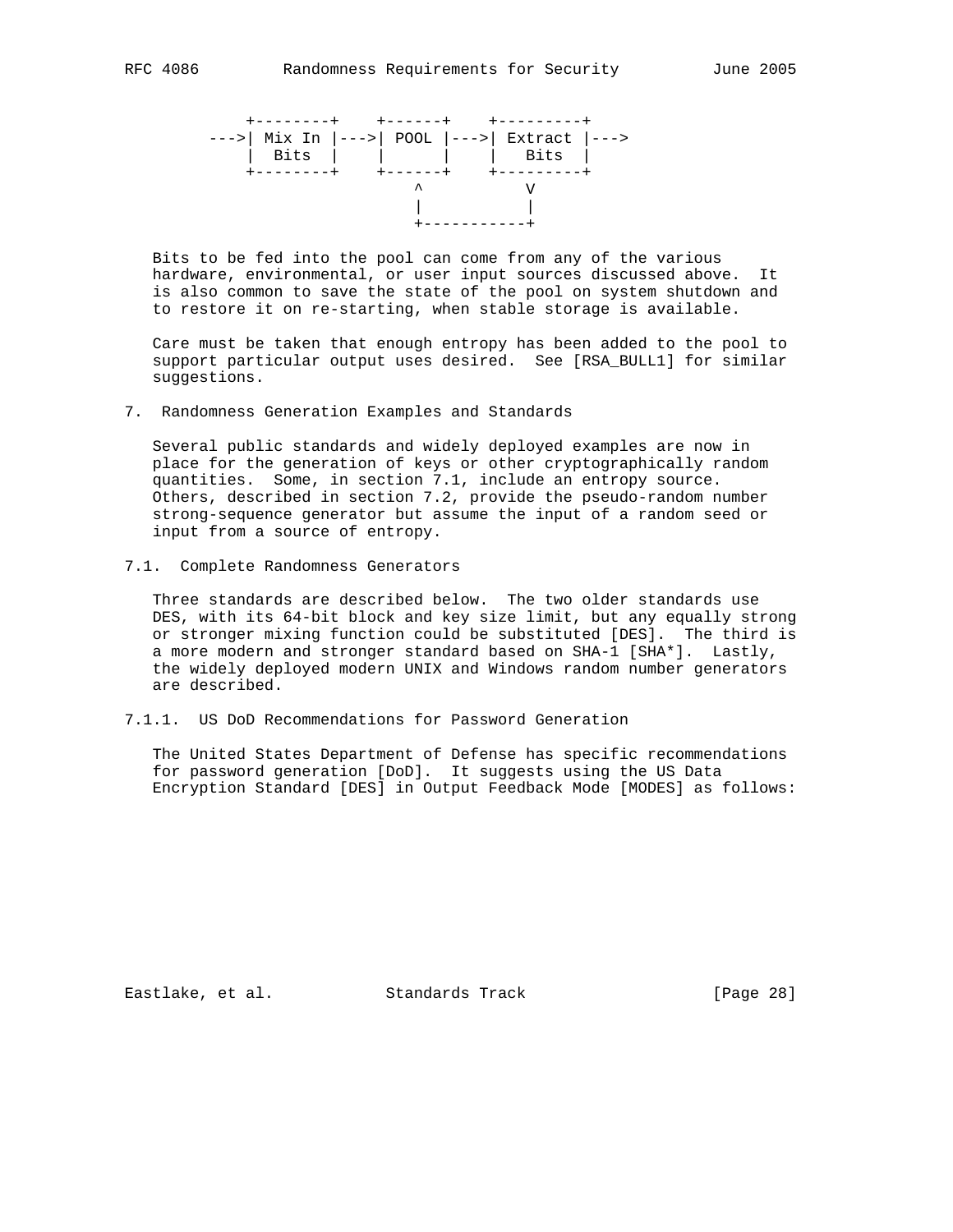Use an initialization vector determined from the system clock, system ID, user ID, and date and time; use a key determined from system interrupt registers, system status registers, and system counters; and, as plain text, use an external randomly generated 64-bit quantity such as the ASCII bytes for 8 characters typed in by a system administrator.

 The password can then be calculated from the 64 bit "cipher text" generated by DES in 64-bit Output Feedback Mode. As many bits as are needed can be taken from these 64 bits and expanded into a pronounceable word, phrase, or other format if a human being needs to remember the password.

7.1.2. The /dev/random Device

 Several versions of the UNIX operating system provide a kernel resident random number generator. Some of these generators use events captured by the Kernel during normal system operation.

 For example, on some versions of Linux, the generator consists of a random pool of 512 bytes represented as 128 words of 4 bytes each. When an event occurs, such as a disk drive interrupt, the time of the event is XOR'ed into the pool, and the pool is stirred via a primitive polynomial of degree 128. The pool itself is treated as a ring buffer, with new data being XOR'ed (after stirring with the polynomial) across the entire pool.

 Each call that adds entropy to the pool estimates the amount of likely true entropy the input contains. The pool itself contains a accumulator that estimates the total over all entropy of the pool.

 Input events come from several sources, as listed below. Unfortunately, for server machines without human operators, the first and third are not available, and entropy may be added slowly in that case.

- 1. Keyboard interrupts. The time of the interrupt and the scan code are added to the pool. This in effect adds entropy from the human operator by measuring inter-keystroke arrival times.
- 2. Disk completion and other interrupts. A system being used by a person will likely have a hard-to-predict pattern of disk

Eastlake, et al. Standards Track [Page 29]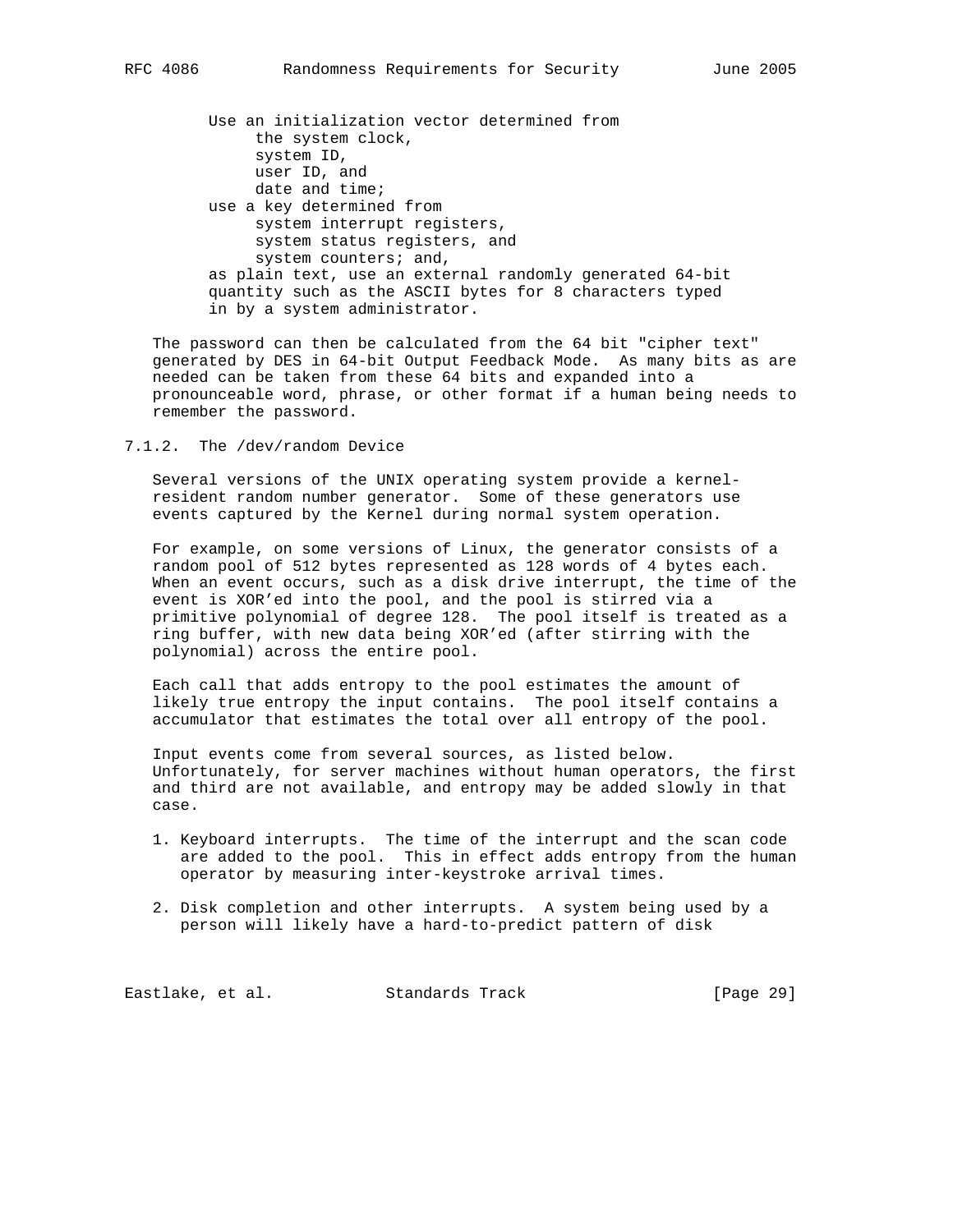accesses. (But not all disk drivers support capturing this timing information with sufficient accuracy to be useful.)

3. Mouse motion. The timing and mouse position are added in.

When random bytes are required, the pool is hashed with  $SHA-1$   $[SHA*]$  to yield the returned bytes of randomness. If more bytes are required than the output of SHA-1 (20 bytes), then the hashed output is stirred back into the pool and a new hash is performed to obtain the next 20 bytes. As bytes are removed from the pool, the estimate of entropy is correspondingly decremented.

 To ensure a reasonably random pool upon system startup, the standard startup and shutdown scripts save the pool to a disk file at shutdown and read this file at system startup.

 There are two user-exported interfaces. /dev/random returns bytes from the pool but blocks when the estimated entropy drops to zero. As entropy is added to the pool from events, more data becomes available via /dev/random. Random data obtained from such a /dev/random device is suitable for key generation for long term keys, if enough random bits are in the pool or are added in a reasonable amount of time.

 /dev/urandom works like /dev/random; however, it provides data even when the entropy estimate for the random pool drops to zero. This may be adequate for session keys or for other key generation tasks for which blocking to await more random bits is not acceptable. The risk of continuing to take data even when the pool's entropy estimate is small in that past output may be computable from current output, provided that an attacker can reverse SHA-1. Given that SHA-1 is designed to be non-invertible, this is a reasonable risk.

 To obtain random numbers under Linux, Solaris, or other UNIX systems equipped with code as described above, all an application has to do is open either /dev/random or /dev/urandom and read the desired number of bytes.

 (The Linux Random device was written by Theodore Ts'o. It was based loosely on the random number generator in PGP 2.X and PGP 3.0 (aka PGP 5.0).)

### 7.1.3. Windows CryptGenRandom

 Microsoft's recommendation to users of the widely deployed Windows operating system is generally to use the CryptGenRandom pseudo-random number generation call with the CryptAPI cryptographic service provider. This takes a handle to a cryptographic service provider

Eastlake, et al. Standards Track [Page 30]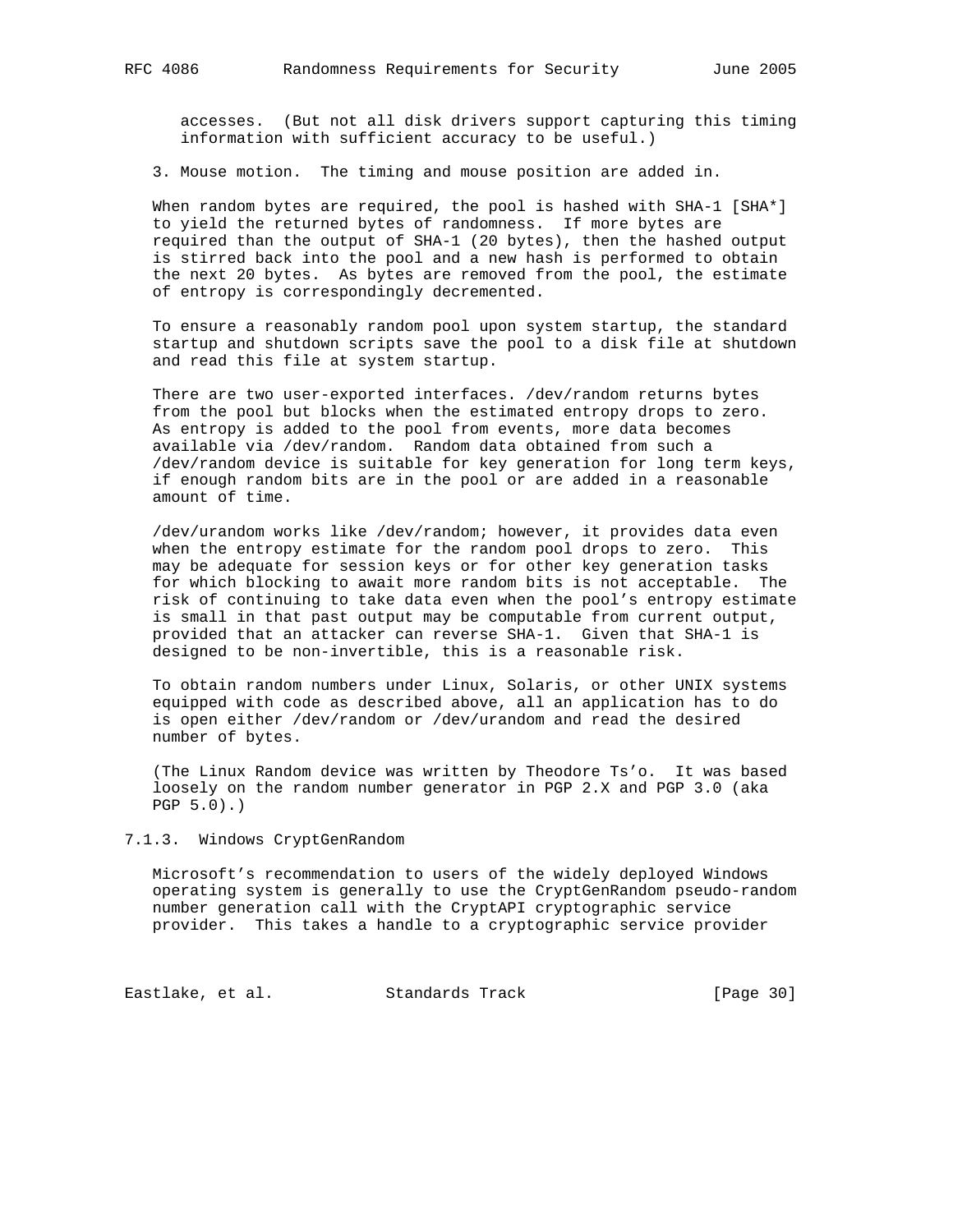library, a pointer to a buffer by which the caller can provide entropy and into which the generated pseudo-randomness is returned, and an indication of how many octets of randomness are desired.

 The Windows CryptAPI cryptographic service provider stores a seed state variable with every user. When CryptGenRandom is called, this is combined with any randomness provided in the call and with various system and user data such as the process ID, thread ID, system clock, system time, system counter, memory status, free disk clusters, and hashed user environment block. This data is all fed to SHA-1, and the output is used to seed an RC4 key stream. That key stream is used to produce the pseudo-random data requested and to update the user's seed state variable.

 Users of Windows ".NET" will probably find it easier to use the RNGCryptoServiceProvider.GetBytes method interface.

For further information, see [WSC].

7.2. Generators Assuming a Source of Entropy

 The pseudo-random number generators described in the following three sections all assume that a seed value with sufficient entropy is provided to them. They then generate a strong sequence (see Section 6.2) from that seed.

7.2.1. X9.82 Pseudo-Random Number Generation

 The ANSI X9F1 committee is in the final stages of creating a standard for random number generation covering both true randomness generators and pseudo-random number generators. It includes a number of pseudo-random number generators based on hash functions, one of which will probably be based on HMAC SHA hash constructs [RFC2104]. The draft version of this generator is described below, omitting a number of optional features [X9.82].

 In the subsections below, the HMAC hash construct is simply referred to as HMAC but, of course, a particular standard SHA function must be selected in an particular use. Generally speaking, if the strength of the pseudo-random values to be generated is to be N bits, the SHA function chosen must generate N or more bits of output, and a source of at least N bits of input entropy will be required. The same hash function must be used throughout an instantiation of this generator.

Eastlake, et al. Standards Track [Page 31]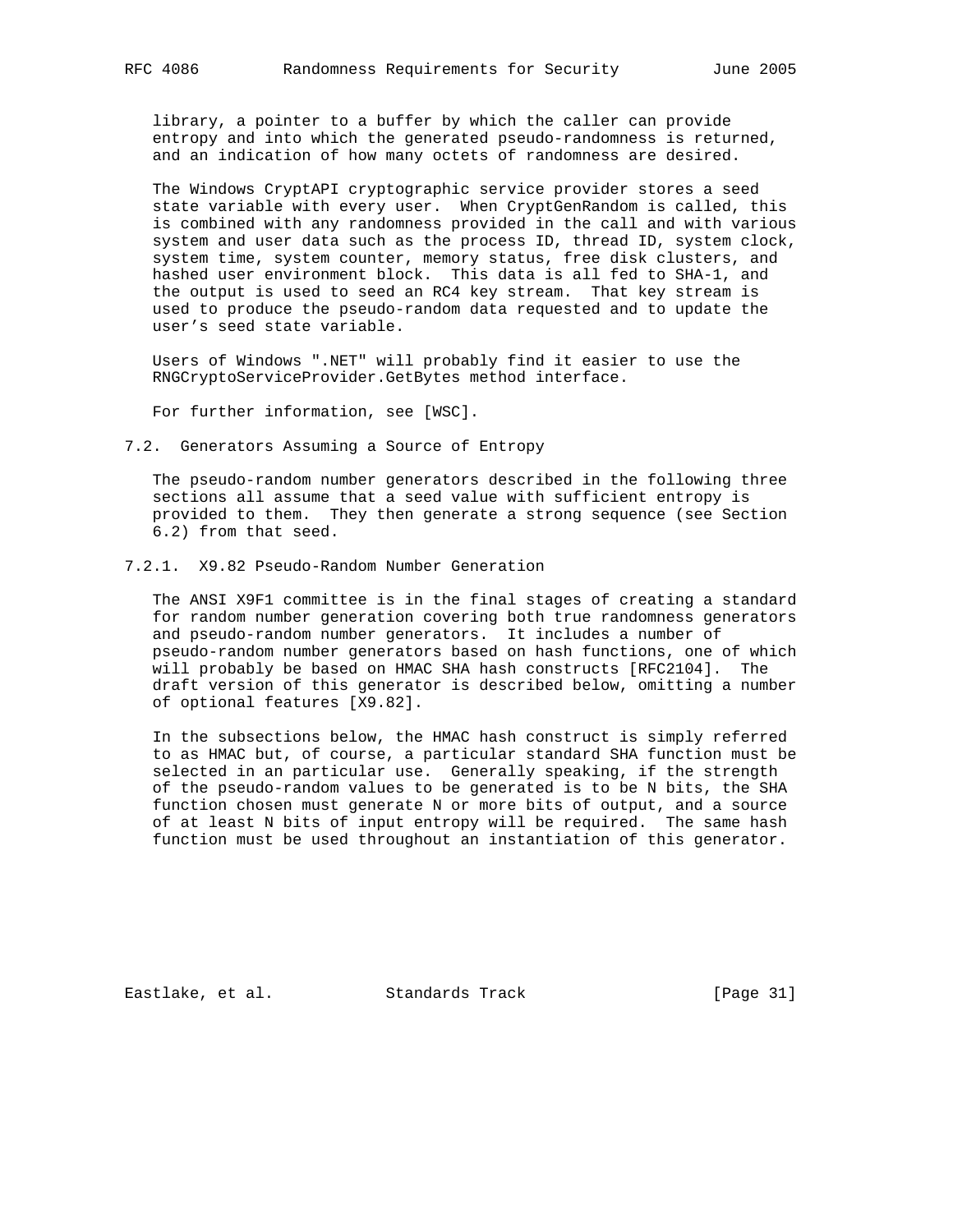7.2.1.1. Notation

- In the following sections, the notation give below is used:
	- hash\_length is the output size of the underlying hash function in use.
	- input\_entropy is the input bit string that provides entropy to the generator.
	- K is a bit string of size hash\_length that is part of the state of the generator and is updated at least once each time random bits are generated.
	- V is a bit string of size hash\_length and is part of the state of the generator. It is updated each time hash\_length bits of output are generated.
	- "|" represents concatenation.

7.2.1.2. Initializing the Generator

- Set V to all zero bytes, except the low-order bit of each byte is set to one.
- Set K to all zero bytes, then set:

 $K = HMAC$  ( K, V | 0x00 | input\_entropy )  $V = HMAC$  (K, V)  $K = HMAC$  ( K, V | 0x01 | input\_entropy )  $V = HMAC$  (K, V)

 Note: All SHA algorithms produce an integral number of bytes, so the lengths of K and V will be integral numbers of bytes.

7.2.1.3. Generating Random Bits

When output is called for, simply set:

 $V = HMAC$  (K, V)

 and use the leading bits from V. If more bits are needed than the length of V, set "temp" to a null bit string and then repeatedly perform:

Eastlake, et al. Standards Track [Page 32]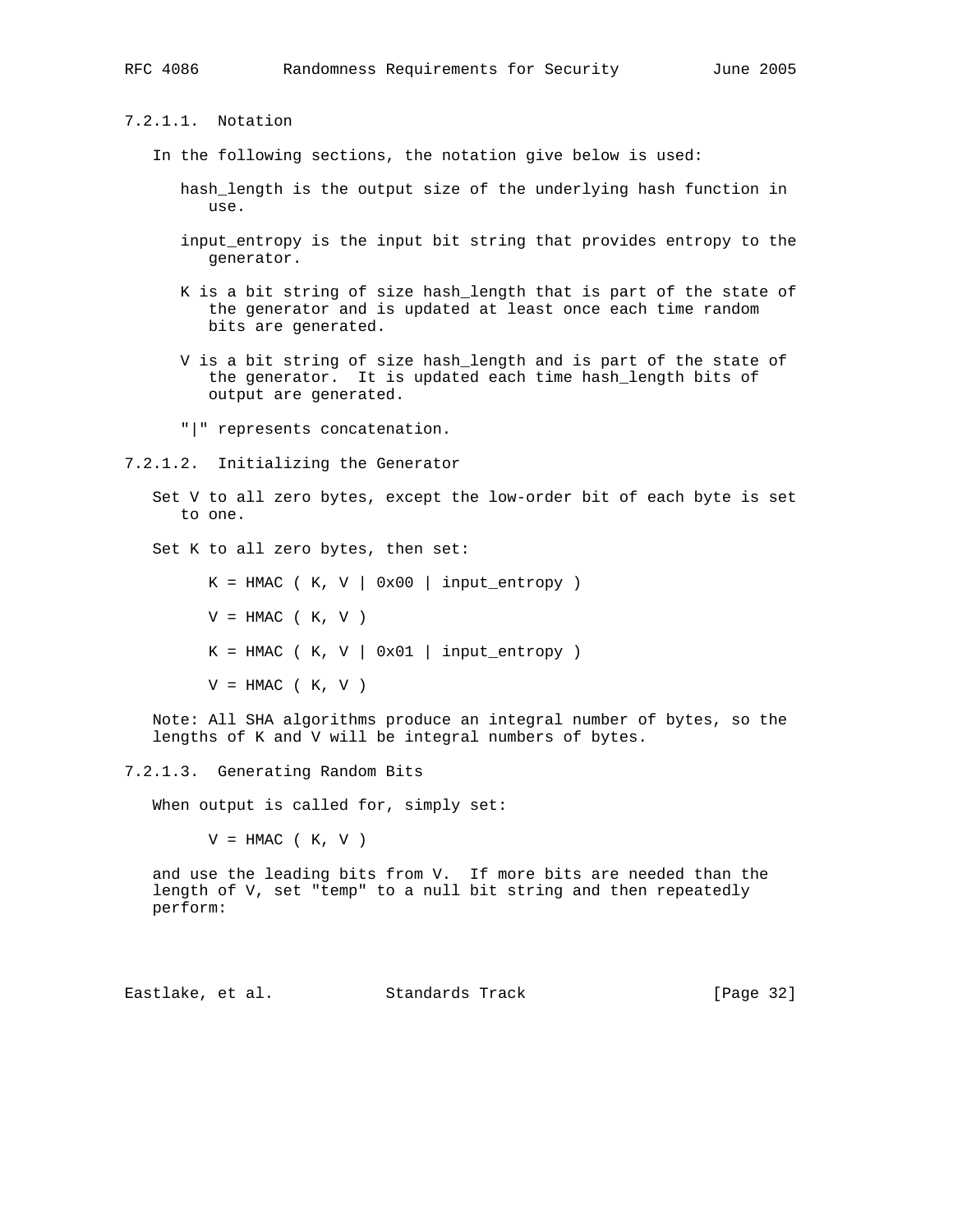$V = HMAC$  (K, V)  $temp = temp \mid V$ 

 stopping as soon as temp is equal to or longer than the number of random bits requested. Use the requested number of leading bits from temp. The definition of the algorithm prohibits requesting more than 2^35 bits.

 After extracting and saving the pseudo-random output bits as described above, before returning you must also perform two more HMACs as follows:

 $K = HMAC$  ( K, V | 0x00 )  $V = HMAC$  (K, V)

## 7.2.2. X9.17 Key Generation

 The American National Standards Institute has specified the following method for generating a sequence of keys [X9.17]:

 s is the initial 64 bit seed. 0 g is the sequence of generated 64-bit key quantities n k is a random key reserved for generating this key sequence. t is the time at which a key is generated, to as fine a resolution as is available (up to 64 bits).

DES ( K, Q ) is the DES encryption of quantity Q with key K.

## Then:

 $g = DES (k, DES (k, t) XOR s)$ n n  $s = DES (k, DES (k, t) XOR g)$  $n+1$  n

 If g sub n is to be used as a DES key, then every eighth bit should be adjusted for parity for that use, but the entire 64 bit unmodified g should be used in calculating the next s.

Eastlake, et al. Standards Track [Page 33]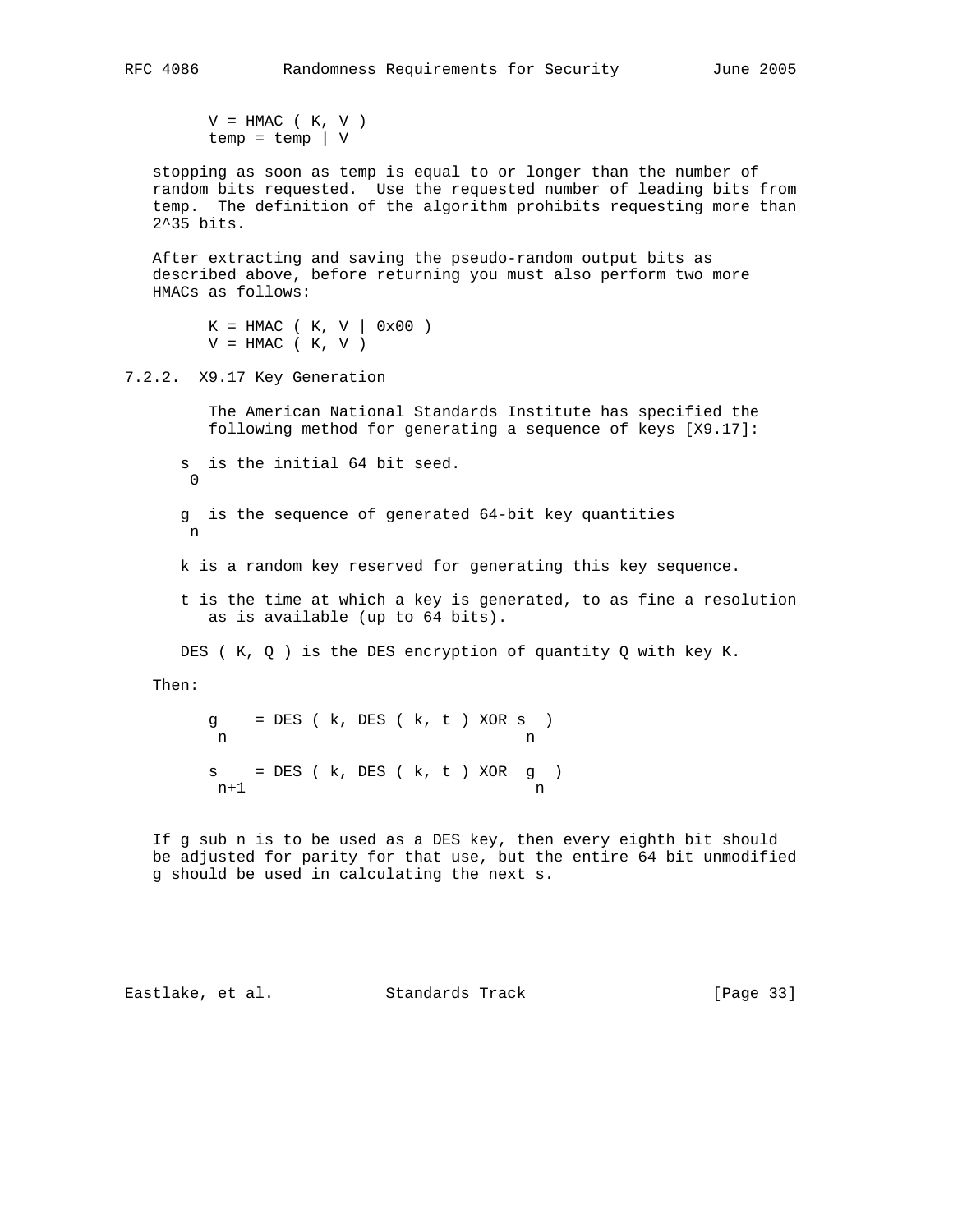## 7.2.3. DSS Pseudo-random Number Generation

 Appendix 3 of the NIST Digital Signature Standard [DSS] provides a method of producing a sequence of pseudo-random 160 bit quantities for use as private keys or the like. This has been modified by Change Notice 1 [DSS\_CN1] to produce the following algorithm for generating general-purpose pseudo-random numbers:

```
 t = 0x 67452301 EFCDAB89 98BADCFE 10325476 C3D2E1F0
               XKEY = initial seed
                  \bigcapFor j = 0 to \ldotsXVAL = (XKEY + optional user input ) (Mod 2^s512)
je poznata za obrazu za obrazu i za obrazu za obrazu za obrazu za obrazu za obrazu za obrazu za obrazu za obra
                    X = G( t, XVAL)je poznata za obrazu i poznata i poznata za obrazu i poznata za obrazu i poznata za obrazu i poznata za obrazu
                    XKEY = (1 + XKEY + X) (Mod 2^512) j+1 j j
```
 The quantities X thus produced are the pseudo-random sequence of 160-bit values. Two functions can be used for "G" above. Each produces a 160-bit value and takes two arguments, a 160-bit value and a 512 bit value.

 The first is based on SHA-1 and works by setting the 5 linking variables, denoted H with subscripts in the SHA-1 specification, to the first argument divided into fifths. Then steps (a) through (e) of section 7 of the NIST SHA-1 specification are run over the second argument as if it were a 512-bit data block. The values of the linking variable after those steps are then concatenated to produce the output of G [SHA\*].

 As an alternative method, NIST also defined an alternate G function based on multiple applications of the DES encryption function [DSS].

8. Examples of Randomness Required

 Below are two examples showing rough calculations of randomness needed for security. The first is for moderate security passwords, while the second assumes a need for a very high-security cryptographic key.

Eastlake, et al. Standards Track [Page 34]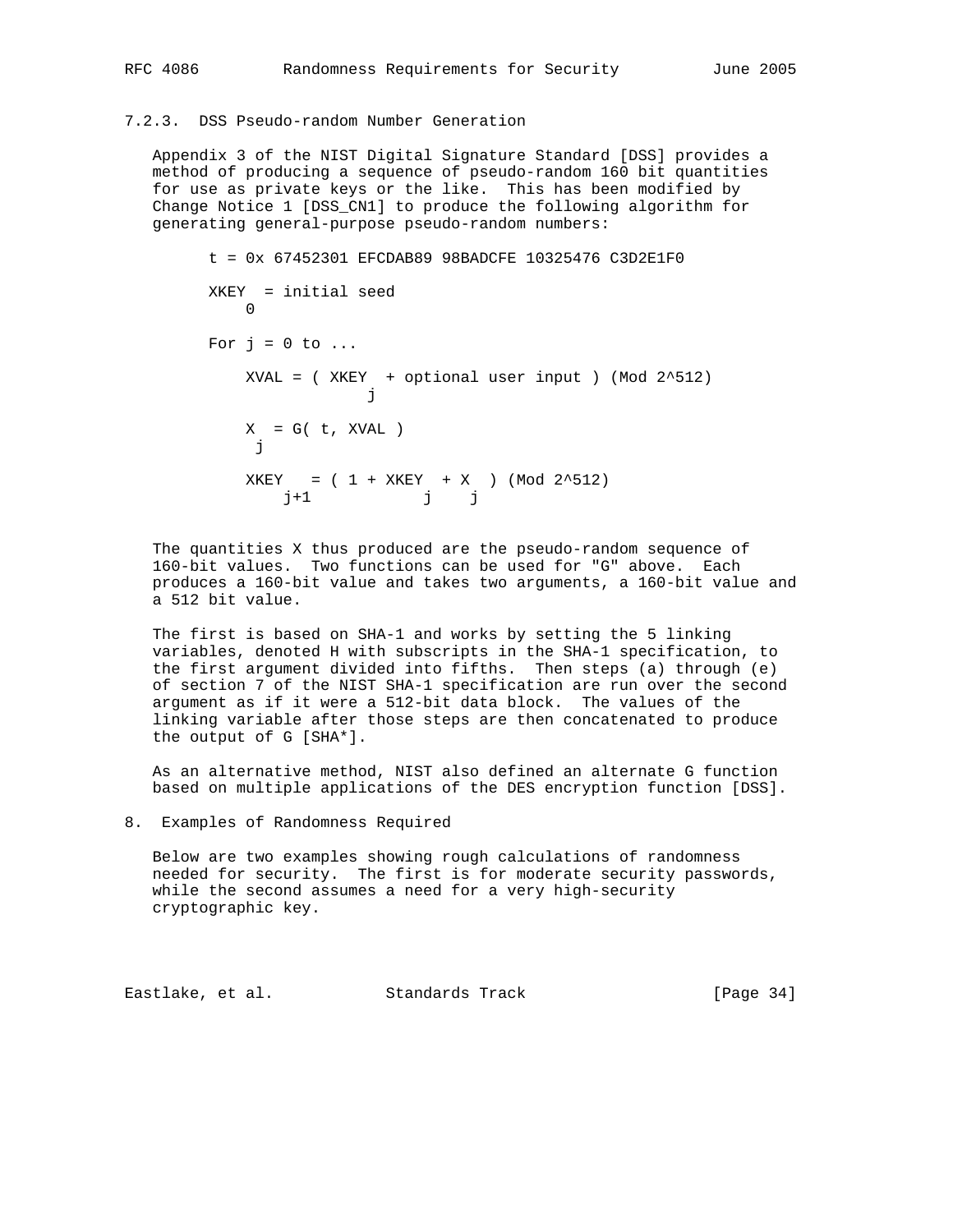In addition, [ORMAN] and [RSA\_BULL13] provide information on the public key lengths that should be used for exchanging symmetric keys.

#### 8.1. Password Generation

 Assume that user passwords change once a year and that it is desired that the probability that an adversary could guess the password for a particular account be less than one in a thousand. Further assume that sending a password to the system is the only way to try a password. Then the crucial question is how often an adversary can try possibilities. Assume that delays have been introduced into a system so that an adversary can make at most one password try every six seconds. That's 600 per hour, or about 15,000 per day, or about 5,000,000 tries in a year. Assuming any sort of monitoring, it is unlikely that someone could actually try continuously for a year. Even if log files are only checked monthly, 500,000 tries is more plausible before the attack is noticed and steps are taken to change passwords and make it harder to try more passwords.

 To have a one-in-a-thousand chance of guessing the password in 500,000 tries implies a universe of at least 500,000,000 passwords, or about 2^29. Thus, 29 bits of randomness are needed. This can probably be achieved by using the US DoD-recommended inputs for password generation, as it has 8 inputs that probably average over 5 bits of randomness each (see section 7.1). Using a list of 1,000 words, the password could be expressed as a three-word phrase (1,000,000,000 possibilities). By using case-insensitive letters and digits, six characters would suffice  $((26+10)^6 6 = 2,176,782,336)$ possibilities).

 For a higher-security password, the number of bits required goes up. To decrease the probability by 1,000 requires increasing the universe of passwords by the same factor, which adds about 10 bits. Thus, to have only a one in a million chance of a password being guessed under the above scenario would require 39 bits of randomness and a password that was a four-word phrase from a 1,000 word list, or eight letters/digits. To go to a one-in-10^9 chance, 49 bits of randomness are needed, implying a five-word phrase or a ten-letter/digit password.

 In a real system, of course, there are other factors. For example, the larger and harder to remember passwords are, the more likely users will bed to write them down, resulting in an additional risk of compromise.

Eastlake, et al. Standards Track [Page 35]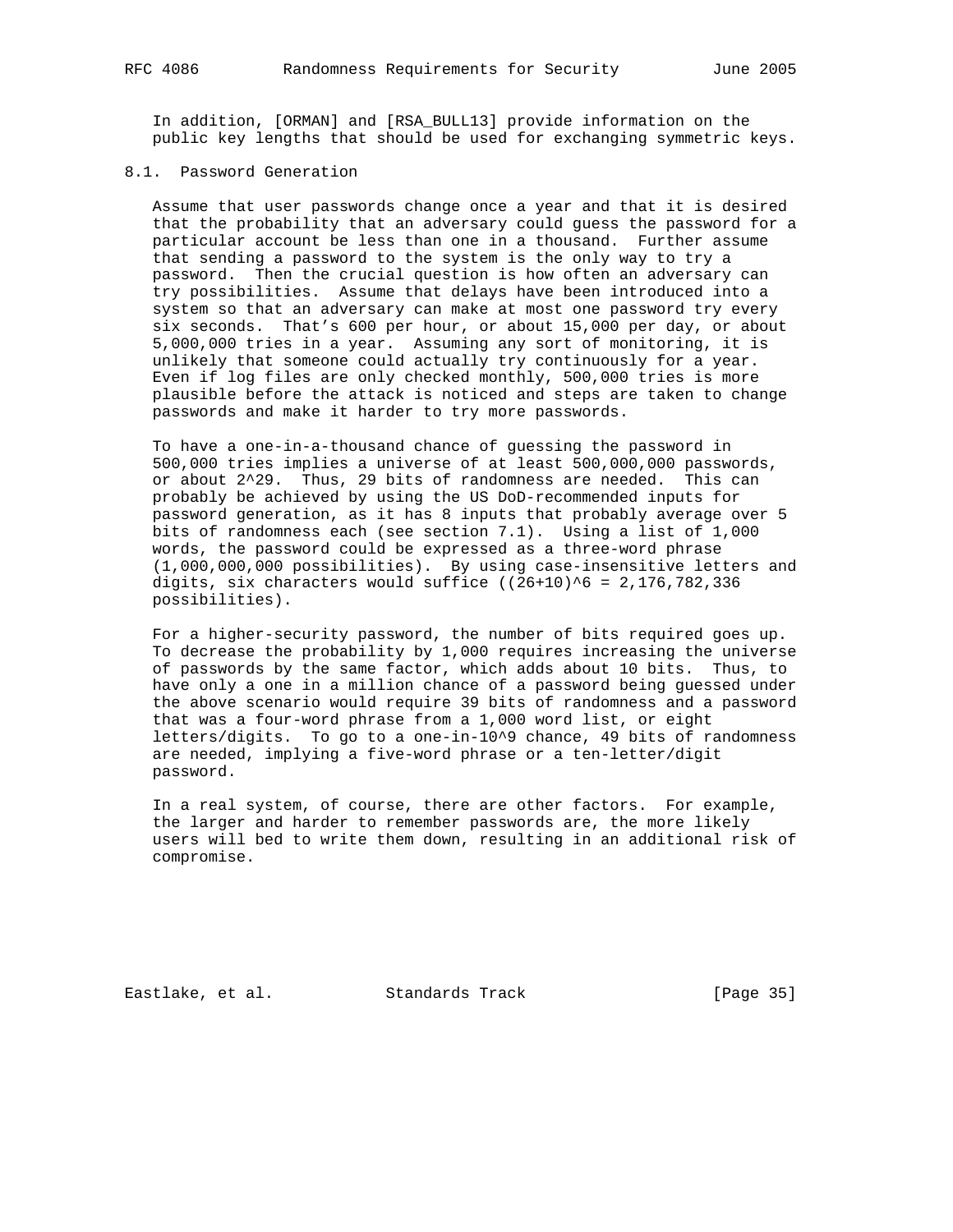## 8.2. A Very High Security Cryptographic Key

 Assume that a very high security key is needed for symmetric encryption/decryption between two parties. Assume also that an adversary can observe communications and knows the algorithm being used. Within the field of random possibilities, the adversary can try key values in hopes of finding the one in use. Assume further that brute force trial of keys is the best the adversary can do.

## 8.2.1. Effort per Key Trial

 How much effort will it take to try each key? For very high-security applications, it is best to assume a low value of effort. Even if it would clearly take tens of thousands of computer cycles or more to try a single key, there may be some pattern that enables huge blocks of key values to be tested with much less effort per key. Thus, it is probably best to assume no more than a couple of hundred cycles per key. (There is no clear lower bound on this, as computers operate in parallel on a number of bits and a poor encryption algorithm could allow many keys or even groups of keys to be tested in parallel. However, we need to assume some value and can hope that a reasonably strong algorithm has been chosen for our hypothetical high-security task.)

 If the adversary can command a highly parallel processor or a large network of work stations, 10^11 cycles per second is probably a minimum assumption today. Looking forward a few years, there should be at least an order of magnitude improvement. Thus, it is reasonable to assume that 10^10 keys could be checked per second, or 3.6\*10^12 per hour or 6\*10^14 per week, or 2.4\*10^15 per month. This implies a need for a minimum of 63 bits of randomness in keys, to be sure that they cannot be found in a month. Even then it is possible that, a few years from now, a highly determined and resourceful adversary could break the key in 2 weeks; on average, they need try only half the keys.

 These questions are considered in detail in "Minimal Key Lengths for Symmetric Ciphers to Provide Adequate Commercial Security: A Report by an Ad Hoc Group of Cryptographers and Computer Scientists" [KeyStudy] that was sponsored by the Business Software Alliance. It concluded that a reasonable key length in 1995 for very high security is in the range of 75 to 90 bits and, since the cost of cryptography does not vary much with the key size, it recommends 90 bits. To update these recommendations, just add 2/3 of a bit per year for Moore's law [MOORE]. This translates to a determination, in the year 2004, a reasonable key length is in the 81- to 96-bit range. In fact, today, it is increasingly common to use keys longer than 96

Eastlake, et al. Standards Track [Page 36]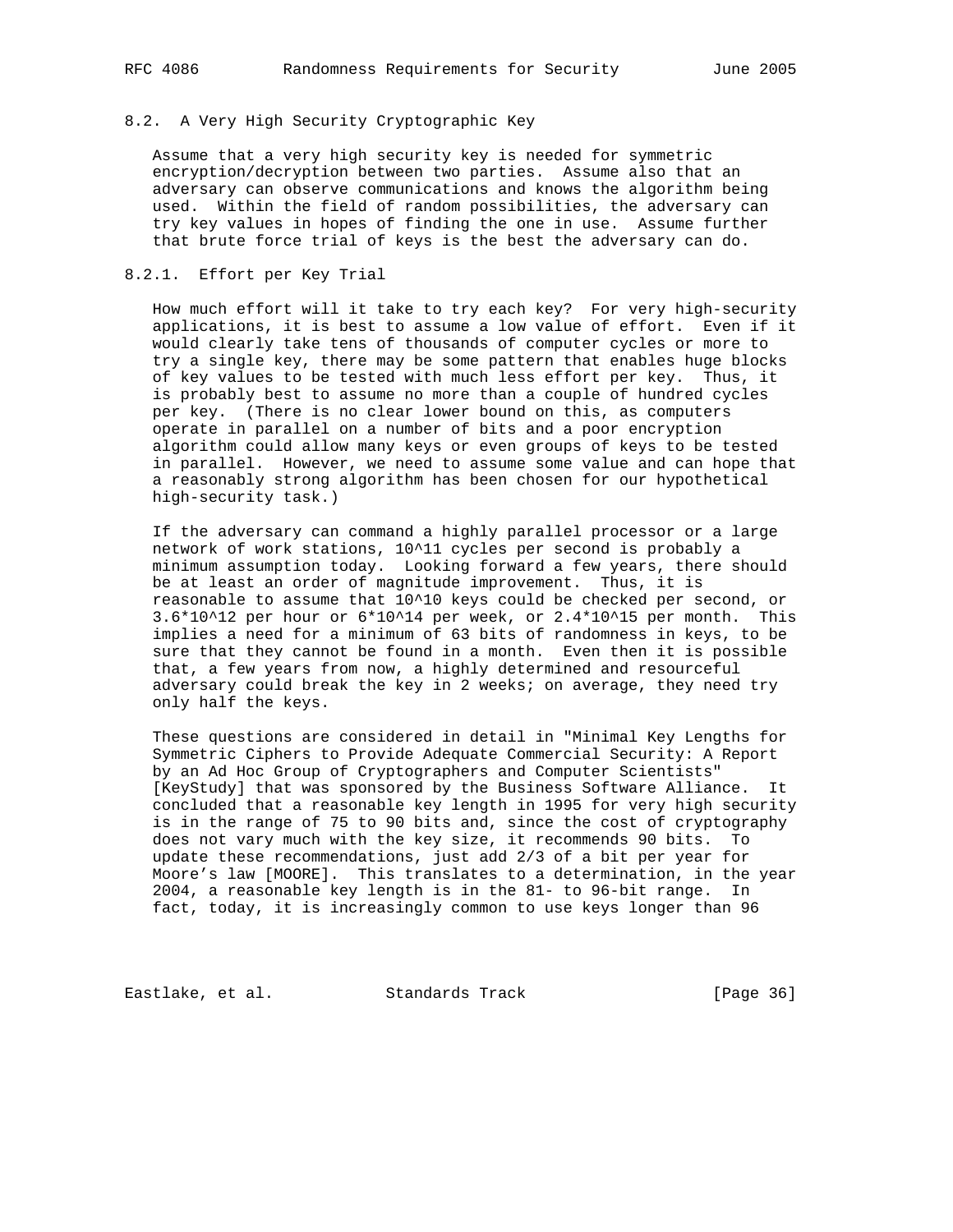bits, such as 128-bit (or longer) keys with AES and keys with effective lengths of 112-bits with triple-DES.

## 8.2.2. Meet-in-the-Middle Attacks

 If chosen or known plain text and the resulting encrypted text are available, a "meet-in-the-middle" attack is possible if the structure of the encryption algorithm allows it. (In a known plain text attack, the adversary knows all or part (possibly some standard header or trailer fields) of the messages being encrypted. In a chosen plain text attack, the adversary can force some chosen plain text to be encrypted, possibly by "leaking" an exciting text that is sent by the adversary over an encrypted channel because the text is so interesting.

 The following is an oversimplified explanation of the meet-in-the middle attack: the adversary can half-encrypt the known or chosen plain text with all possible first half-keys, sort the output, and then half-decrypt the encoded text with all the second half-keys. If a match is found, the full key can be assembled from the halves and used to decrypt other parts of the message or other messages. At its best, this type of attack can halve the exponent of the work required by the adversary while adding a very large but roughly constant factor of effort. Thus, if this attack can be mounted, a doubling of the amount of randomness in the very strong key to a minimum of 192 bits (96\*2) is required for the year 2004, based on the [KeyStudy] analysis.

 This amount of randomness is well beyond the limit of that in the inputs recommended by the US DoD for password generation and could require user-typing timing, hardware random number generation, or other sources of randomness.

 The meet-in-the-middle attack assumes that the cryptographic algorithm can be decomposed in this way. Hopefully no modern algorithm has this weakness, but there may be cases where we are not sure of that or even of what algorithm a key will be used with. Even if a basic algorithm is not subject to a meet-in-the-middle attack, an attempt to produce a stronger algorithm by applying the basic algorithm twice (or two different algorithms sequentially) with different keys will gain less added security than would be expected. Such a composite algorithm would be subject to a meet-in-the-middle attack.

 Enormous resources may be required to mount a meet-in-the-middle attack, but they are probably within the range of the national security services of a major nation. Essentially all nations spy on other nations' traffic.

Eastlake, et al. Standards Track [Page 37]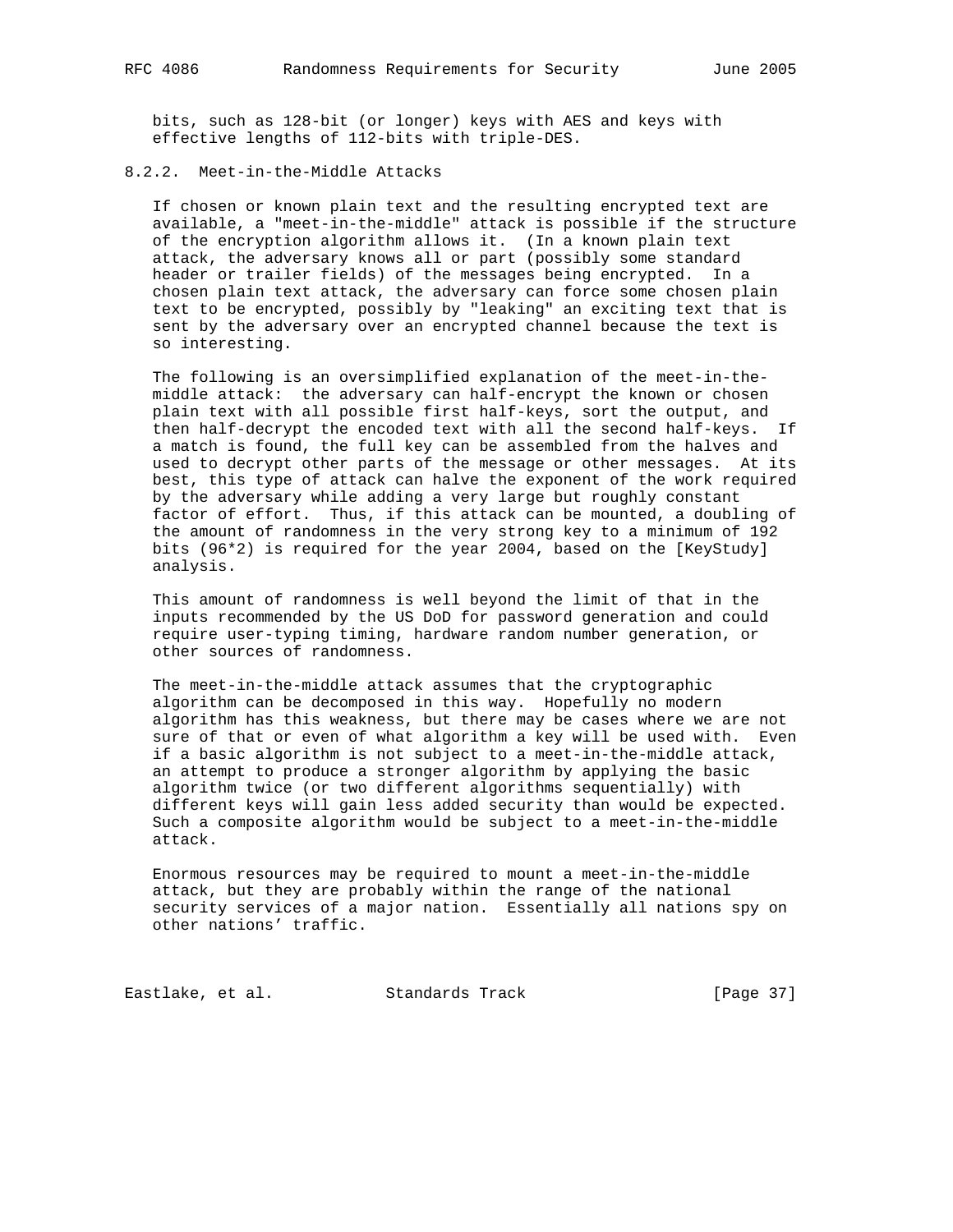## 8.2.3. Other Considerations

 [KeyStudy] also considers the possibilities of special-purpose code breaking hardware and having an adequate safety margin.

 Note that key length calculations such as those above are controversial and depend on various assumptions about the cryptographic algorithms in use. In some cases, a professional with a deep knowledge of algorithm-breaking techniques and of the strength of the algorithm in use could be satisfied with less than half of the 192 bit key size derived above.

 For further examples of conservative design principles, see [FERGUSON].

9. Conclusion

 Generation of unguessable "random" secret quantities for security use is an essential but difficult task.

 Hardware techniques for producing the needed entropy would be relatively simple. In particular, the volume and quality would not need to be high, and existing computer hardware, such as audio input or disk drives, can be used.

 Widely-available computational techniques can process low-quality random quantities from multiple sources, or a larger quantity of such low-quality input from one source, to produce a smaller quantity of higher-quality keying material. In the absence of hardware sources of randomness, a variety of user and software sources can frequently, with care, be used instead. However, most modern systems already have hardware, such as disk drives or audio input, that could be used to produce high-quality randomness.

 Once a sufficient quantity of high-quality seed key material (a couple of hundred bits) is available, computational techniques are available to produce cryptographically-strong sequences of computationally-unpredictable quantities from this seed material.

## 10. Security Considerations

 The entirety of this document concerns techniques and recommendations for generating unguessable "random" quantities for use as passwords, cryptographic keys, initialization vectors, sequence numbers, and similar security applications.

Eastlake, et al. Standards Track [Page 38]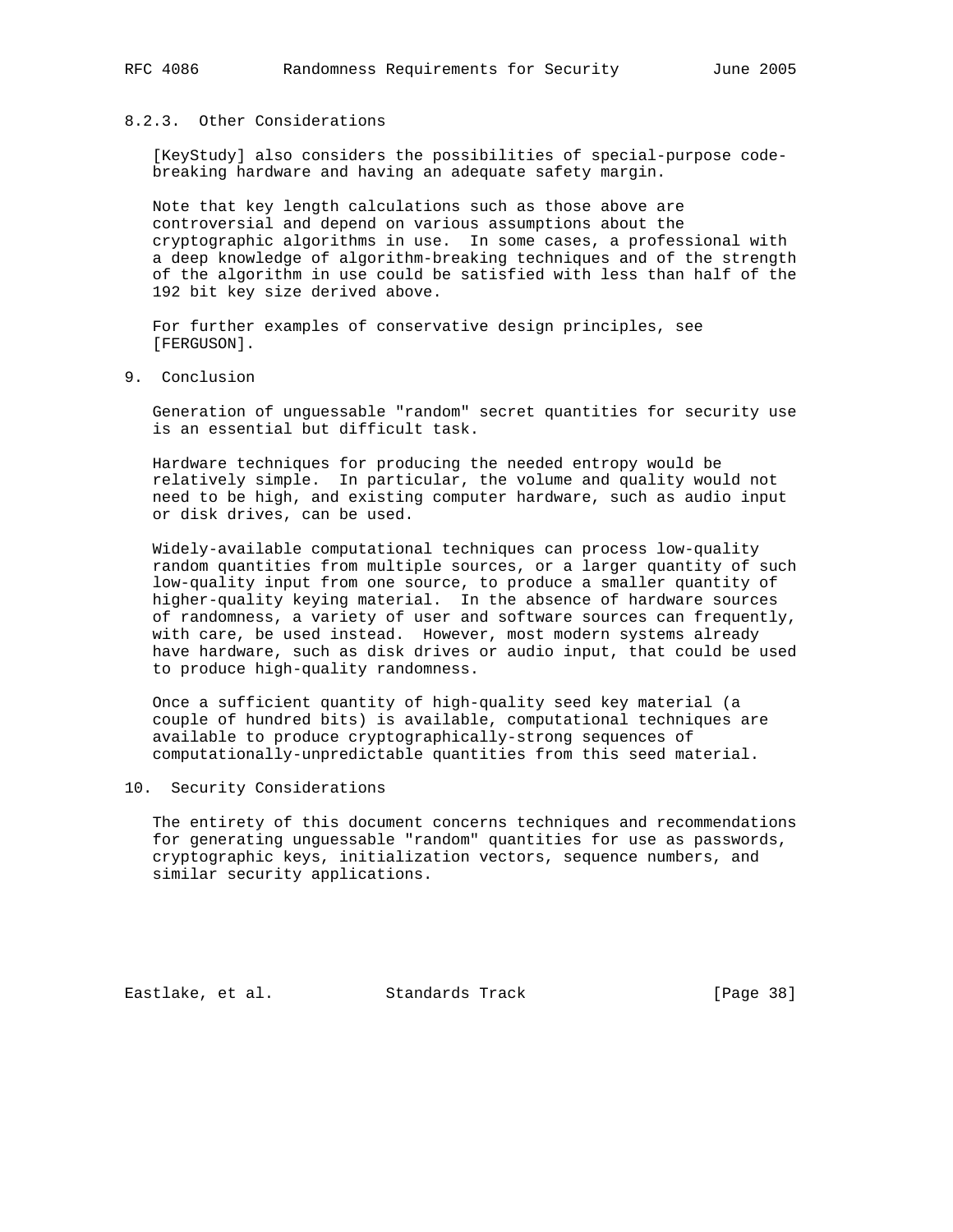## 11. Acknowledgements

 Special thanks to Paul Hoffman and John Kelsey for their extensive comments and to Peter Gutmann, who has permitted the incorporation of material from his paper "Software Generation of Practically Strong Random Numbers".

 The following people (in alphabetic order) have contributed substantially to this document:

 Steve Bellovin, Daniel Brown, Don Davis, Peter Gutmann, Tony Hansen, Sandy Harris, Paul Hoffman, Scott Hollenback, Russ Housley, Christian Huitema, John Kelsey, Mats Naslund, and Damir Rajnovic.

 The following people (in alphabetic order) contributed to RFC 1750, the predecessor of this document:

 David M. Balenson, Don T. Davis, Carl Ellison, Marc Horowitz, Christian Huitema, Charlie Kaufman, Steve Kent, Hal Murray, Neil Haller, Richard Pitkin, Tim Redmond, and Doug Tygar.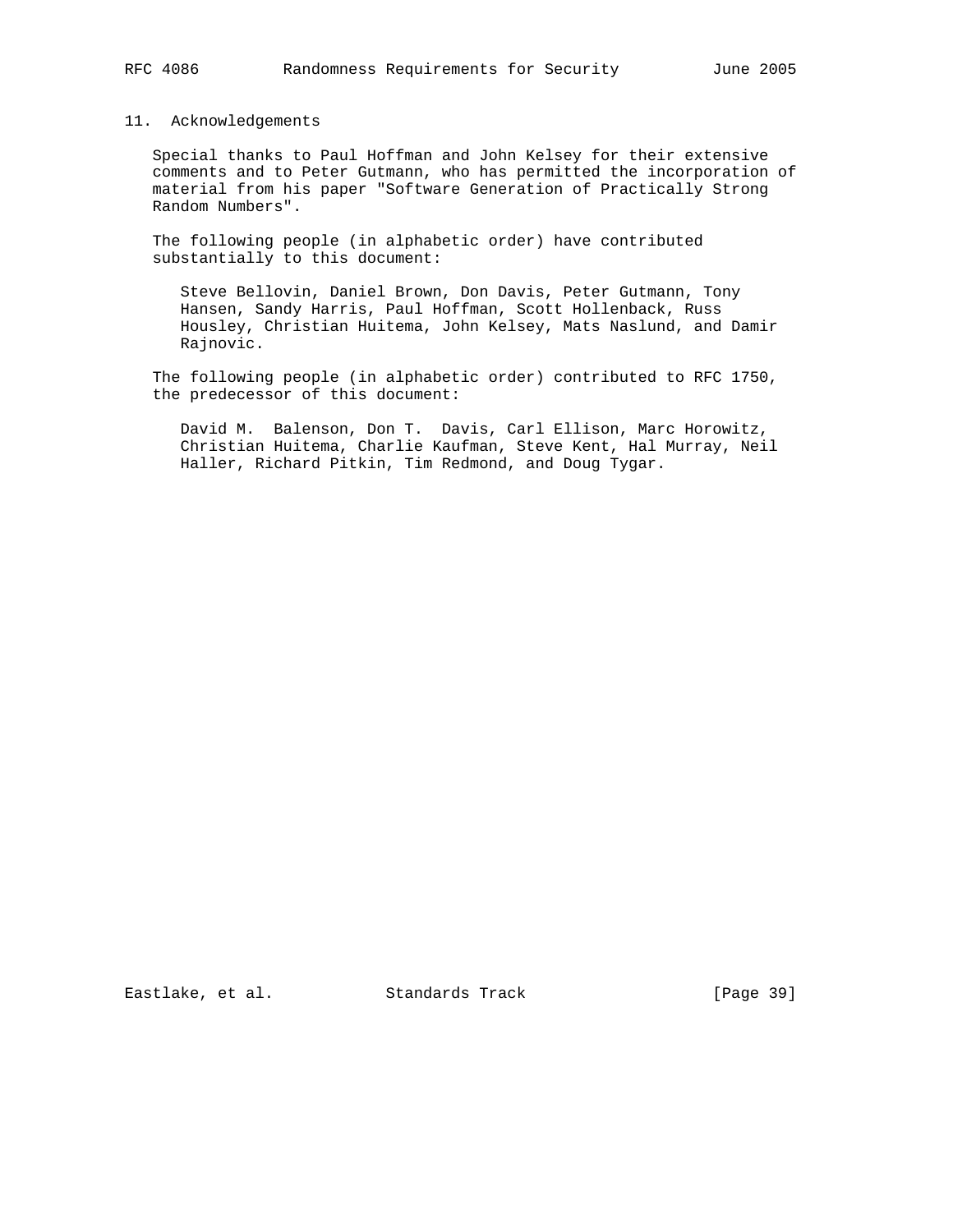Appendix A: Changes from RFC 1750

- 1. Additional acknowledgements have been added.
- 2. Insertion of section 5.3 on mixing with S-boxes.
- 3. Addition of section 3.3 on Ring Oscillator randomness sources.
- 4. Addition of AES and the members of the SHA series producing more than 160 bits. Use of AES has been emphasized and the use of DES de-emphasized.
- 5. Addition of section 6.3 on entropy pool techniques.
- 6. Addition of section 7.2.3 on the pseudo-random number generation techniques given in FIPS 186-2 (with Change Notice 1), 7.2.1 on those given in X9.82, section 7.1.2 on the random number generation techniques of the /dev/random device in Linux and other UNIX systems, and section 7.1.3 on random number generation techniques in the Windows operating system.
- 7. Addition of references to the "Minimal Key Lengths for Symmetric Ciphers to Provide Adequate Commercial Security" study published in January 1996 [KeyStudy] and to [RFC1948].
- 8. Added caveats to using Diffie-Hellman as a mixing function and, because of those caveats and its computationally intensive nature, recommend against its use.
- 9. Addition of references to the X9.82 effort and the [TURBID] and [NASLUND] papers.
- 10. Addition of discussion of min-entropy and Renyi entropy and references to the [LUBY] book.
- 11. Major restructuring, minor wording changes, and a variety of reference updates.

Eastlake, et al. Standards Track [Page 40]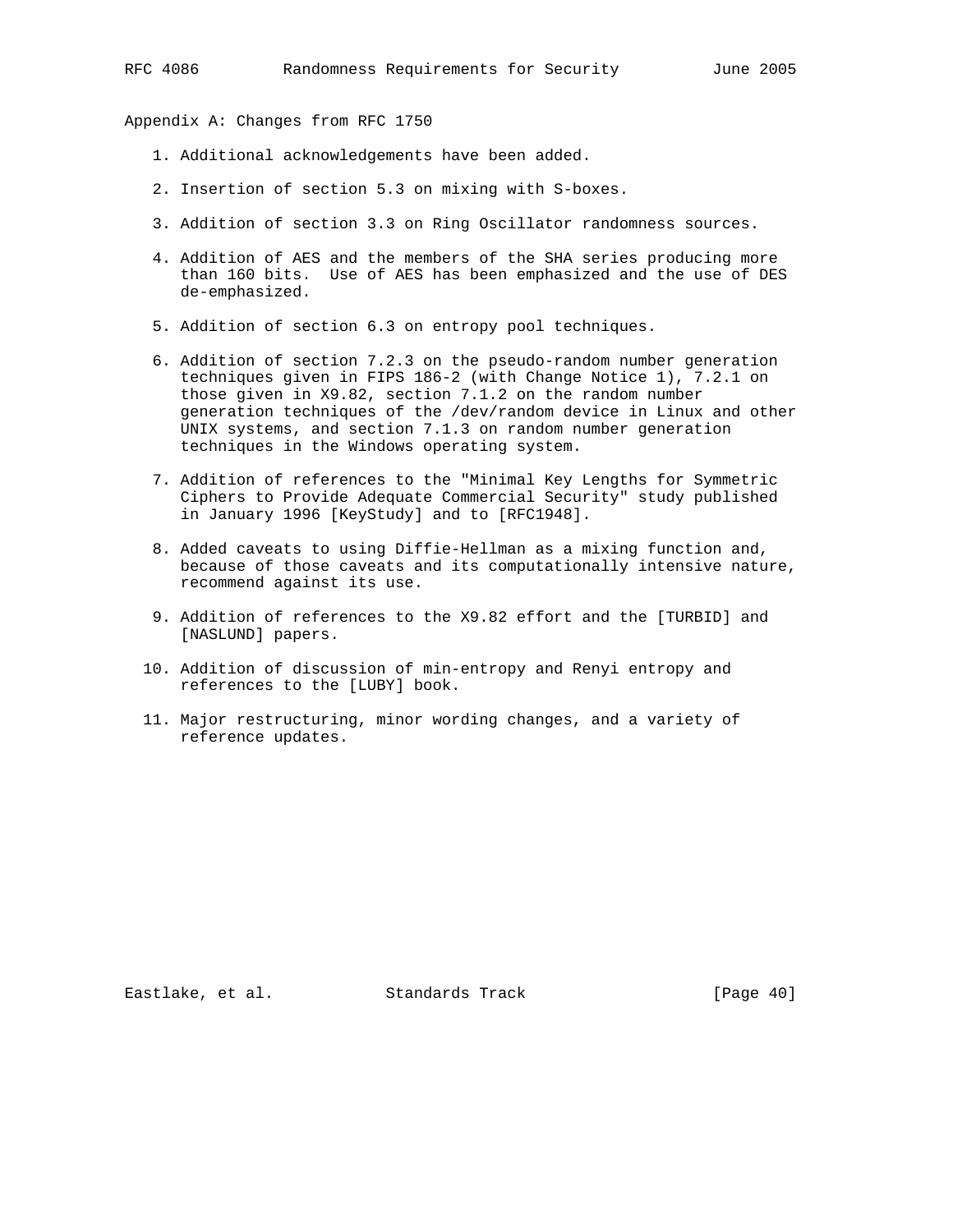Informative References

- [AES] "Specification of the Advanced Encryption Standard (AES)", United States of America, US National Institute of Standards and Technology, FIPS 197, November 2001.
- [ASYMMETRIC] Simmons, G., Ed., "Secure Communications and Asymmetric Cryptosystems", AAAS Selected Symposium 69, ISBN 0-86531-338-5, Westview Press, 1982.
- [BBS] Blum, L., Blum, M., and M. Shub, "A Simple Unpredictable Pseudo-Random Number Generator", SIAM Journal on Computing, v. 15, n. 2, 1986.
- [BRILLINGER] Brillinger, D., "Time Series: Data Analysis and Theory", Holden-Day, 1981.
- [CRC] "C.R.C. Standard Mathematical Tables", Chemical Rubber Publishing Company.
- [DAVIS] Davis, D., Ihaka, R., and P. Fenstermacher, "Cryptographic Randomness from Air Turbulence in Disk Drives", Advances in Cryptology - Crypto '94, Springer-Verlag Lecture Notes in Computer Science #839, 1984.
- [DES] "Data Encryption Standard", US National Institute of Standards and Technology, FIPS 46-3, October 1999. Also, "Data Encryption Algorithm", American National Standards Institute, ANSI X3.92-1981. See also FIPS 112, "Password Usage", which includes FORTRAN code for performing DES.
- [D-H] Rescorla, E., "Diffie-Hellman Key Agreement Method", RFC 2631, June 1999.
- [DNSSEC1] Arends, R., Austein, R., Larson, M., Massey, D., and S. Rose, "DNS Security Introduction and Requirements", RFC 4033, March 2005.
- [DNSSEC2] Arends, R., Austein, R., Larson, M., Massey, D., and S. Rose, "Resource Records for the DNS Security Extensions", RFC 4034, March 2005.
- [DNSSEC3] Arends, R., Austein, R., Larson, M., Massey, D., and S. Rose, "Protocol Modifications for the DNS Security Extensions", RFC 4035, March 2005.

Eastlake, et al. Standards Track [Page 41]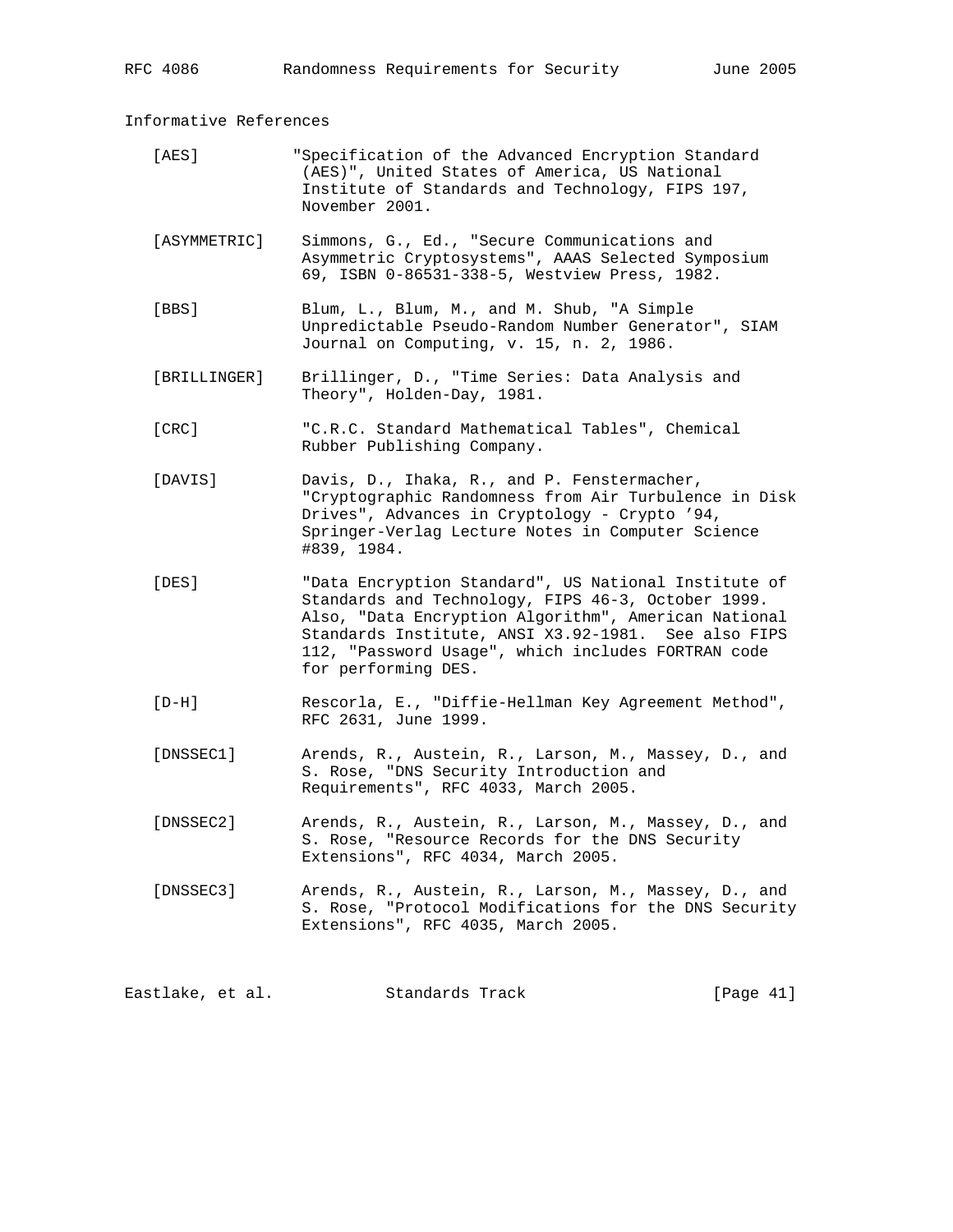| RFC 4086         | Randomness Requirements for Security<br>June 2005                                                                                                                                                                                                                                                      |
|------------------|--------------------------------------------------------------------------------------------------------------------------------------------------------------------------------------------------------------------------------------------------------------------------------------------------------|
| [DOD]            | "Password Management Guideline", United States of<br>America, Department of Defense, Computer Security<br>Center, CSC-STD-002-85, April 1885.                                                                                                                                                          |
|                  | (See also "Password Usage", FIPS 112, which<br>incorporates CSC-STD-002-85 as one of its appendices.<br>FIPS 112 is currently available at:<br>http://www.idl.nist.gov/fipspubs/fip112.htm.)                                                                                                           |
| [DSS]            | "Digital Signature Standard (DSS)", US National<br>Institute of Standards and Technology, FIPS 186-2,<br>January 2000.                                                                                                                                                                                 |
| [DSS CN1]        | "Digital Signature Standard Change Notice 1", US<br>National Institute of Standards and Technology, FIPS<br>186-2 Change Notice 1, 5, October 2001.                                                                                                                                                    |
| [FERGUSON]       | Ferguson, N. and B. Schneier, "Practical<br>Cryptography", Wiley Publishing Inc., ISBN<br>047122894X, April 2003.                                                                                                                                                                                      |
| [GIFFORD]        | Gifford, D., "Natural Random Number", MIT/LCS/TM-371,<br>September 1988.                                                                                                                                                                                                                               |
| $[IEEE_802.11i]$ | "Amendment to Standard for Telecommunications and<br>Information Exchange Between Systems - LAN/MAN<br>Specific Requirements - Part 11: Wireless Medium<br>Access Control (MAC) and physical layer (PHY)<br>specifications: Medium Access Control (MAC) Security<br>Enhancements", IEEE, January 2004. |
| [IPSEC]          | Kent, S. and R. Atkinson, "Security Architecture for<br>the Internet Protocol", RFC 2401, November 1998.                                                                                                                                                                                               |
| [Jakobsson]      | Jakobsson, M., Shriver, E., Hillyer, B., and A.<br>Juels, "A practical secure random bit generator",<br>Proceedings of the Fifth ACM Conference on Computer<br>and Communications Security, 1998.                                                                                                      |
| [KAUFMAN]        | Kaufman, C., Perlman, R., and M. Speciner, "Network<br>Security: Private Communication in a Public World",<br>Prentis Hall PTR, ISBN 0-13-046019-2, 2nd Edition<br>2002.                                                                                                                               |
|                  |                                                                                                                                                                                                                                                                                                        |

Eastlake, et al. Standards Track [Page 42]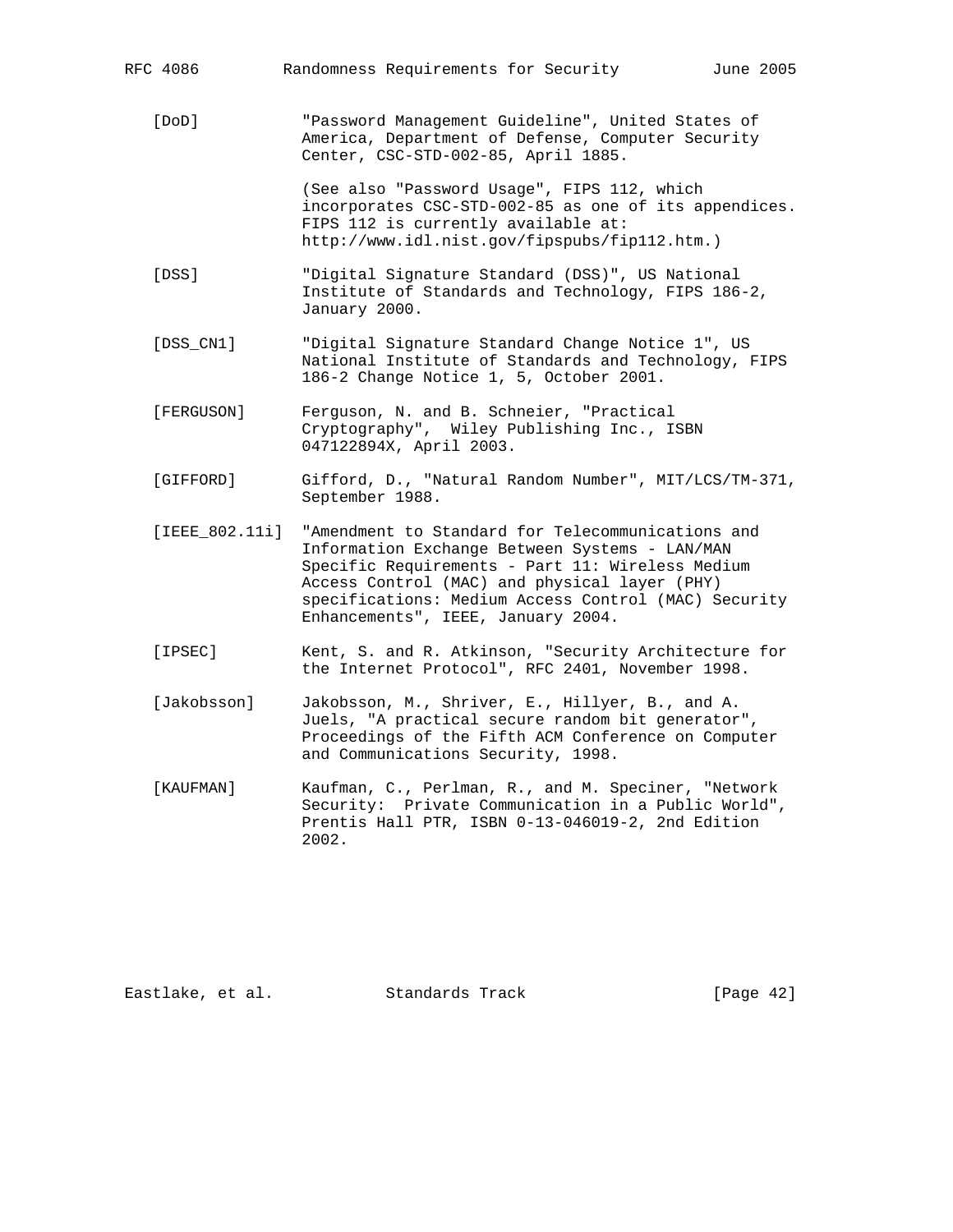| RFC 4086    | Randomness Requirements for Security<br>June 2005                                                                                                                                                                                                                                                                                                                                                           |
|-------------|-------------------------------------------------------------------------------------------------------------------------------------------------------------------------------------------------------------------------------------------------------------------------------------------------------------------------------------------------------------------------------------------------------------|
| [KeyStudy]  | Blaze, M., Diffie, W., Riverst, R., Schneier, B.<br>Shimomura, T., Thompson, E., and M. Weiner, "Minimal<br>Key Lengths for Symmetric Ciphers to Provide Adequate<br>Commercial Security: A Report by an Ad Hoc Group of<br>Cryptographers and Computer Scientists", January<br>1996. Currently available at:<br>http://www.crypto.com/papers/keylength.txt and<br>http://www.securitydocs.com/library/441. |
| [KNUTH]     | Knuth, D., "The Art of Computer Programming", Volume<br>2: Seminumerical Algorithms, Chapter 3: Random<br>Numbers, Addison-Wesley Publishing Company, 3rd<br>Edition, November 1997.                                                                                                                                                                                                                        |
| [KRAWCZYK]  | Krawczyk, H., "How to Predict Congruential<br>Generators", Journal of Algorithms, V. 13, N. 4,<br>December 1992.                                                                                                                                                                                                                                                                                            |
| [LUBY]      | Luby, M., "Pseudorandomness and Cryptographic<br>Applications", Princeton University Press, ISBN<br>0691025460, 8 January 1996.                                                                                                                                                                                                                                                                             |
| [MAIL_PEM1] | Linn, J., "Privacy Enhancement for Internet<br>Electronic Mail: Part I: Message Encryption and<br>Authentication Procedures", RFC 1421, February 1993.                                                                                                                                                                                                                                                      |
| [MAIL PEM2] | Kent, S., "Privacy Enhancement for Internet<br>Electronic Mail: Part II: Certificate-Based Key<br>Management", RFC 1422, February 1993.                                                                                                                                                                                                                                                                     |
| [MAIL PEM3] | Balenson, D., "Privacy Enhancement for Internet<br>Electronic Mail: Part III: Algorithms, Modes, and<br>Identifiers", RFC 1423, February 1993.                                                                                                                                                                                                                                                              |
| [MAIL_PEM4] | Kaliski, B., "Privacy Enhancement for Internet<br>Electronic Mail: Part IV: Key Certification and<br>Related Services", RFC 1424, February 1993.                                                                                                                                                                                                                                                            |
| [MAIL PGP1] | Callas, J., Donnerhacke, L., Finney, H., and R.<br>Thayer, "OpenPGP Message Format", RFC 2440, November<br>1998.                                                                                                                                                                                                                                                                                            |
| [MAIL_PGP2] | Elkins, M., Del Torto, D., Levien, R., and T.<br>Roessler, "MIME Security with OpenPGP", RFC 3156,<br>August 2001.                                                                                                                                                                                                                                                                                          |

Eastlake, et al. Standards Track [Page 43]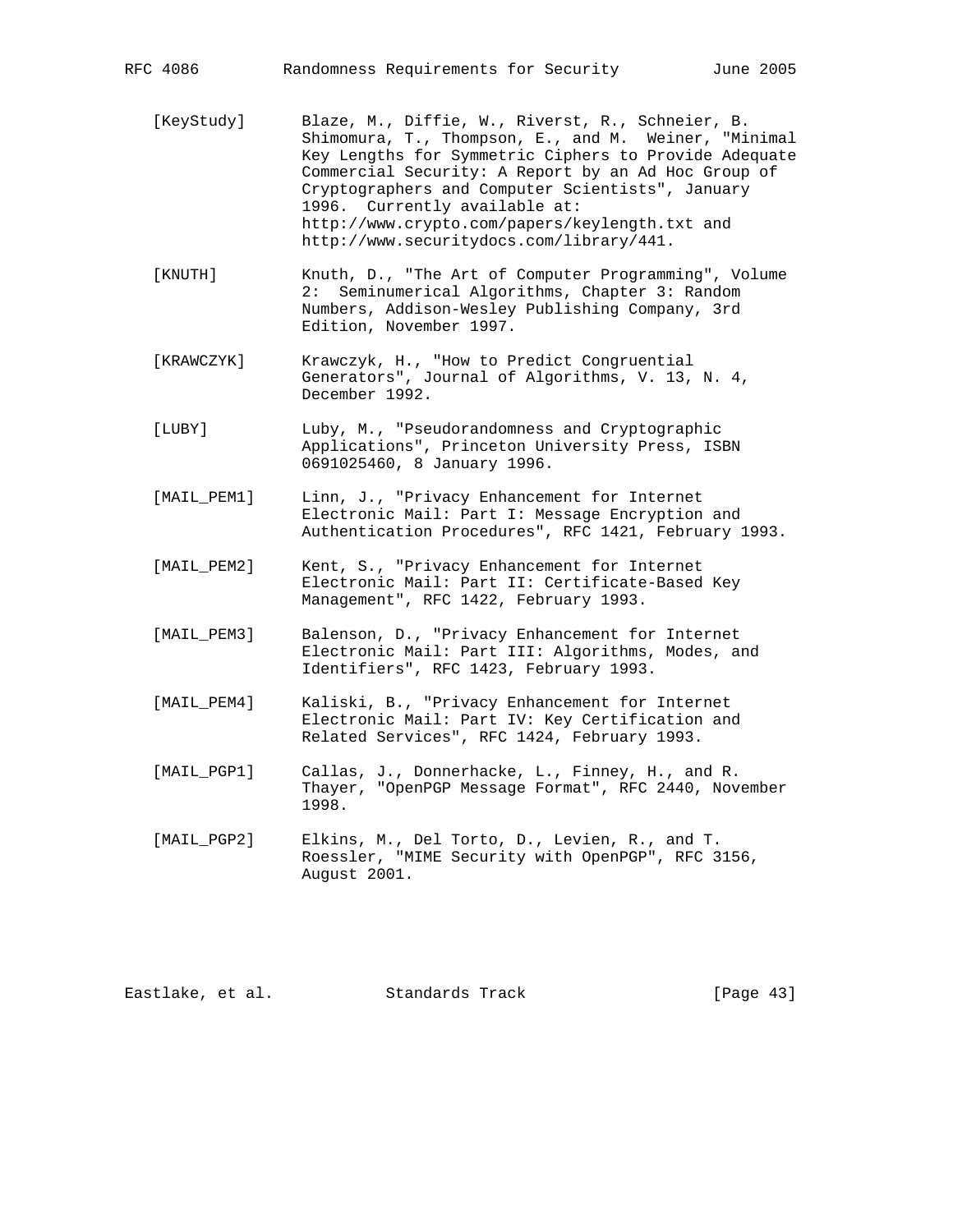| RFC 4086  | Randomness Requirements for Security<br>June 2005                                                                                                                                                                                                                                                                                                                                                                             |
|-----------|-------------------------------------------------------------------------------------------------------------------------------------------------------------------------------------------------------------------------------------------------------------------------------------------------------------------------------------------------------------------------------------------------------------------------------|
| [S/MIME]  | RFCs 2632 through 2634:                                                                                                                                                                                                                                                                                                                                                                                                       |
|           | Ramsdell, B., "S/MIME Version 3 Certificate<br>Handling", RFC 2632, June 1999.                                                                                                                                                                                                                                                                                                                                                |
|           | Ramsdell, B., "S/MIME Version 3 Message<br>Specification", RFC 2633, June 1999.                                                                                                                                                                                                                                                                                                                                               |
|           | Hoffman, P., "Enhanced Security Services for S/MIME",<br>RFC 2634, June 1999.                                                                                                                                                                                                                                                                                                                                                 |
| [MD4]     | Rivest, R., "The MD4 Message-Digest Algorithm", RFC<br>1320, April 1992.                                                                                                                                                                                                                                                                                                                                                      |
| [MD5]     | Rivest, R., "The MD5 Message-Digest Algorithm ", RFC<br>1321, April 1992.                                                                                                                                                                                                                                                                                                                                                     |
| [MODES]   | "DES Modes of Operation", US National Institute of<br>Standards and Technology, FIPS 81, December 1980.<br>Also: "Data Encryption Algorithm - Modes of<br>Operation", American National Standards Institute,<br>ANSI X3.106-1983.                                                                                                                                                                                             |
| [MOORE]   | Moore's Law: the exponential increase in the logic<br>density of silicon circuits. Originally formulated<br>by Gordon Moore in 1964 as a doubling every year<br>starting in 1962, in the late 1970s the rate fell to<br>a doubling every 18 months and has remained there<br>through the date of this document. See "The New<br>Hacker's Dictionary", Third Edition, MIT Press, ISBN<br>0-262-18178-9, Eric S. Raymond, 1996. |
| [NASLUND] | Naslund, M. and A. Russell, "Extraction of Optimally<br>Unbiased Bits from a Biased Source", IEEE<br>Transactions on Information Theory. 46(3), May 2000.                                                                                                                                                                                                                                                                     |
| [ORMAN]   | Orman, H. and P. Hoffman, "Determining Strengths For<br>Public Keys Used For Exchanging Symmetric Keys", BCP<br>86, RFC 3766, April 2004.                                                                                                                                                                                                                                                                                     |
| [RFC1750] | Eastlake 3rd, D., Crocker, S., and J. Schiller,<br>"Randomness Recommendations for Security", RFC 1750,<br>December 1994.                                                                                                                                                                                                                                                                                                     |
| [RFC1948] | Bellovin, S., "Defending Against Sequence Number<br>Attacks", RFC 1948, May 1996.                                                                                                                                                                                                                                                                                                                                             |
|           |                                                                                                                                                                                                                                                                                                                                                                                                                               |

Eastlake, et al. Standards Track [Page 44]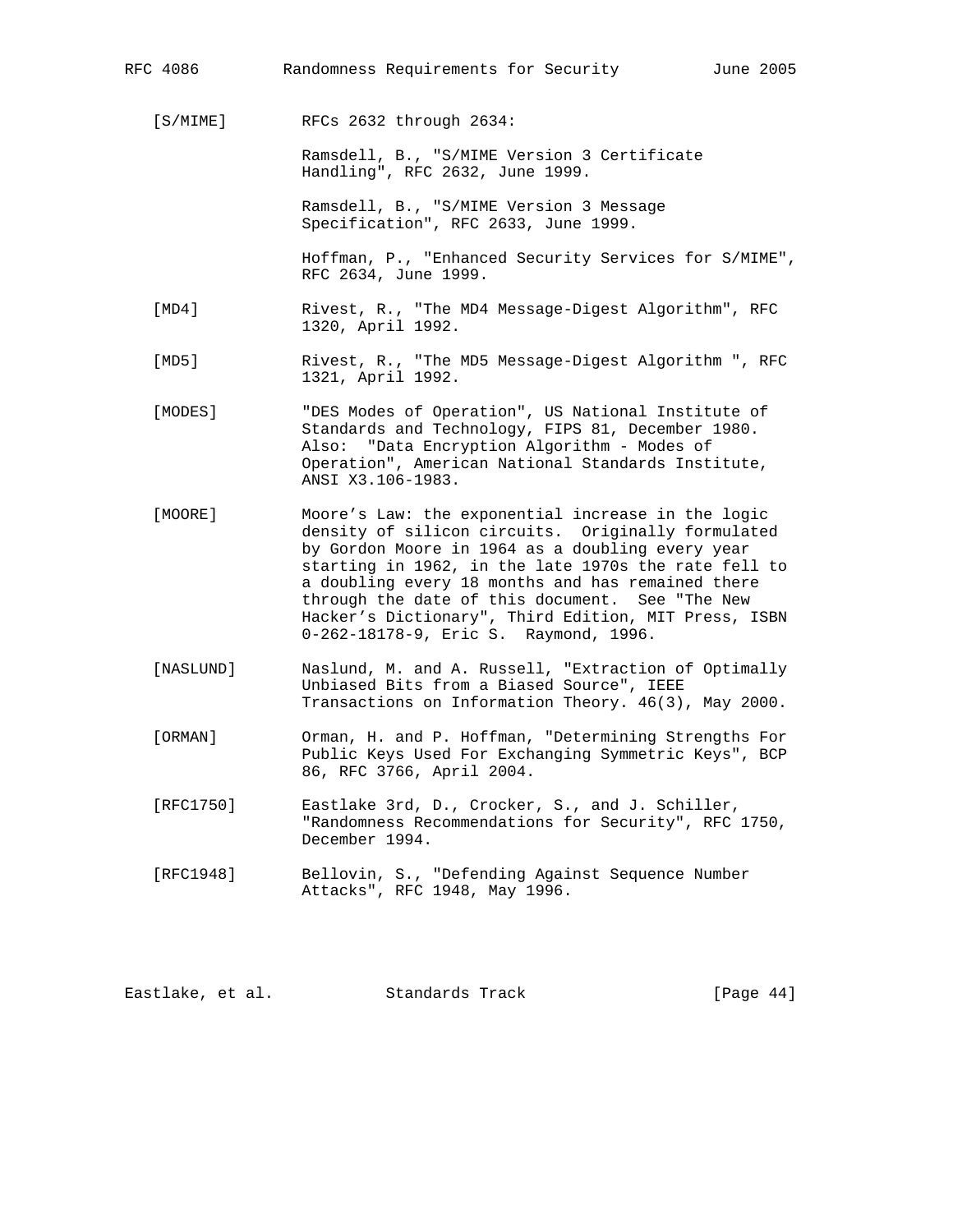| RFC 4086     | Randomness Requirements for Security<br>June 2005                                                                                                                             |
|--------------|-------------------------------------------------------------------------------------------------------------------------------------------------------------------------------|
| [RFC2104]    | Krawczyk, H., Bellare, M., and R. Canetti, "HMAC:<br>Keyed-Hashing for Message Authentication", RFC 2104,<br>February 1997.                                                   |
| [RSA BULL1]  | "Suggestions for Random Number Generation in<br>Software", RSA Laboratories Bulletin #1, January<br>1996.                                                                     |
| [RSA_BULL13] | Silverman, R., "A Cost-Based Security Analysis of<br>Symmetric and Asymmetric Key Lengths", RSA<br>Laboratories Bulletin #13, April 2000 (revised<br>November 2001).          |
| [SBOX1]      | Mister, S. and C. Adams, "Practical S-box Design",<br>Selected Areas in Cryptography, 1996.                                                                                   |
| [SBOX2]      | Nyberg, K., "Perfect Non-linear S-boxes", Advances in<br>Cryptography, Eurocrypt '91 Proceedings, Springer-<br>Verland, 1991.                                                 |
| [SCHNEIER]   | Schneier, B., "Applied Cryptography: Protocols,<br>Algorithms, and Source Code in C", 2nd Edition, John<br>Wiley & Sons, 1996.                                                |
| [SHANNON]    | Shannon, C., "The Mathematical Theory of<br>Communication", University of Illinois Press, 1963.<br>Originally from: Bell System Technical Journal, July<br>and October, 1948. |
| [SHIFT1]     | Golub, S., "Shift Register Sequences", Aegean Park<br>Press, Revised Edition, 1982.                                                                                           |
| [SHIFT2]     | Barker, W., "Cryptanalysis of Shift-Register<br>Generated Stream Cypher Systems", Aegean Park Press,<br>1984.                                                                 |
| [SHA]        | "Secure Hash Standard", US National Institute of<br>Science and Technology, FIPS 180-2, 1 August 2002.                                                                        |
| [SHA RFC]    | Eastlake 3rd, D. and P. Jones, "US Secure Hash<br>Algorithm 1 (SHA1)", RFC 3174, September 2001.                                                                              |
| [SSH]        | Products of the SECSH Working Group, Works in<br>Progress, 2005.                                                                                                              |
| [STERN]      | Stern, J., "Secret Linear Congruential Generators are<br>not Cryptographically Secure", Proc. IEEE STOC, 1987.                                                                |

Eastlake, et al. Standards Track [Page 45]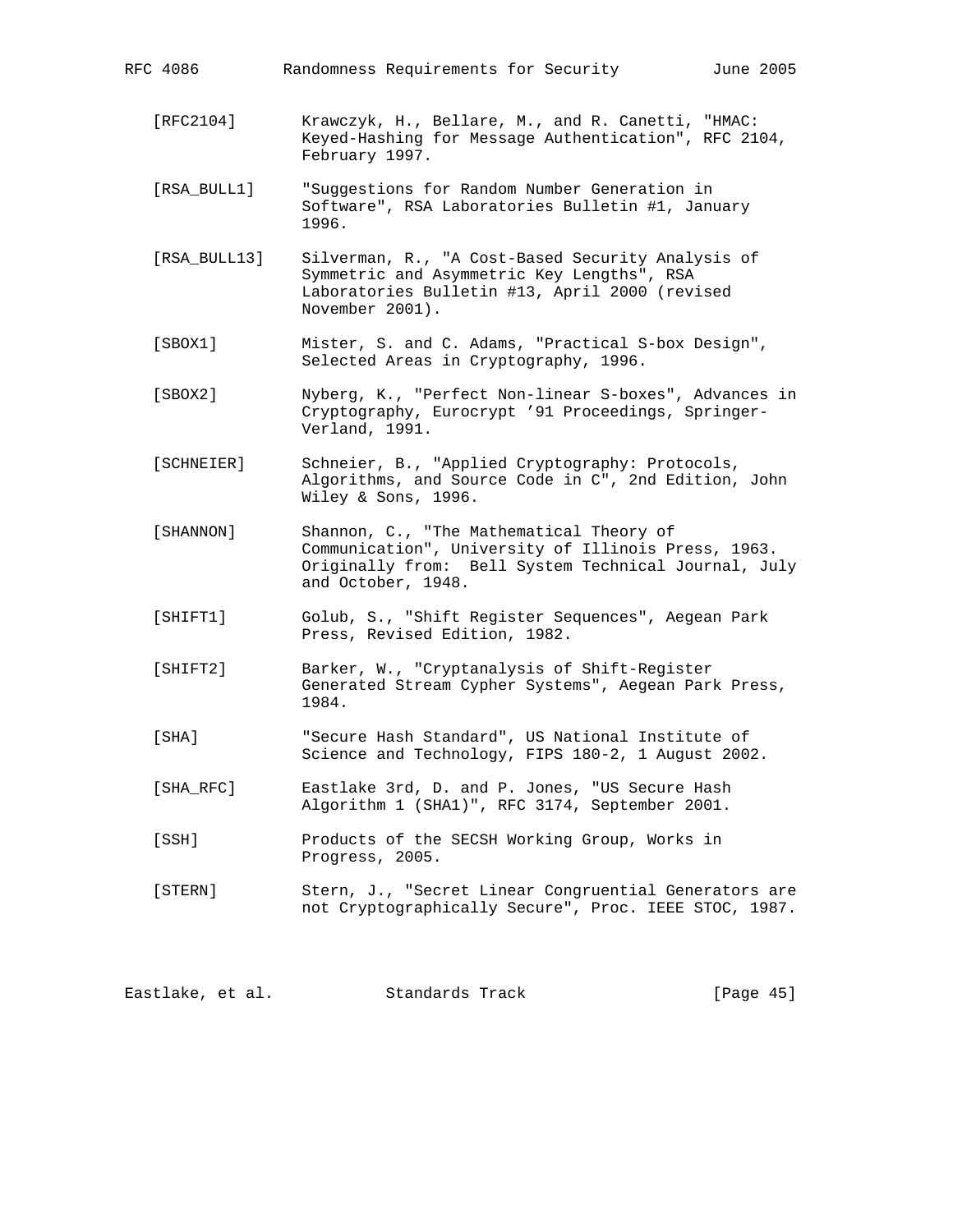| RFC 4086           | Randomness Requirements for Security<br>June 2005                                                                                                                                                                                                   |
|--------------------|-----------------------------------------------------------------------------------------------------------------------------------------------------------------------------------------------------------------------------------------------------|
| [TLS]              | Dierks, T. and C. Allen, "The TLS Protocol Version<br>1.0", RFC 2246, January 1999.                                                                                                                                                                 |
| [TURBID]           | Denker, J., "High Entropy Symbol Generator",<br><http: paper="" turbid="" turbid.htm="" www.av8n.com="">, 2003.</http:>                                                                                                                             |
| [USENET 1]         | Kantor, B. and P. Lapsley, "Network News Transfer<br>Protocol", RFC 977, February 1986.                                                                                                                                                             |
| $[$ USENET $\_2$ ] | Barber, S., "Common NNTP Extensions", RFC 2980,<br>October 2000.                                                                                                                                                                                    |
| [VON NEUMANN]      | Von Nuemann, J., "Various techniques used in<br>connection with random digits", Von Neumann's<br>Collected Works, Vol. 5, Pergamon Press, 1963.                                                                                                     |
| [WSC]              | Howard, M. and D. LeBlanc, "Writing Secure Code,<br>Second Edition", Microsoft Press, ISBN 0735617228,<br>December 2002.                                                                                                                            |
| [X9.17]            | "American National Standard for Financial Institution<br>Key Management (Wholesale)", American Bankers<br>Association, 1985.                                                                                                                        |
| [X9.82]            | "Random Number Generation", American National<br>Standards Institute, ANSI X9F1, Work in Progress.<br>Part 1 - Overview and General Principles.<br>Part 2 - Non-Deterministic Random Bit Generators<br>Part 3 - Deterministic Random Bit Generators |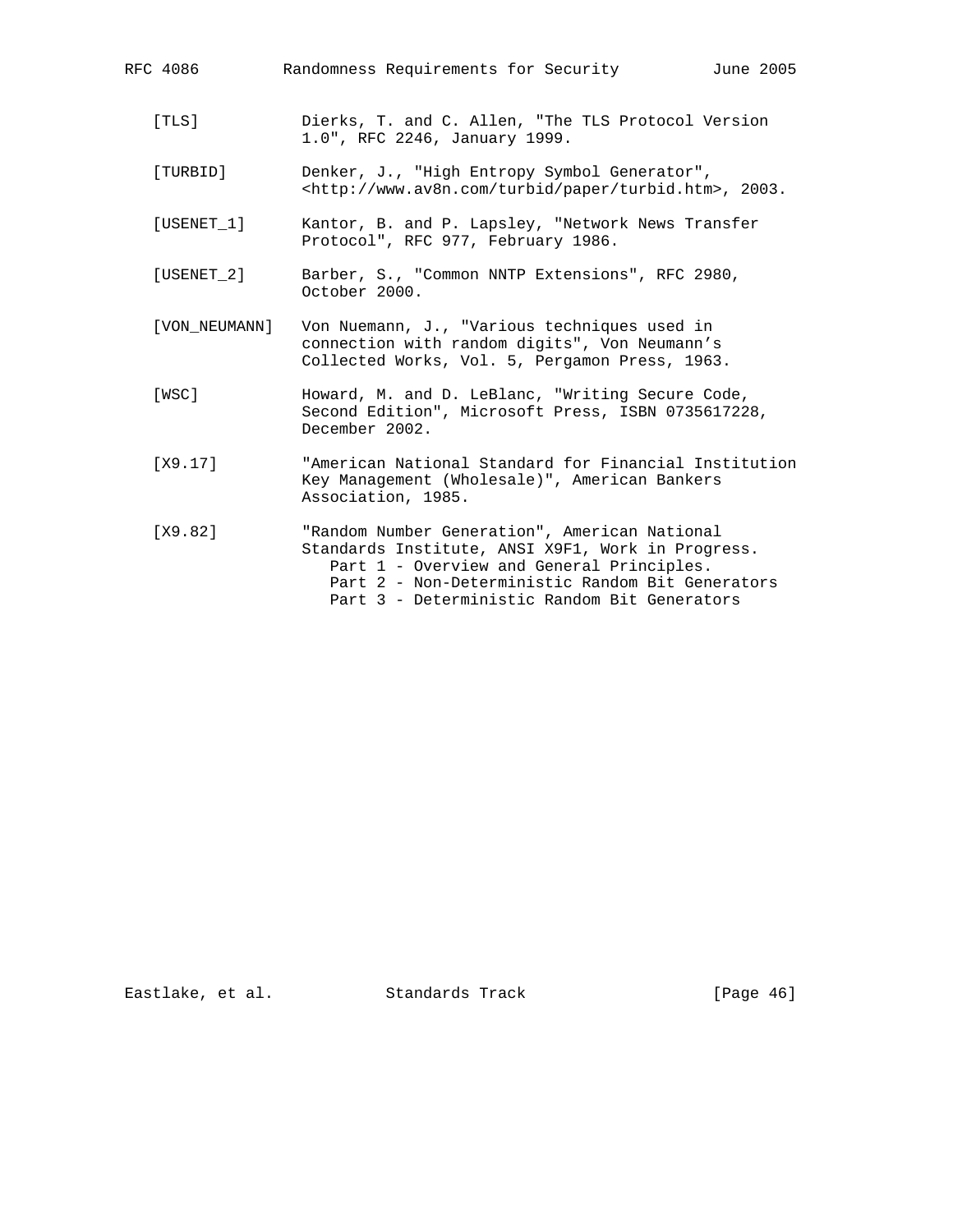Authors' Addresses

 Donald E. Eastlake 3rd Motorola Laboratories 155 Beaver Street Milford, MA 01757 USA

 Phone: +1 508-786-7554 (w) +1 508-634-2066 (h) EMail: Donald.Eastlake@motorola.com

 Jeffrey I. Schiller MIT, Room E40-311 77 Massachusetts Avenue Cambridge, MA 02139-4307 USA

 Phone: +1 617-253-0161 EMail: jis@mit.edu

Steve Crocker

EMail: steve@stevecrocker.com

Eastlake, et al. Standards Track [Page 47]